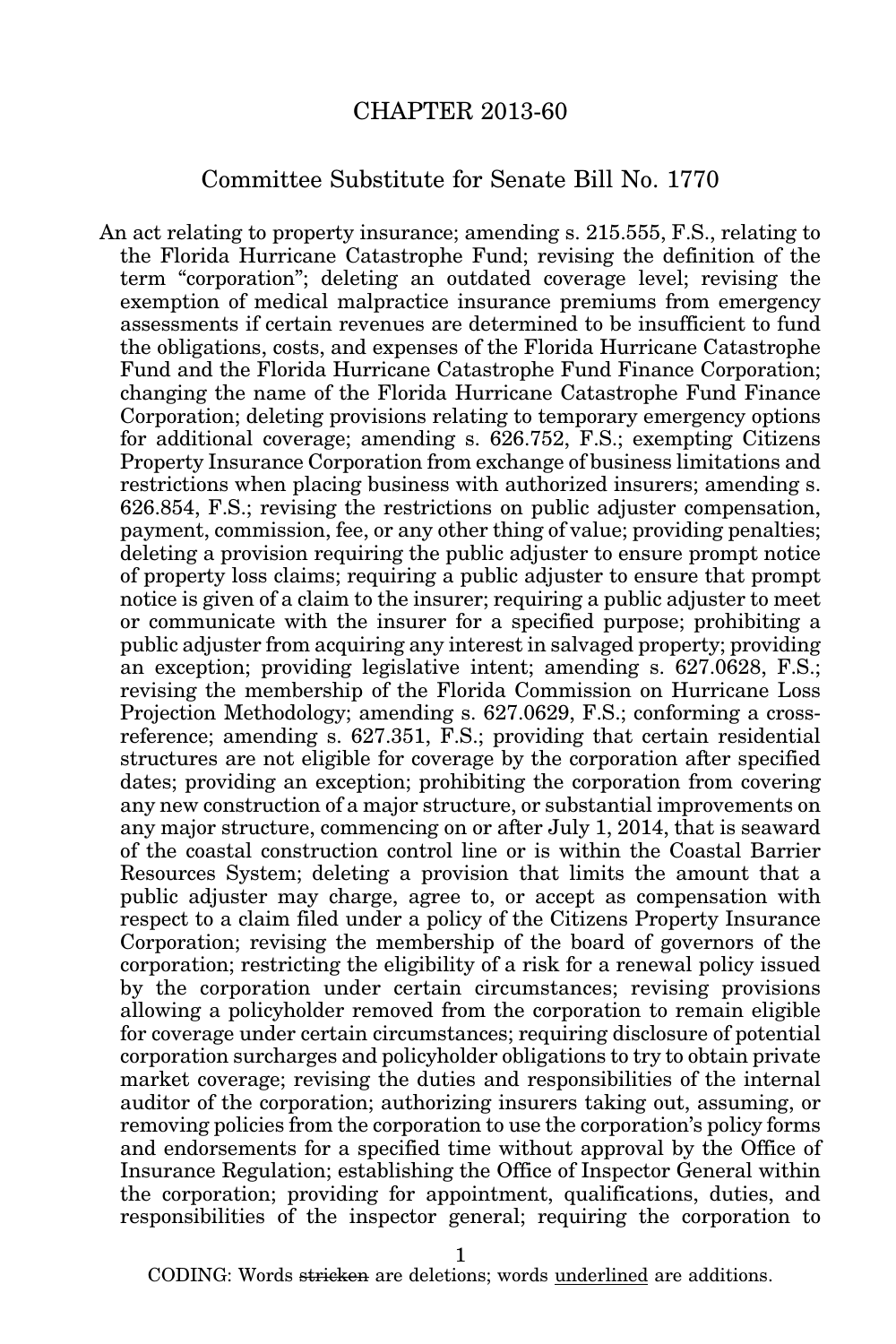prepare a report for each calendar year relating to the loss ratio attributable to losses that are not catastrophic losses for residential coverage provided by the corporation; revising provisions relating to purchases by the corporation; providing that the corporation is subject to state agency purchasing requirements; requiring the corporation to provide notice of purchasing decisions; providing procedures for protesting such decisions; providing applicability; creating s. 627.3518, F.S.; providing purpose; providing definitions; requiring the creation of a clearinghouse program within the corporation; specifying the purposes of the program; requiring the corporation to provide a report to the Legislature; specifying certain rights and responsibilities with respect to the program; authorizing the corporation to take specified actions in establishing the program; providing conditions and requirements relating to the participation of insurers in the program; providing conditions, requirements, limitations, and procedures applicable to offers of coverage with respect to applicants for coverage with the corporation and existing policyholders of the corporation; providing requirements for certain independent insurance agents and exclusive agents with respect to submitting applications for coverage or policies for renewal to the program; providing for applicability and construction; creating s. 627.35191, F.S.; requiring the Florida Hurricane Catastrophe Fund and Citizens Property Insurance Corporation to each submit reports annually to the Legislature and the Financial Services Commission relating to aggregate net probable maximum losses, financing options, and potential assessments; providing effective dates.

Be It Enacted by the Legislature of the State of Florida:

Section 1. Effective June 1, 2013, paragraph (n) of subsection (2), paragraph (b) of subsection (4), paragraphs (b) and (d) of subsection (6), and present subsection (16) of section 215.555, Florida Statutes, are amended, and subsections (17) and (18) of that section are renumbered as subsections (16) and (17), respectively, to read:

215.555 Florida Hurricane Catastrophe Fund.—

(2) DEFINITIONS.—As used in this section:

(n) "Corporation" means the State Board of Administration Florida Hurricane Catastrophe Fund Finance Corporation created in paragraph  $(6)(d)$ .

(4) REIMBURSEMENT CONTRACTS.—

(b)1. The contract shall contain a promise by the board to reimburse the insurer for 45 percent, 75 percent, or 90 percent of its losses from each covered event in excess of the insurer's retention, plus 5 percent of the reimbursed losses to cover loss adjustment expenses.

2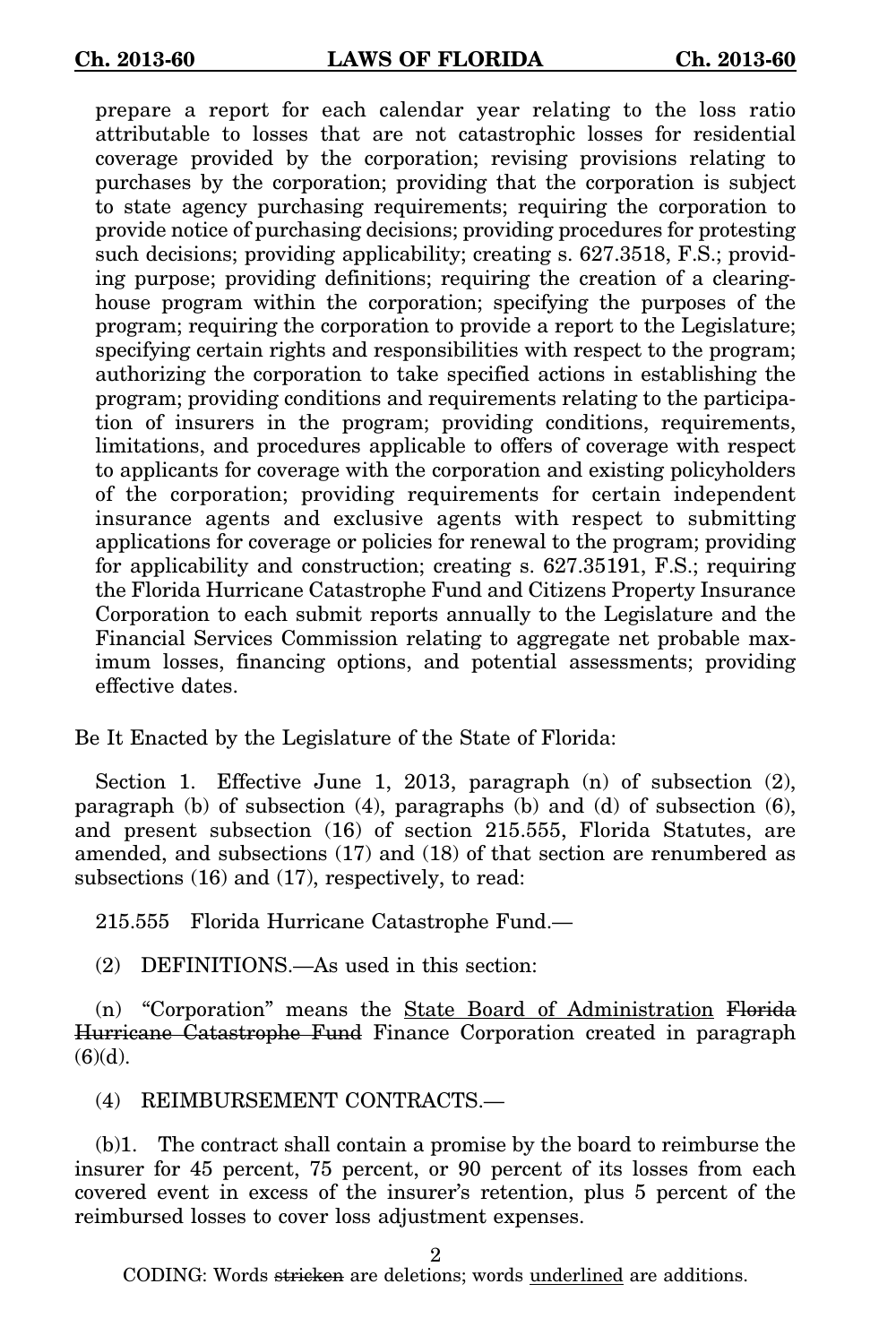2. The insurer must elect one of the percentage coverage levels specified in this paragraph and may, upon renewal of a reimbursement contract, elect a lower percentage coverage level if no revenue bonds issued under subsection (6) after a covered event are outstanding, or elect a higher percentage coverage level, regardless of whether or not revenue bonds are outstanding. All members of an insurer group must elect the same percentage coverage level. Any joint underwriting association, risk apportionment plan, or other entity created under s. 627.351 must elect the 90 percent coverage level.

3. The contract shall provide that reimbursement amounts shall not be reduced by reinsurance paid or payable to the insurer from other sources.

4. Notwithstanding any other provision contained in this section, the board shall make available to insurers that purchased coverage provided by this subparagraph in 2008, insurers qualifying as limited apportionment companies under s.  $627.351(6)(e)$ , and insurers that have been approved to participate in the Insurance Capital Build-Up Incentive Program pursuant to s. 215.5595 a contract or contract addendum that provides an additional amount of reimbursement coverage of up to \$10 million. The premium to be charged for this additional reimbursement coverage shall be 50 percent of the additional reimbursement coverage provided, which shall include one prepaid reinstatement. The minimum retention level that an eligible participating insurer must retain associated with this additional coverage layer is 30 percent of the insurer's surplus as of December 31, 2008, for the 2009-2010 contract year; as of December 31, 2009, for the 2010-2011 contract year; and as of December 31, 2010, for the 2011-2012 contract year. This coverage shall be in addition to all other coverage that may be provided under this section. The coverage provided by the fund under this subparagraph shall be in addition to the claims-paying capacity as defined in subparagraph (c)1., but only with respect to those insurers that select the additional coverage option and meet the requirements of this subparagraph. The claims-paying capacity with respect to all other participating insurers and limited apportionment companies that do not select the additional coverage option shall be limited to their reimbursement premium's proportionate share of the actual claims-paying capacity otherwise defined in subparagraph (c)1. and as provided for under the terms of the reimbursement contract. The optional coverage retention as specified shall be accessed before the mandatory coverage under the reimbursement contract, but once the limit of coverage selected under this option is exhausted, the insurer's retention under the mandatory coverage will apply. This coverage will apply and be paid concurrently with mandatory coverage. This subparagraph expires on May 31, 2012.

- (6) REVENUE BONDS.—
- (b) Emergency assessments—

1. If the board determines that the amount of revenue produced under subsection (5) is insufficient to fund the obligations, costs, and expenses of

3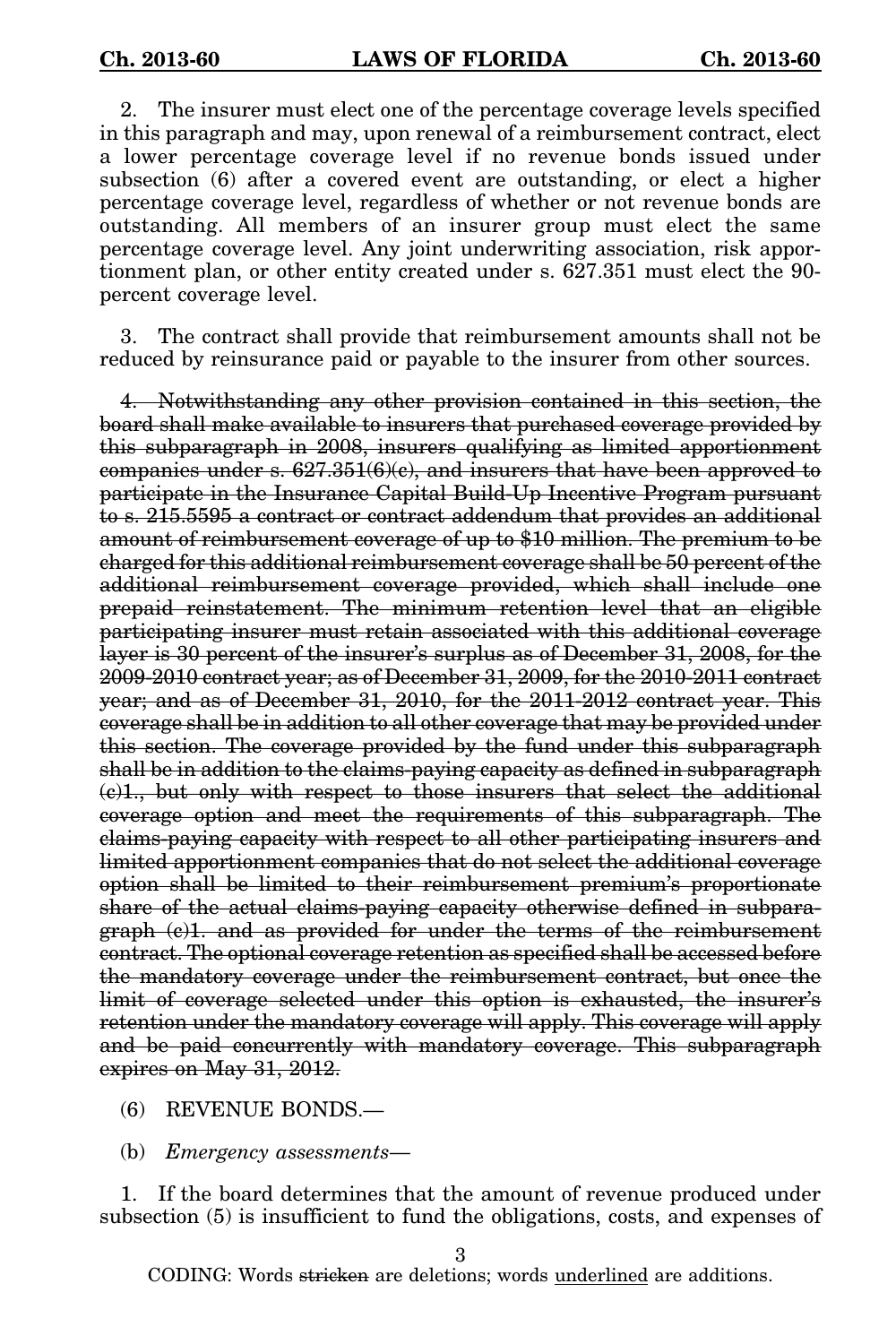the fund and the corporation, including repayment of revenue bonds and that portion of the debt service coverage not met by reimbursement premiums, the board shall direct the Office of Insurance Regulation to levy, by order, an emergency assessment on direct premiums for all property and casualty lines of business in this state, including property and casualty business of surplus lines insurers regulated under part VIII of chapter 626, but not including any workers' compensation premiums or medical malpractice premiums. As used in this subsection, the term "property and casualty business" includes all lines of business identified on Form 2, Exhibit of Premiums and Losses, in the annual statement required of authorized insurers by s. 624.424 and any rule adopted under this section, except for those lines identified as accident and health insurance and except for policies written under the National Flood Insurance Program. The assessment shall be specified as a percentage of direct written premium and is subject to annual adjustments by the board in order to meet debt obligations. The same percentage shall apply to all policies in lines of business subject to the assessment issued or renewed during the 12-month period beginning on the effective date of the assessment.

2. A premium is not subject to an annual assessment under this paragraph in excess of 6 percent of premium with respect to obligations arising out of losses attributable to any one contract year, and a premium is not subject to an aggregate annual assessment under this paragraph in excess of 10 percent of premium. An annual assessment under this paragraph shall continue as long as the revenue bonds issued with respect to which the assessment was imposed are outstanding, including any bonds the proceeds of which were used to refund the revenue bonds, unless adequate provision has been made for the payment of the bonds under the documents authorizing issuance of the bonds.

3. Emergency assessments shall be collected from policyholders. Emergency assessments shall be remitted by insurers as a percentage of direct written premium for the preceding calendar quarter as specified in the order from the Office of Insurance Regulation. The office shall verify the accurate and timely collection and remittance of emergency assessments and shall report the information to the board in a form and at a time specified by the board. Each insurer collecting assessments shall provide the information with respect to premiums and collections as may be required by the office to enable the office to monitor and verify compliance with this paragraph.

4. With respect to assessments of surplus lines premiums, each surplus lines agent shall collect the assessment at the same time as the agent collects the surplus lines tax required by s. 626.932, and the surplus lines agent shall remit the assessment to the Florida Surplus Lines Service Office created by s. 626.921 at the same time as the agent remits the surplus lines tax to the Florida Surplus Lines Service Office. The emergency assessment on each insured procuring coverage and filing under s. 626.938 shall be remitted by the insured to the Florida Surplus Lines Service Office at the time the insured pays the surplus lines tax to the Florida Surplus Lines Service Office. The Florida Surplus Lines Service Office shall remit the collected

4

CODING: Words <del>stricken</del> are deletions; words <u>underlined</u> are additions.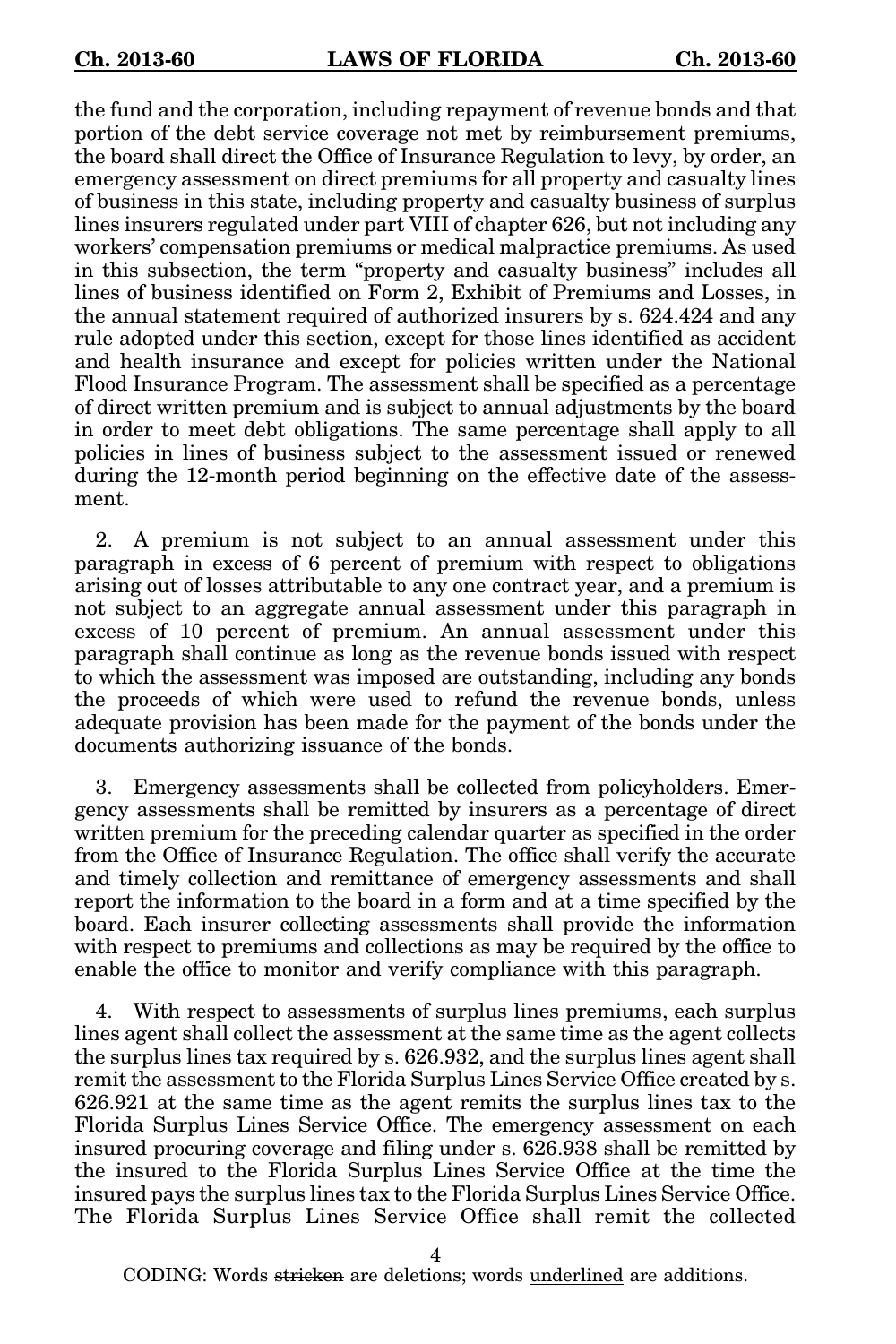assessments to the fund or corporation as provided in the order levied by the Office of Insurance Regulation. The Florida Surplus Lines Service Office shall verify the proper application of such emergency assessments and shall assist the board in ensuring the accurate and timely collection and remittance of assessments as required by the board. The Florida Surplus Lines Service Office shall annually calculate the aggregate written premium on property and casualty business, other than workers' compensation and medical malpractice, procured through surplus lines agents and insureds procuring coverage and filing under s. 626.938 and shall report the information to the board in a form and at a time specified by the board.

5. Any assessment authority not used for a particular contract year may be used for a subsequent contract year. If, for a subsequent contract year, the board determines that the amount of revenue produced under subsection (5) is insufficient to fund the obligations, costs, and expenses of the fund and the corporation, including repayment of revenue bonds and that portion of the debt service coverage not met by reimbursement premiums, the board shall direct the Office of Insurance Regulation to levy an emergency assessment up to an amount not exceeding the amount of unused assessment authority from a previous contract year or years, plus an additional 4 percent provided that the assessments in the aggregate do not exceed the limits specified in subparagraph 2.

6. The assessments otherwise payable to the corporation under this paragraph shall be paid to the fund unless and until the Office of Insurance Regulation and the Florida Surplus Lines Service Office have received from the corporation and the fund a notice, which shall be conclusive and upon which they may rely without further inquiry, that the corporation has issued bonds and the fund has no agreements in effect with local governments under paragraph (c). On or after the date of the notice and until the date the corporation has no bonds outstanding, the fund shall have no right, title, or interest in or to the assessments, except as provided in the fund's agreement with the corporation.

7. Emergency assessments are not premium and are not subject to the premium tax, to the surplus lines tax, to any fees, or to any commissions. An insurer is liable for all assessments that it collects and must treat the failure of an insured to pay an assessment as a failure to pay the premium. An insurer is not liable for uncollectible assessments.

8. When an insurer is required to return an unearned premium, it shall also return any collected assessment attributable to the unearned premium. A credit adjustment to the collected assessment may be made by the insurer with regard to future remittances that are payable to the fund or corporation, but the insurer is not entitled to a refund.

9. When a surplus lines insured or an insured who has procured coverage and filed under s. 626.938 is entitled to the return of an unearned premium, the Florida Surplus Lines Service Office shall provide a credit or refund to the agent or such insured for the collected assessment attributable to the

5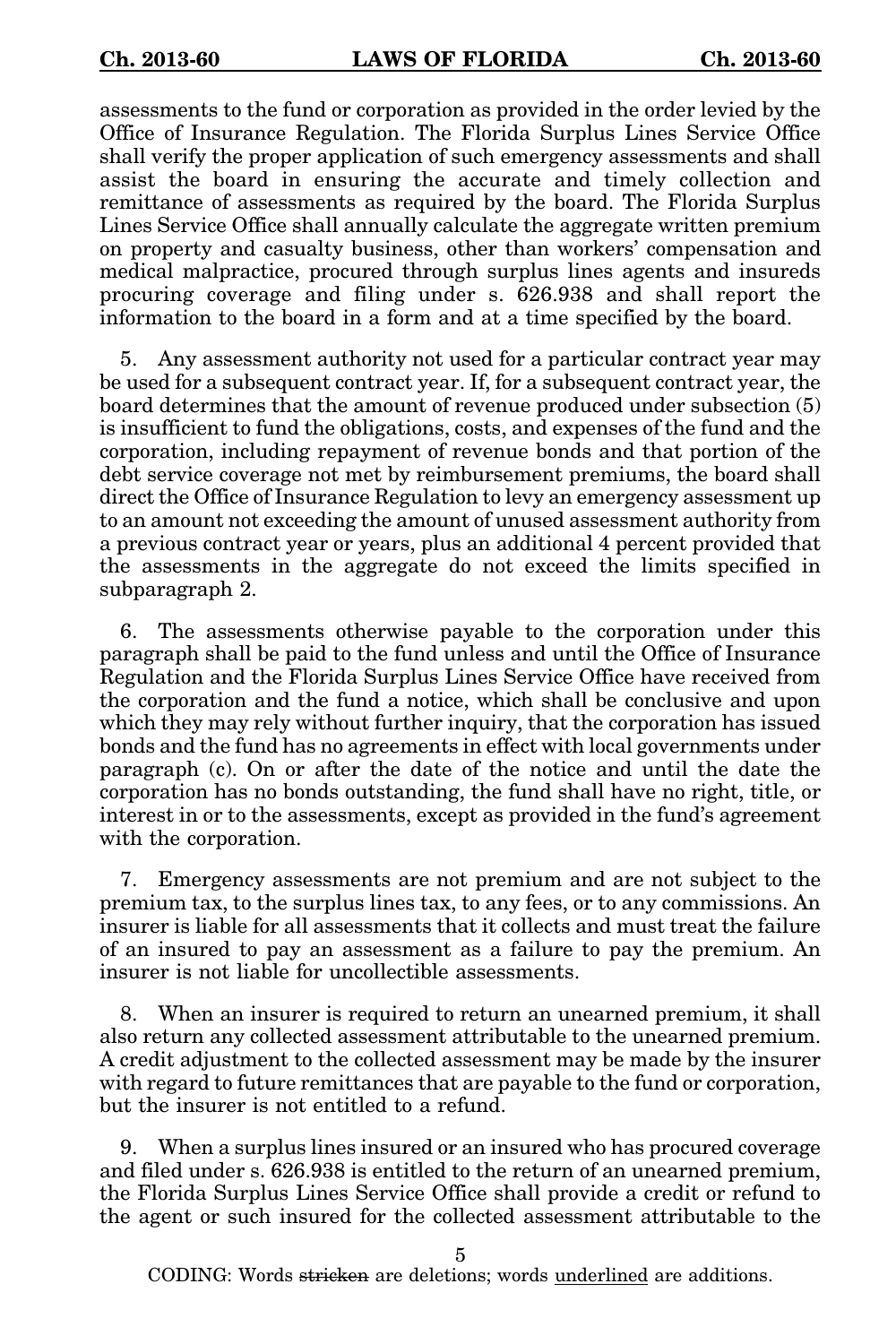unearned premium prior to remitting the emergency assessment collected to the fund or corporation.

10. The exemption of medical malpractice insurance premiums from emergency assessments under this paragraph is repealed May 31, 2016 2013, and medical malpractice insurance premiums shall be subject to emergency assessments attributable to loss events occurring in the contract years commencing on June 1, 2016 2013.

(d) State Board of Administration Florida Hurricane Catastrophe Fund Finance Corporation.—

1. In addition to the findings and declarations in subsection (1), the Legislature also finds and declares that:

a. The public benefits corporation created under this paragraph will provide a mechanism necessary for the cost-effective and efficient issuance of bonds. This mechanism will eliminate unnecessary costs in the bond issuance process, thereby increasing the amounts available to pay reimbursement for losses to property sustained as a result of hurricane damage.

b. The purpose of such bonds is to fund reimbursements through the Florida Hurricane Catastrophe Fund to pay for the costs of construction, reconstruction, repair, restoration, and other costs associated with damage to properties of policyholders of covered policies due to the occurrence of a hurricane.

c. The efficacy of the financing mechanism will be enhanced by the corporation's ownership of the assessments, by the insulation of the assessments from possible bankruptcy proceedings, and by covenants of the state with the corporation's bondholders.

2.a. There is created a public benefits corporation, which is an instrumentality of the state, to be known as the State Board of Administration Florida Hurricane Catastrophe Fund Finance Corporation.

b. The corporation shall operate under a five-member board of directors consisting of the Governor or a designee, the Chief Financial Officer or a designee, the Attorney General or a designee, the director of the Division of Bond Finance of the State Board of Administration, and the Chief Operating Officer senior employee of the State Board of Administration responsible for operations of the Florida Hurricane Catastrophe Fund.

c. The corporation has all of the powers of corporations under chapter 607 and under chapter 617, subject only to the provisions of this subsection.

d. The corporation may issue bonds and engage in such other financial transactions as are necessary to provide sufficient funds to achieve the purposes of this section.

6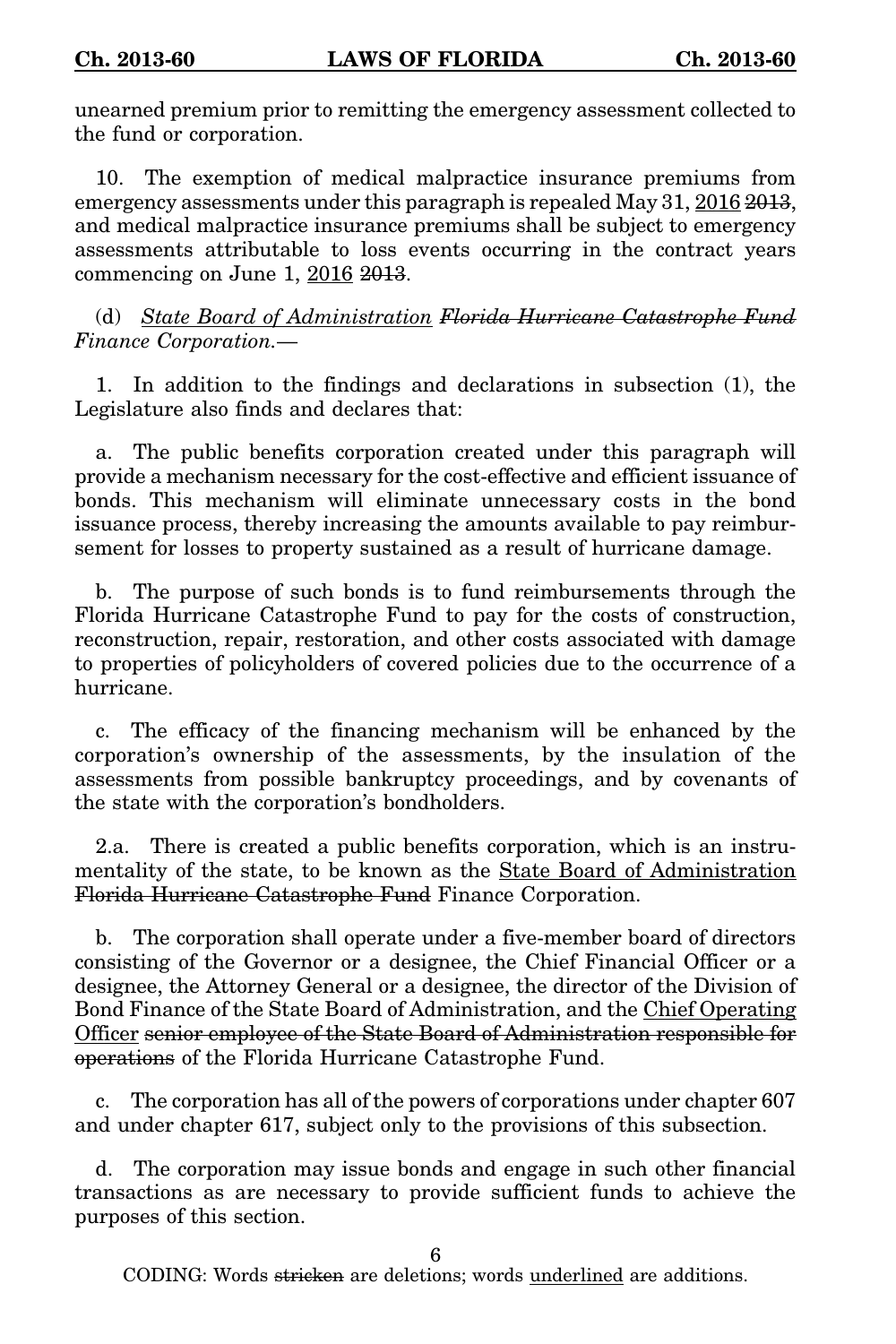e. The corporation may invest in any of the investments authorized under s. 215.47.

f. There shall be no liability on the part of, and no cause of action shall arise against, any board members or employees of the corporation for any actions taken by them in the performance of their duties under this paragraph.

3.a. In actions under chapter 75 to validate any bonds issued by the corporation, the notice required by s. 75.06 shall be published in two newspapers of general circulation in the state, and the complaint and order of the court shall be served only on the State Attorney of the Second Judicial Circuit.

b. The state hereby covenants with holders of bonds of the corporation that the state will not repeal or abrogate the power of the board to direct the Office of Insurance Regulation to levy the assessments and to collect the proceeds of the revenues pledged to the payment of such bonds as long as any such bonds remain outstanding unless adequate provision has been made for the payment of such bonds pursuant to the documents authorizing the issuance of such bonds.

4. The bonds of the corporation are not a debt of the state or of any political subdivision, and neither the state nor any political subdivision is liable on such bonds. The corporation does not have the power to pledge the credit, the revenues, or the taxing power of the state or of any political subdivision. The credit, revenues, or taxing power of the state or of any political subdivision shall not be deemed to be pledged to the payment of any bonds of the corporation.

5.a. The property, revenues, and other assets of the corporation; the transactions and operations of the corporation and the income from such transactions and operations; and all bonds issued under this paragraph and interest on such bonds are exempt from taxation by the state and any political subdivision, including the intangibles tax under chapter 199 and the income tax under chapter 220. This exemption does not apply to any tax imposed by chapter 220 on interest, income, or profits on debt obligations owned by corporations other than the State Board of Administration Florida Hurricane Catastrophe Fund Finance Corporation.

b. All bonds of the corporation shall be and constitute legal investments without limitation for all public bodies of this state; for all banks, trust companies, savings banks, savings associations, savings and loan associations, and investment companies; for all administrators, executors, trustees, and other fiduciaries; for all insurance companies and associations and other persons carrying on an insurance business; and for all other persons who are now or may hereafter be authorized to invest in bonds or other obligations of the state and shall be and constitute eligible securities to be deposited as collateral for the security of any state, county, municipal, or other public funds. This sub-subparagraph shall be considered as additional and

7

CODING: Words <del>stricken</del> are deletions; words <u>underlined</u> are additions.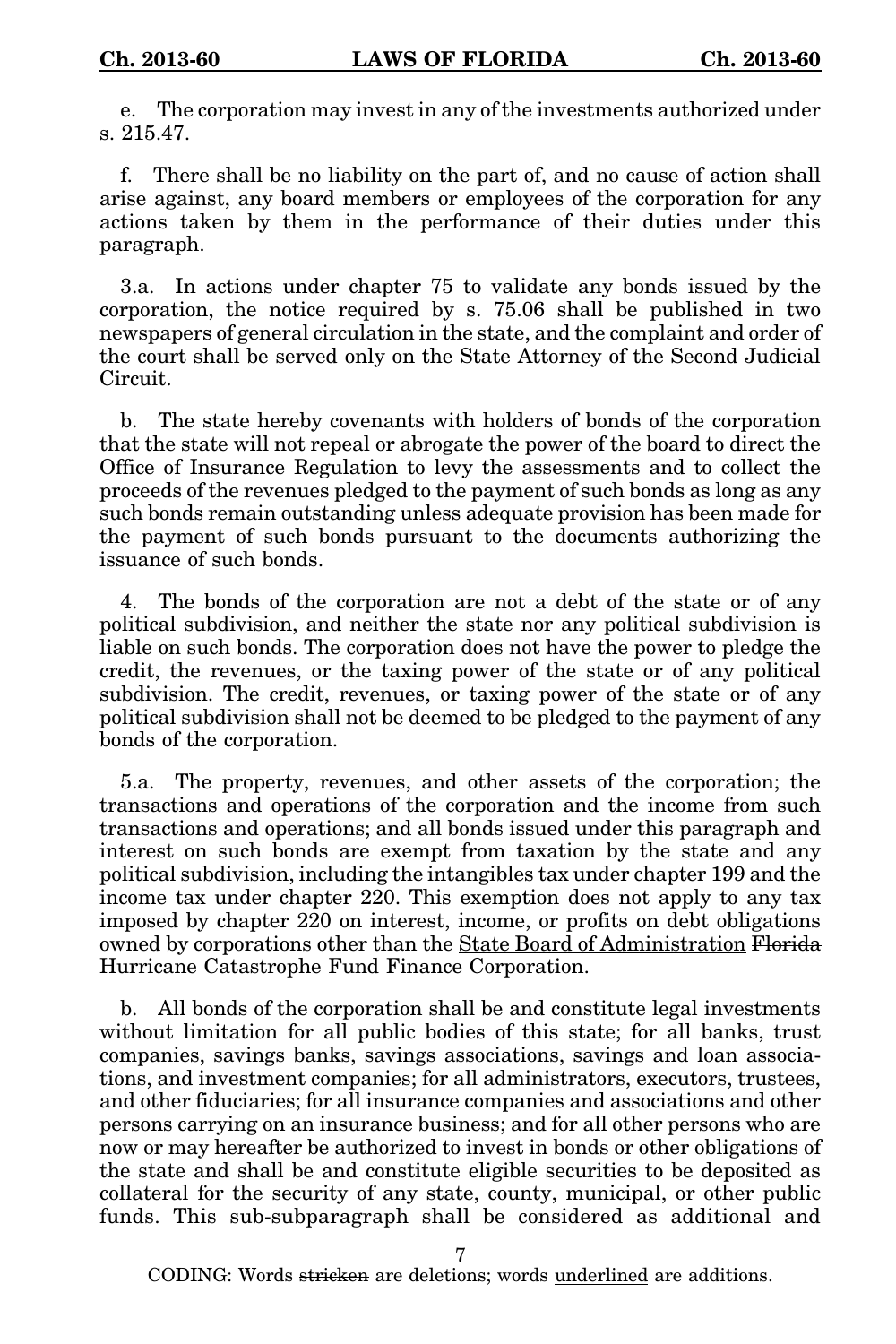supplemental authority and shall not be limited without specific reference to this sub-subparagraph.

6. The corporation and its corporate existence shall continue until terminated by law; however, no such law shall take effect as long as the corporation has bonds outstanding unless adequate provision has been made for the payment of such bonds pursuant to the documents authorizing the issuance of such bonds. Upon termination of the existence of the corporation, all of its rights and properties in excess of its obligations shall pass to and be vested in the state.

7. The State Board of Administration Finance Corporation is for all purposes the successor to the Florida Hurricane Catastrophe Fund Finance Corporation.

(16) TEMPORARY EMERGENCY OPTIONS FOR ADDITIONAL COV-ERAGE.—

(a) Findings and intent.—

1. The Legislature finds that:

a. Because of temporary disruptions in the market for catastrophic reinsurance, many property insurers were unable to procure reinsurance for the 2006 hurricane season with an attachment point below the insurers' respective Florida Hurricane Catastrophe Fund attachment points, were unable to procure sufficient amounts of such reinsurance, or were able to procure such reinsurance only by incurring substantially higher costs than in prior years.

b. The reinsurance market problems were responsible, at least in part, for substantial premium increases to many consumers and increases in the number of policies issued by the Citizens Property Insurance Corporation.

c. It is likely that the reinsurance market disruptions will not significantly abate prior to the 2007 hurricane season.

2. It is the intent of the Legislature to create a temporary emergency program, applicable to the 2007, 2008, and 2009 hurricane seasons, to address these market disruptions and enable insurers, at their option, to procure additional coverage from the Florida Hurricane Catastrophe Fund.

(b) Applicability of other provisions of this section.—All provisions of this section and the rules adopted under this section apply to the program created by this subsection unless specifically superseded by this subsection.

(c) Optional coverage.—For the contract year commencing June 1, 2007, and ending May 31, 2008, the contract year commencing June 1, 2008, and ending May 31, 2009, and the contract year commencing June 1, 2009, and ending May 31, 2010, the board shall offer for each of such years the optional coverage as provided in this subsection.

8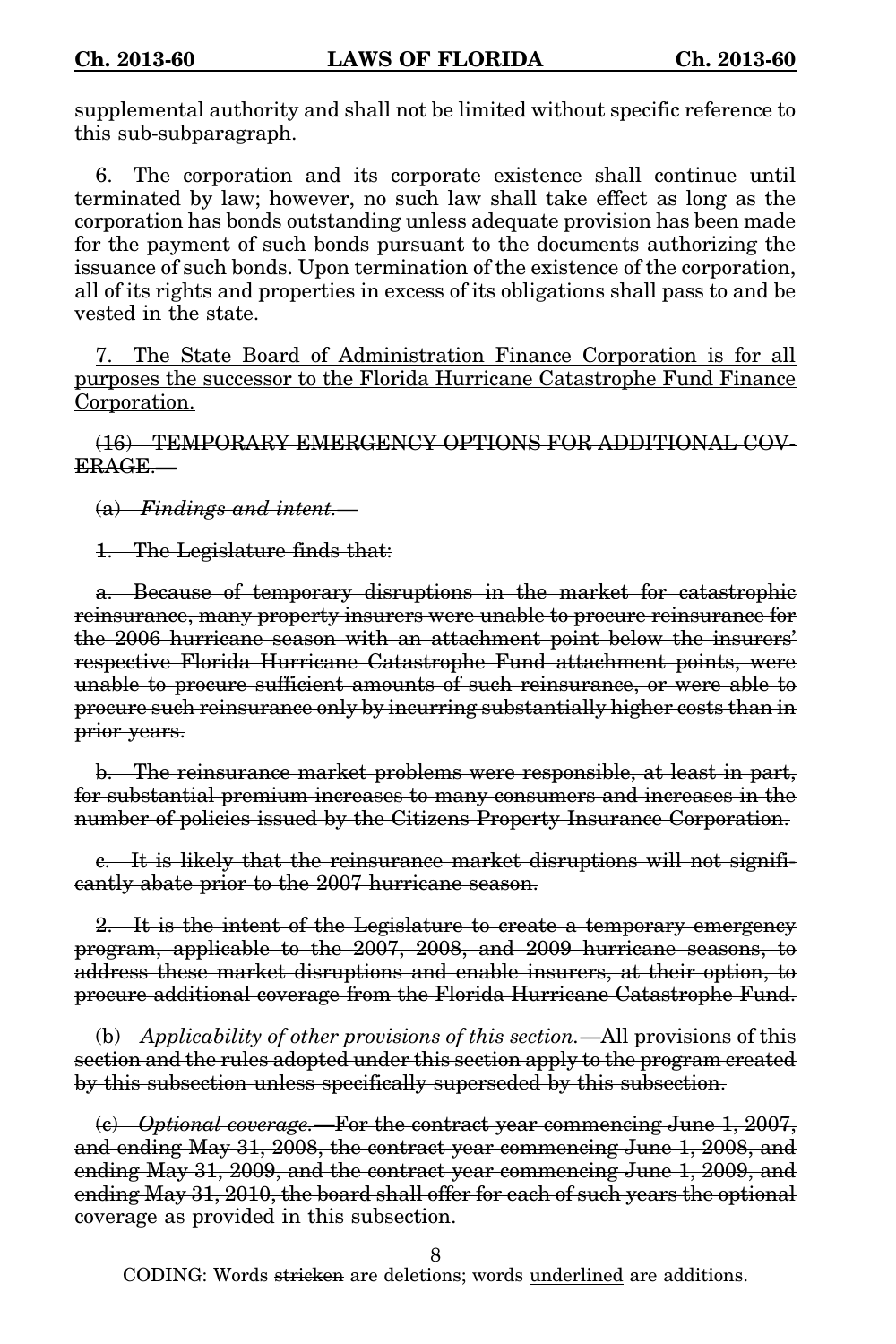(d) Additional definitions. As used in this subsection, the term:

1. "TEACO options" means the temporary emergency additional coverage options created under this subsection.

2. "TEACO insurer" means an insurer that has opted to obtain coverage under the TEACO options in addition to the coverage provided to the insurer under its reimbursement contract.

3. "TEACO reimbursement premium" means the premium charged by the fund for coverage provided under the TEACO options.

4. "TEACO retention" means the amount of losses below which a TEACO insurer is not entitled to reimbursement from the fund under the TEACO option selected. A TEACO insurer's retention options shall be calculated as follows:

a. The board shall calculate and report to each TEACO insurer the TEACO retention multiples. There shall be three TEACO retention multiples for defining coverage. Each multiple shall be calculated by dividing \$3 billion, \$4 billion, or \$5 billion by the total estimated mandatory FHCF reimbursement premium assuming all insurers selected the 90-percent coverage level.

b. The TEACO retention multiples as determined under sub-subparagraph a. shall be adjusted to reflect the coverage level elected by the insurer. For insurers electing the 90-percent coverage level, the adjusted retention multiple is 100 percent of the amount determined under sub-subparagraph a. For insurers electing the 75-percent coverage level, the retention multiple is 120 percent of the amount determined under sub-subparagraph a. For insurers electing the 45-percent coverage level, the adjusted retention multiple is 200 percent of the amount determined under sub-subparagraph a.

c. An insurer shall determine its provisional TEACO retention by multiplying its estimated mandatory FHCF reimbursement premium by the applicable adjusted TEACO retention multiple and shall determine its actual TEACO retention by multiplying its actual mandatory FHCF reimbursement premium by the applicable adjusted TEACO retention multiple.

d. For TEACO insurers who experience multiple covered events causing loss during the contract year, the insurer's full TEACO retention shall be applied to each of the covered events causing the two largest losses for that insurer. For other covered events resulting in losses, the TEACO option does not apply and the insurer's retention shall be one-third of the full retention as calculated under paragraph (2)(e).

5. "TEACO addendum" means an addendum to the reimbursement contract reflecting the obligations of the fund and TEACO insurers under the program created by this subsection.

9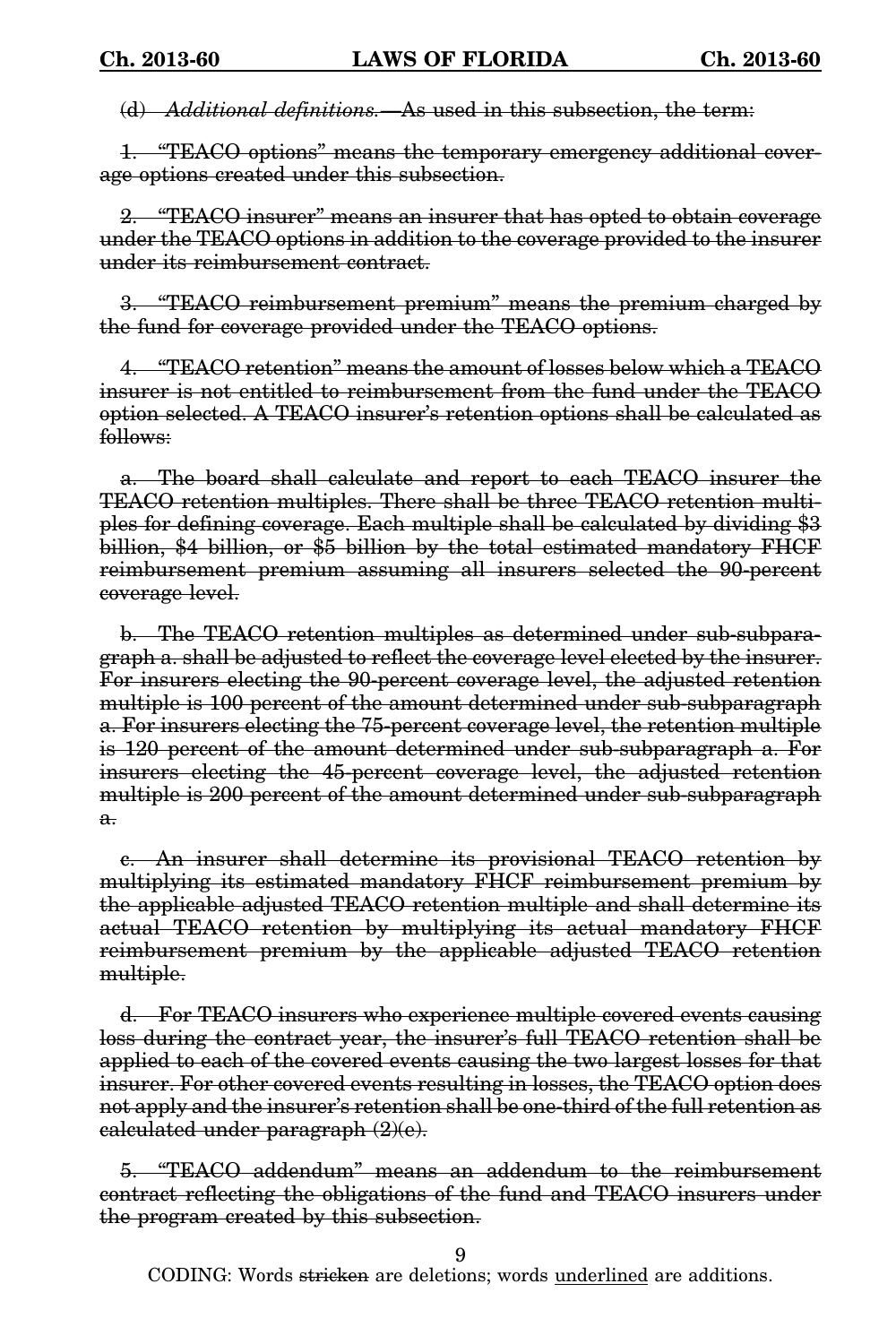6. "FHCF" means the Florida Hurricane Catastrophe Fund.

(e) TEACO addendum.—

1. The TEACO addendum shall provide for reimbursement of TEACO insurers for covered events occurring during the contract year, in exchange for the TEACO reimbursement premium paid into the fund under paragraph (f). Any insurer writing covered policies has the option of choosing to accept the TEACO addendum for any of the 3 contract years that the coverage is offered.

2. The TEACO addendum shall contain a promise by the board to reimburse the TEACO insurer for 45 percent, 75 percent, or 90 percent of its losses from each covered event in excess of the insurer's TEACO retention, plus 5 percent of the reimbursed losses to cover loss adjustment expenses. The percentage shall be the same as the coverage level selected by the insurer under paragraph (4)(b).

3. The TEACO addendum shall provide that reimbursement amounts shall not be reduced by reinsurance paid or payable to the insurer from other sources.

4. The TEACO addendum shall also provide that the obligation of the board with respect to all TEACO addenda shall not exceed an amount equal to two times the difference between the industry retention level calculated under paragraph (2)(e) and the \$3 billion, \$4 billion, or \$5 billion industry TEACO retention level options actually selected, but in no event may the board's obligation exceed the actual claims-paying capacity of the fund plus the additional capacity created in paragraph (g). If the actual claims-paying capacity and the additional capacity created under paragraph (g) fall short of the board's obligations under the reimbursement contract, each insurer's share of the fund's capacity shall be prorated based on the premium an insurer pays for its mandatory reimbursement coverage and the premium paid for its optional TEACO coverage as each such premium bears to the total premiums paid to the fund times the available capacity.

5. The priorities, schedule, and method of reimbursements under the TEACO addendum shall be the same as provided under subsection (4).

A TEACO insurer's maximum reimbursement for a single event shall be equal to the product of multiplying its mandatory FHCF premium by the difference between its FHCF retention multiple and its TEACO retention multiple under the TEACO option selected and by the coverage selected under paragraph (4)(b), plus an additional 5 percent for loss adjustment expenses. A TEACO insurer's maximum reimbursement under the TEACO option selected for a TEACO insurer's two largest events shall be twice its maximum reimbursement for a single event.

(f) TEACO reimbursement premiums.—

10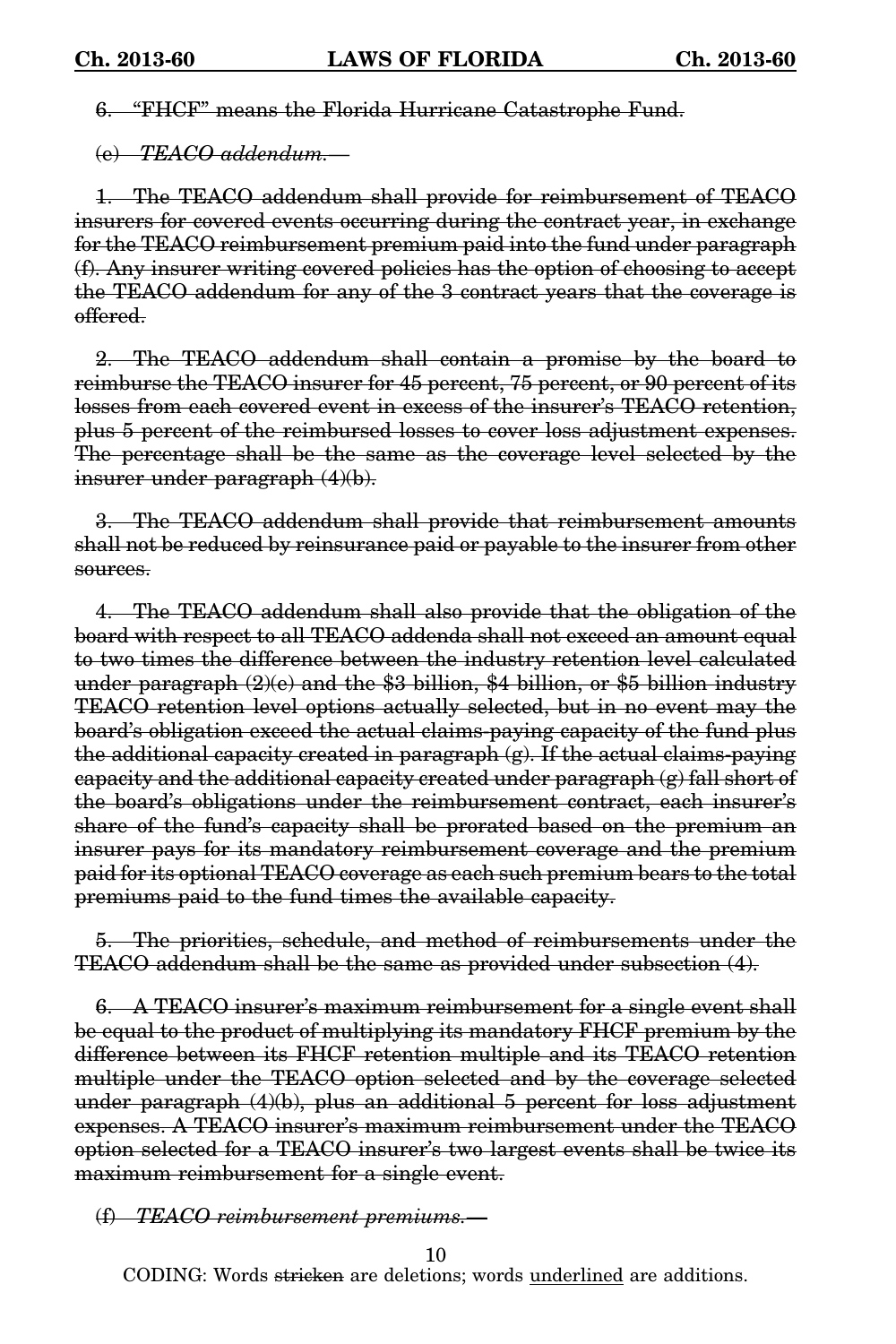1. Each TEACO insurer shall pay to the fund, in the manner and at the time provided in the reimbursement contract for payment of reimbursement premiums, a TEACO reimbursement premium calculated as specified in this paragraph.

2. The insurer's TEACO reimbursement premium associated with the \$3 billion retention option shall be equal to 85 percent of a TEACO insurer's maximum reimbursement for a single event as calculated under subparagraph (e)6. The TEACO reimbursement premium associated with the \$4 billion retention option shall be equal to 80 percent of a TEACO insurer's maximum reimbursement for a single event as calculated under subparagraph (e)6. The TEACO premium associated with the \$5 billion retention option shall be equal to 75 percent of a TEACO insurer's maximum reimbursement for a single event as calculated under subparagraph (e)6.

 $\overline{g}(g)$  Effect on claims-paying capacity of the fund.—For the contract term commencing June 1, 2007, the contract year commencing June 1, 2008, and the contract term beginning June 1, 2009, the program created by this subsection shall increase the claims-paying capacity of the fund as provided in subparagraph  $(4)(e)1$ , by an amount equal to two times the difference between the industry retention level calculated under paragraph (2)(e) and the \$3 billion industry TEACO retention level specified in sub-subparagraph (d)4.a. The additional capacity shall apply only to the additional coverage provided by the TEACO option and shall not otherwise affect any insurer's reimbursement from the fund.

Section 2. Subsection (4) of section 626.752, Florida Statutes, is amended to read:

626.752 Exchange of business.—

(4) The foregoing limitations and restrictions shall not be construed and shall not apply to the placing of surplus lines business under the provisions of part VIII or to the activities of Citizens Property Insurance Corporation in placing new and renewal business with authorized insurers in accordance with s. 627.3518.

Section 3. Present subsections (11), (15), and (17) of section 626.854, Florida Statutes, are amended, and a new subsection (17) is added to that section to read:

626.854 "Public adjuster" defined; prohibitions.—The Legislature finds that it is necessary for the protection of the public to regulate public insurance adjusters and to prevent the unauthorized practice of law.

(11)(a) If a public adjuster enters into a contract with an insured or claimant to reopen a claim or file a supplemental claim that seeks additional payments for a claim that has been previously paid in part or in full or settled by the insurer, the public adjuster may not charge, agree to, or accept from any source any compensation, payment, commission, fee, or any other thing

11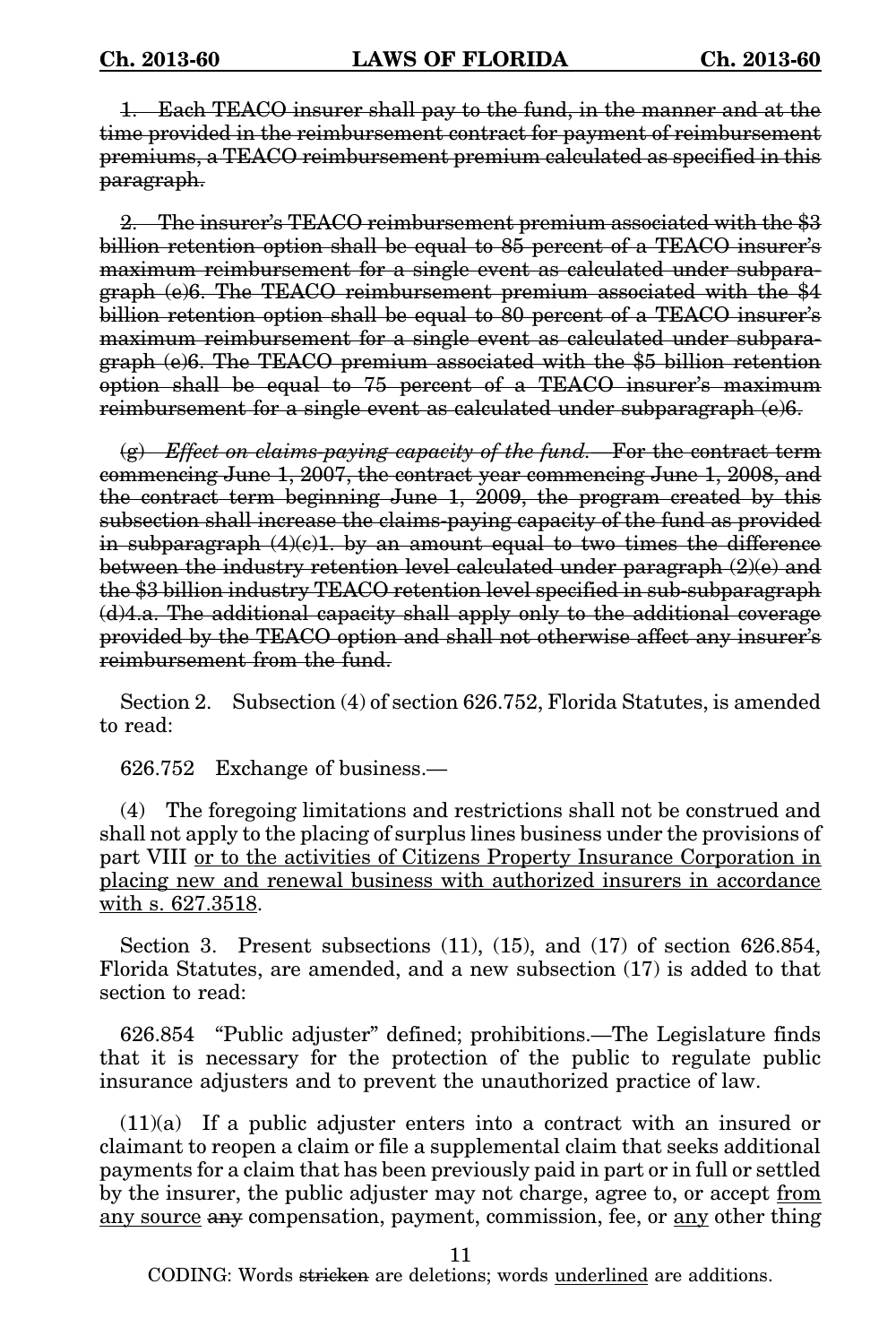of value based on a previous settlement or previous claim payments by the insurer for the same cause of loss. The charge, compensation, payment, commission, fee, or any other thing of value must be based only on the claim payments or settlement obtained through the work of the public adjuster after entering into the contract with the insured or claimant. Compensation for the reopened or supplemental claim may not exceed 20 percent of the reopened or supplemental claim payment. In no event shall the contracts described in this paragraph exceed are not subject to the limitations in paragraph (b).

(b) A public adjuster may not charge, agree to, or accept from any source any compensation, payment, commission, fee, or <u>any</u> other thing of value in excess of:

1. Ten percent of the amount of insurance claim payments made by the insurer for claims based on events that are the subject of a declaration of a state of emergency by the Governor. This provision applies to claims made during the year after the declaration of emergency. After that year, the limitations in subparagraph 2. apply.

2. Twenty percent of the amount of insurance claim payments made by the insurer for claims that are not based on events that are the subject of a declaration of a state of emergency by the Governor.

(c) Any maneuver, shift, or device through which the limits on compensation set forth in this subsection are exceeded is a violation of this chapter punishable as provided under s. 626.8698.

(15) A public adjuster must ensure prompt notice of property loss claims submitted to an insurer by or through a public adjuster or on which a public adjuster represents the insured at the time the claim or notice of loss is submitted to the insurer. The public adjuster must ensure that prompt notice is given of the claim to the insurer, the public adjuster's contract is provided to the insurer, the property is available for inspection of the loss or damage by the insurer, and the insurer is given an opportunity to interview the insured directly about the loss and claim. The insurer must be allowed to obtain necessary information to investigate and respond to the claim.

(a) The insurer may not exclude the public adjuster from its in-person meetings with the insured. The insurer shall meet or communicate with the public adjuster in an effort to reach agreement as to the scope of the covered loss under the insurance policy. The public adjuster shall meet or communicate with the insurer in an effort to reach agreement as to the scope of the covered loss under the insurance policy. This section does not impair the terms and conditions of the insurance policy in effect at the time the claim is filed.

(b) A public adjuster may not restrict or prevent an insurer, company employee adjuster, independent adjuster, attorney, investigator, or other person acting on behalf of the insurer from having reasonable access at

12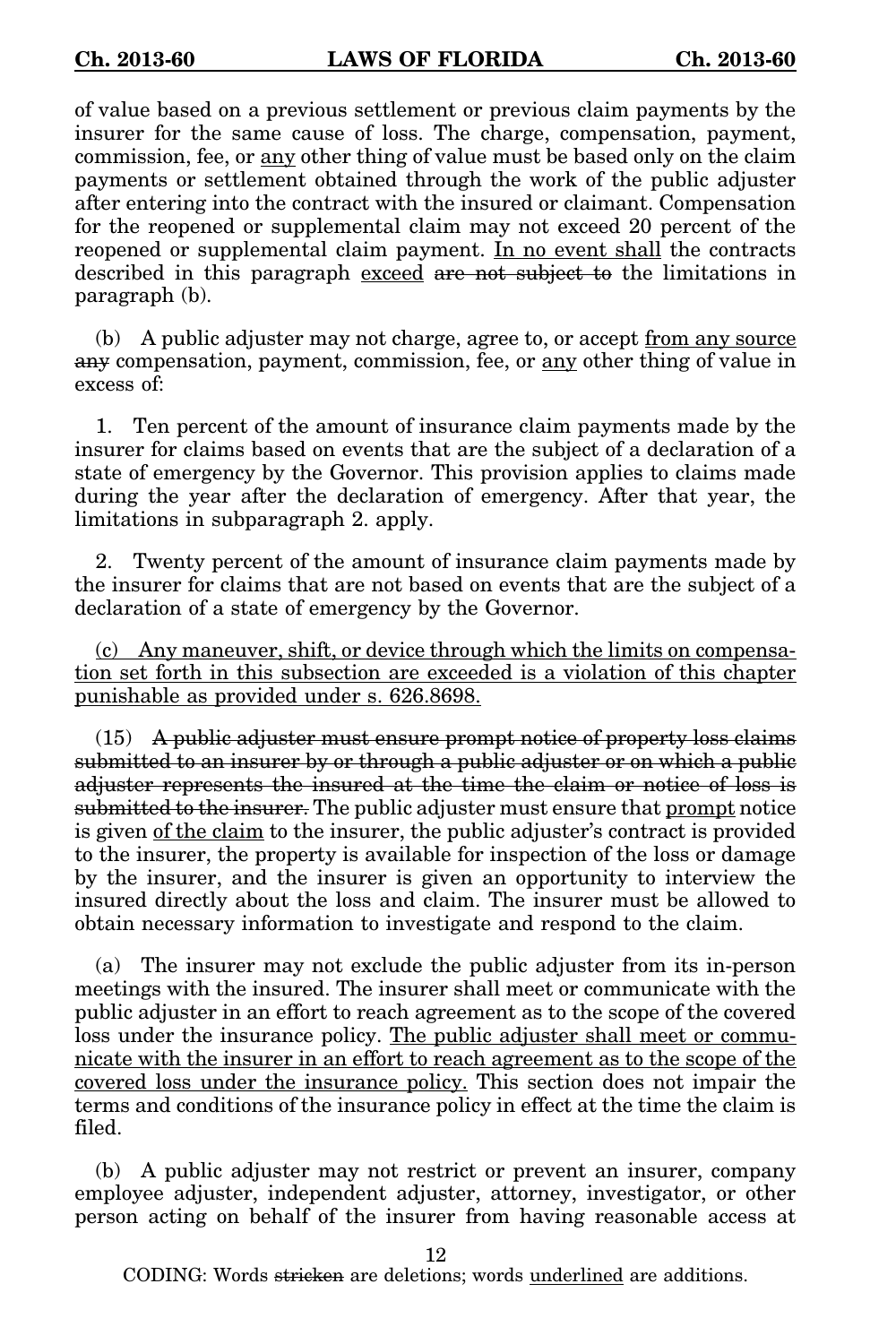reasonable times to any an insured or claimant or to the insured property that is the subject of a claim.

(c) A public adjuster may not act or fail to reasonably act in any manner that obstructs or prevents an insurer or insurer's adjuster from timely conducting an inspection of any part of the insured property for which there is a claim for loss or damage. The public adjuster representing the insureds insured may be present for the insurer's inspection, but if the unavailability of the public adjuster otherwise delays the insurer's timely inspection of the property, the public adjuster or the insureds insured must allow the insurer to have access to the property without the participation or presence of the public adjuster or insureds insured in order to facilitate the insurer's prompt inspection of the loss or damage.

(17) A public adjuster shall not acquire any interest in salvaged property, except with the written consent and permission of the insured through a signed affidavit.

 $(18)(17)$  The provisions of subsections  $(5)-(17)$   $(5)-(16)$  apply only to residential property insurance policies and condominium unit owner policies as defined in s. 718.111(11).

Section 4. The Legislature intends to enhance the expertise immediately available to the commission by increasing the membership of the Florida Commission on Hurricane Loss Projection Methodology to provide for the appointment of an additional member with special qualifications or attributes.

Section 5. Subsection (2) of section 627.0628, Florida Statutes, is amended to read:

627.0628 Florida Commission on Hurricane Loss Projection Methodology; public records exemption; public meetings exemption.—

(2) COMMISSION CREATED.—

(a) There is created the Florida Commission on Hurricane Loss Projection Methodology, which is assigned to the State Board of Administration. For the purposes of this section, the term "commission" means the Florida Commission on Hurricane Loss Projection Methodology. The commission shall be administratively housed within the State Board of Administration, but it shall independently exercise the powers and duties specified in this section.

(b) The commission shall consist of the following 12 11 members:

1. The insurance consumer advocate.

2. The senior employee of the State Board of Administration responsible for operations of the Florida Hurricane Catastrophe Fund.

13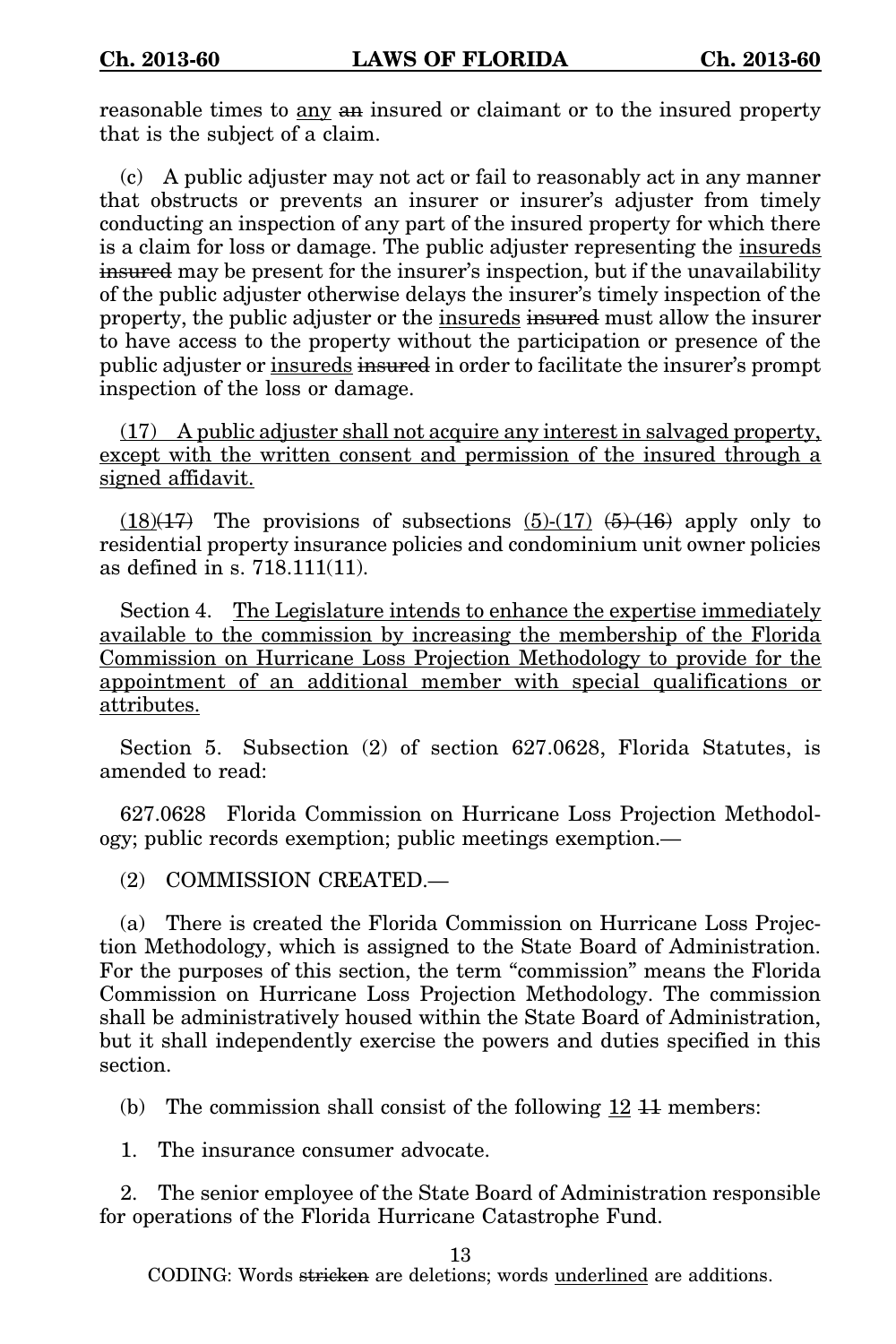3. The Executive Director of the Citizens Property Insurance Corporation.

4. The Director of the Division of Emergency Management.

5. The actuary member of the Florida Hurricane Catastrophe Fund Advisory Council.

6. An employee of the office who is an actuary responsible for property insurance rate filings and who is appointed by the director of the office.

7. Five members appointed by the Chief Financial Officer, as follows:

a. An actuary who is employed full time by a property and casualty insurer that was responsible for at least 1 percent of the aggregate statewide direct written premium for homeowner's insurance in the calendar year preceding the member's appointment to the commission.

b. An expert in insurance finance who is a full-time member of the faculty of the State University System and who has a background in actuarial science.

c. An expert in statistics who is a full-time member of the faculty of the State University System and who has a background in insurance.

d. An expert in computer system design who is a full-time member of the faculty of the State University System.

e. An expert in meteorology who is a full-time member of the faculty of the State University System and who specializes in hurricanes.

8. A licensed professional structural engineer who is a full-time faculty member in the State University System and who has expertise in wind mitigation techniques. This appointment shall be made by the Governor.

(c) Members designated under subparagraphs (b)1.-5. shall serve on the commission as long as they maintain the respective offices designated in subparagraphs (b)1.-5. The member appointed by the director of the office under subparagraph (b)6. shall serve on the commission until the end of the term of office of the director who appointed him or her, unless removed earlier by the director for cause. Members appointed by the Chief Financial Officer under subparagraph (b)7. shall serve on the commission until the end of the term of office of the Chief Financial Officer who appointed them, unless earlier removed by the Chief Financial Officer for cause. Vacancies on the commission shall be filled in the same manner as the original appointment.

(d) The State Board of Administration shall annually appoint one of the members of the commission to serve as chair.

(e) Members of the commission shall serve without compensation, but shall be reimbursed for per diem and travel expenses pursuant to s. 112.061.

14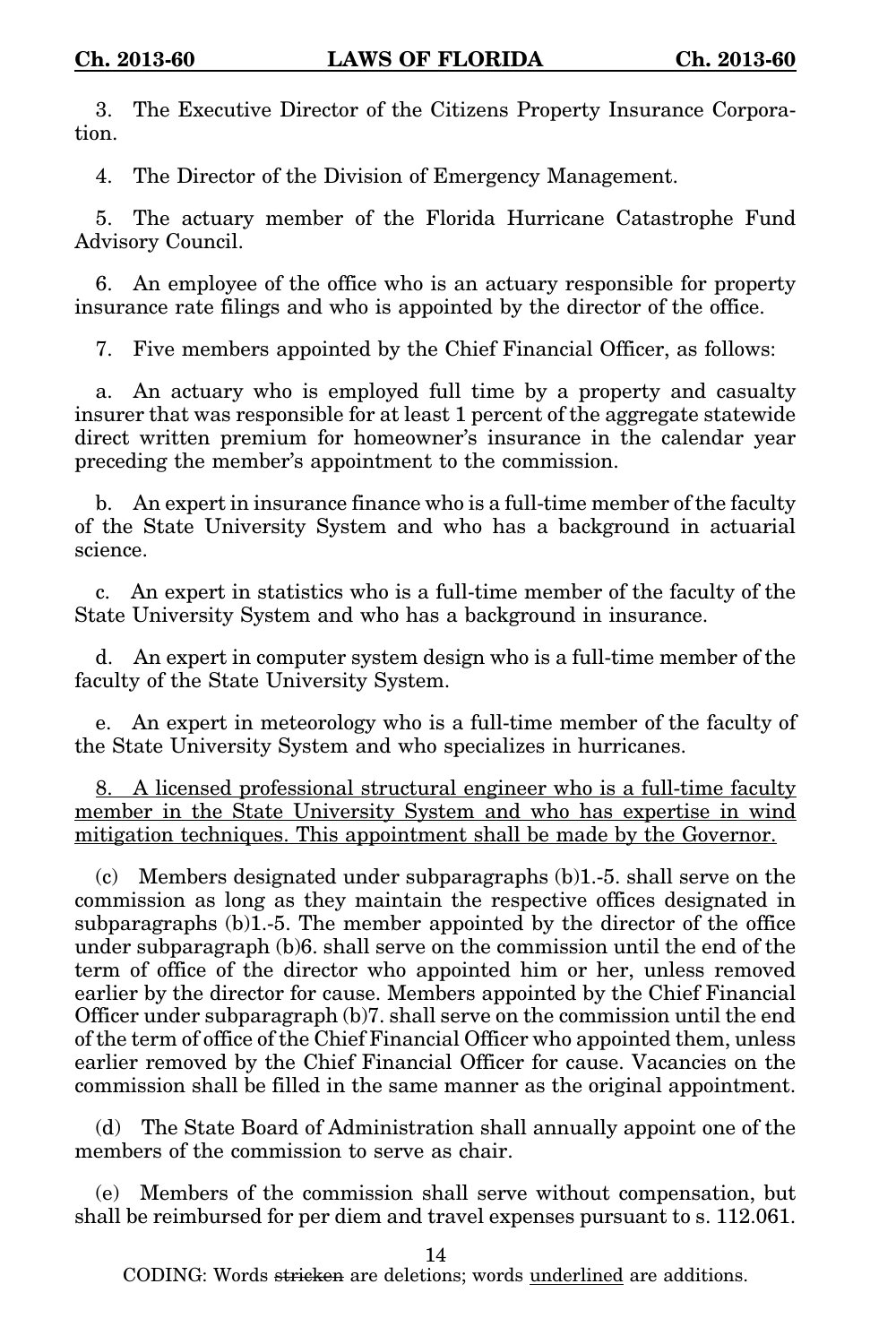(f) The State Board of Administration shall, as a cost of administration of the Florida Hurricane Catastrophe Fund, provide for travel, expenses, and staff support for the commission.

(g) There shall be no liability on the part of, and no cause of action of any nature shall arise against, any member of the commission, any member of the State Board of Administration, or any employee of the State Board of Administration for any action taken in the performance of their duties under this section. In addition, the commission may, in writing, waive any potential cause of action for negligence of a consultant, contractor, or contract employee engaged to assist the commission.

Section 6. Subsection (5) of section 627.0629, Florida Statutes, is amended to read:

627.0629 Residential property insurance; rate filings.—

(5) In order to provide an appropriate transition period, an insurer may implement an approved rate filing for residential property insurance over a period of years. Such insurer must provide an informational notice to the office setting out its schedule for implementation of the phased-in rate filing. The insurer may include in its rate the actual cost of private market reinsurance that corresponds to available coverage of the Temporary Increase in Coverage Limits, TICL, from the Florida Hurricane Catastrophe Fund. The insurer may also include the cost of reinsurance to replace the TICL reduction implemented pursuant to s.  $215.555(16)(d)9$ .  $215.555(17)(d)$ 9. However, this cost for reinsurance may not include any expense or profit load or result in a total annual base rate increase in excess of 10 percent.

Section 7. Paragraphs (a), (c), (i), (k), and (q) of subsection  $(6)$  of section 627.351, Florida Statutes, are amended, and paragraphs (gg) and (hh) are added to that subsection, to read:

627.351 Insurance risk apportionment plans.—

(6) CITIZENS PROPERTY INSURANCE CORPORATION.—

(a) The public purpose of this subsection is to ensure that there is an orderly market for property insurance for residents and businesses of this state.

1. The Legislature finds that private insurers are unwilling or unable to provide affordable property insurance coverage in this state to the extent sought and needed. The absence of affordable property insurance threatens the public health, safety, and welfare and likewise threatens the economic health of the state. The state therefore has a compelling public interest and a public purpose to assist in assuring that property in the state is insured and that it is insured at affordable rates so as to facilitate the remediation, reconstruction, and replacement of damaged or destroyed property in order to reduce or avoid the negative effects otherwise resulting to the public health, safety, and welfare, to the economy of the state, and to the revenues of

15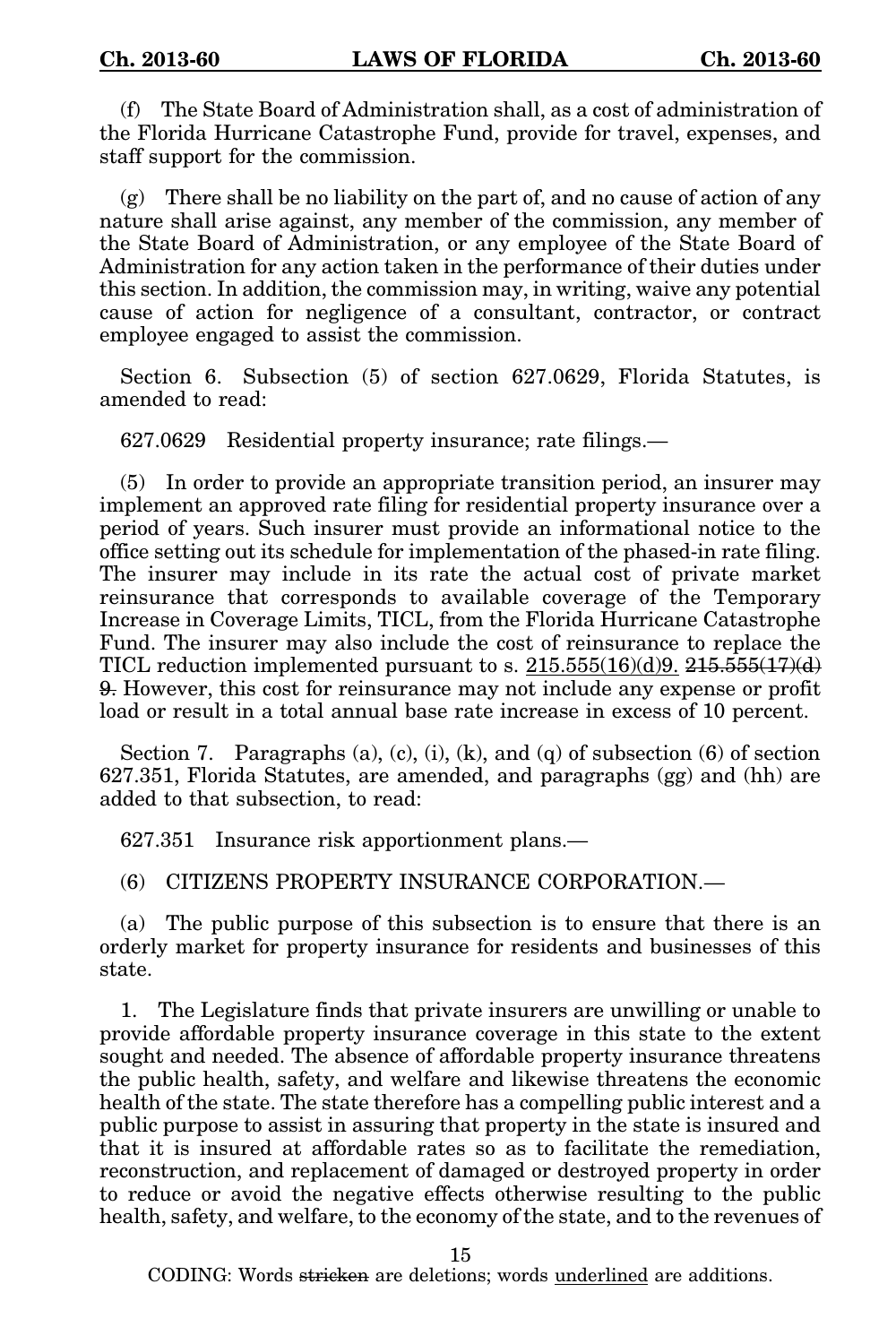the state and local governments which are needed to provide for the public welfare. It is necessary, therefore, to provide affordable property insurance to applicants who are in good faith entitled to procure insurance through the voluntary market but are unable to do so. The Legislature intends, therefore, that affordable property insurance be provided and that it continue to be provided, as long as necessary, through Citizens Property Insurance Corporation, a government entity that is an integral part of the state, and that is not a private insurance company. To that end, the corporation shall strive to increase the availability of affordable property insurance in this state, while achieving efficiencies and economies, and while providing service to policyholders, applicants, and agents which is no less than the quality generally provided in the voluntary market, for the achievement of the foregoing public purposes. Because it is essential for this government entity to have the maximum financial resources to pay claims following a catastrophic hurricane, it is the intent of the Legislature that the corporation continue to be an integral part of the state and that the income of the corporation be exempt from federal income taxation and that interest on the debt obligations issued by the corporation be exempt from federal income taxation.

2. The Residential Property and Casualty Joint Underwriting Association originally created by this statute shall be known as the Citizens Property Insurance Corporation. The corporation shall provide insurance for residential and commercial property, for applicants who are entitled, but, in good faith, are unable to procure insurance through the voluntary market. The corporation shall operate pursuant to a plan of operation approved by order of the Financial Services Commission. The plan is subject to continuous review by the commission. The commission may, by order, withdraw approval of all or part of a plan if the commission determines that conditions have changed since approval was granted and that the purposes of the plan require changes in the plan. For the purposes of this subsection, residential coverage includes both personal lines residential coverage, which consists of the type of coverage provided by homeowner's, mobile home owner's, dwelling, tenant's, condominium unit owner's, and similar policies; and commercial lines residential coverage, which consists of the type of coverage provided by condominium association, apartment building, and similar policies.

## 3. With respect to coverage for personal lines residential structures:

a. Effective January 1, 2014 2009, a personal lines residential structure that has a dwelling replacement cost of  $\frac{1}{2}$   $\frac{1}{2}$  million or more, or a single condominium unit that has a combined dwelling and contents replacement cost of  $$1$  \$2 million or more is not eligible for coverage by the corporation. Such dwellings insured by the corporation on December 31, 2013 2008, may continue to be covered by the corporation until the end of the policy term. However, such dwellings may reapply and obtain coverage if the property owner provides the corporation with a sworn affidavit from one or more insurance agents, on a form provided by the corporation, stating that the agents have made their best efforts to obtain coverage and that the property

16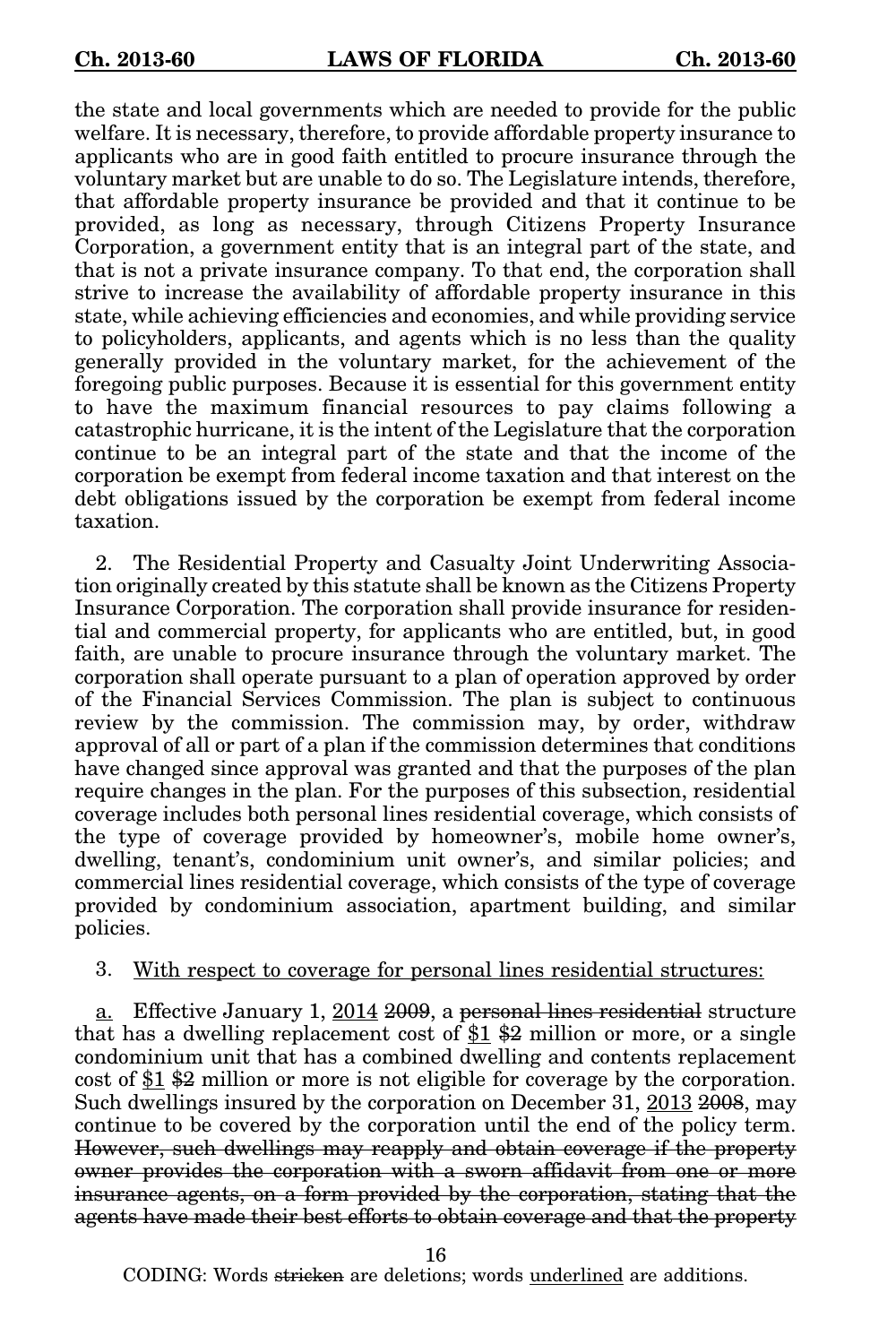has been rejected for coverage by at least one authorized insurer and at least three surplus lines insurers. If such conditions are met, the dwelling may be insured by the corporation for up to 3 years, after which time the dwelling is ineligible for coverage. The office shall approve the method used by the corporation for valuing the dwelling replacement cost for the purposes of this subparagraph. If a policyholder is insured by the corporation before prior to being determined to be ineligible pursuant to this subparagraph and such policyholder files a lawsuit challenging the determination, the policyholder may remain insured by the corporation until the conclusion of the litigation.

b. Effective January 1, 2015, a structure that has a dwelling replacement cost of \$900,000 or more, or a single condominium unit that has a combined dwelling and contents replacement cost of \$900,000 or more, is not eligible for coverage by the corporation. Such dwellings insured by the corporation on December 31, 2014, may continue to be covered by the corporation only until the end of the policy term.

c. Effective January 1, 2016, a structure that has a dwelling replacement cost of \$800,000 or more, or a single condominium unit that has a combined dwelling and contents replacement cost of \$800,000 or more, is not eligible for coverage by the corporation. Such dwellings insured by the corporation on December 31, 2015, may continue to be covered by the corporation until the end of the policy term.

d. Effective January 1, 2017, a structure that has a dwelling replacement cost of \$700,000 or more, or a single condominium unit that has a combined dwelling and contents replacement cost of \$700,000 or more, is not eligible for coverage by the corporation. Such dwellings insured by the corporation on December 31, 2016, may continue to be covered by the corporation until the end of the policy term.

The requirements of sub-subparagraphs b.-d. do not apply in counties where the office determines there is not a reasonable degree of competition. In such counties a personal lines residential structure that has a dwelling replacement cost of less than \$1 million, or a single condominium unit that has a combined dwelling and contents replacement cost of less than \$1 million, is eligible for coverage by the corporation.

4. It is the intent of the Legislature that policyholders, applicants, and agents of the corporation receive service and treatment of the highest possible level but never less than that generally provided in the voluntary market. It is also intended that the corporation be held to service standards no less than those applied to insurers in the voluntary market by the office with respect to responsiveness, timeliness, customer courtesy, and overall dealings with policyholders, applicants, or agents of the corporation.

5.a. Effective January 1, 2009, a personal lines residential structure that is located in the "wind-borne debris region," as defined in s. 1609.2, International Building Code (2006), and that has an insured value on the structure of \$750,000 or more is not eligible for coverage by the corporation

17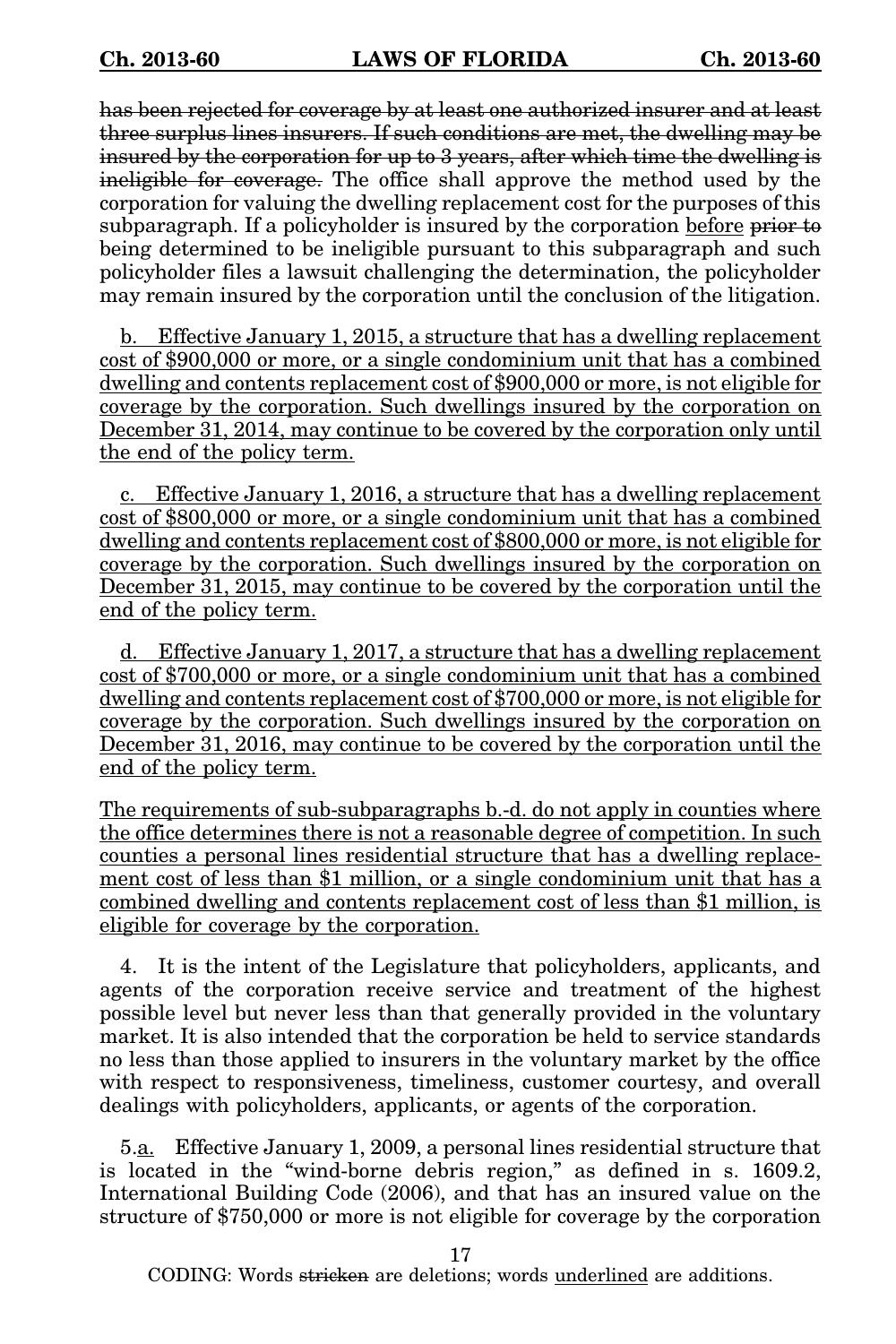unless the structure has opening protections as required under the Florida Building Code for a newly constructed residential structure in that area. A residential structure is shall be deemed to comply with this subparagraph if it has shutters or opening protections on all openings and if such opening protections complied with the Florida Building Code at the time they were installed.

b. Any major structure as defined in s.  $161.54(6)(a)$  for which a permit is applied on or after July 1, 2014, for new construction or substantial improvement as defined in s.  $161.54(12)$  is not eligible for coverage by the corporation if the structure is seaward of the coastal construction control line established pursuant to s. 161.053 or is within the Coastal Barrier Resources System as designated by 16 U.S.C. ss. 3501-3510.

6. For any claim filed under any policy of the corporation, a public adjuster may not charge, agree to, or accept any compensation, payment, commission, fee, or other thing of value greater than 10 percent of the additional amount actually paid over the amount that was originally offered by the corporation for any one claim.

(c) The corporation's plan of operation:

1. Must provide for adoption of residential property and casualty insurance policy forms and commercial residential and nonresidential property insurance forms, which must be approved by the office before use. The corporation shall adopt the following policy forms:

a. Standard personal lines policy forms that are comprehensive multiperil policies providing full coverage of a residential property equivalent to the coverage provided in the private insurance market under an HO-3, HO-4, or HO-6 policy.

b. Basic personal lines policy forms that are policies similar to an HO-8 policy or a dwelling fire policy that provide coverage meeting the requirements of the secondary mortgage market, but which is more limited than the coverage under a standard policy.

c. Commercial lines residential and nonresidential policy forms that are generally similar to the basic perils of full coverage obtainable for commercial residential structures and commercial nonresidential structures in the admitted voluntary market.

d. Personal lines and commercial lines residential property insurance forms that cover the peril of wind only. The forms are applicable only to residential properties located in areas eligible for coverage under the coastal account referred to in sub-subparagraph (b)2.a.

e. Commercial lines nonresidential property insurance forms that cover the peril of wind only. The forms are applicable only to nonresidential properties located in areas eligible for coverage under the coastal account referred to in sub-subparagraph (b)2.a.

18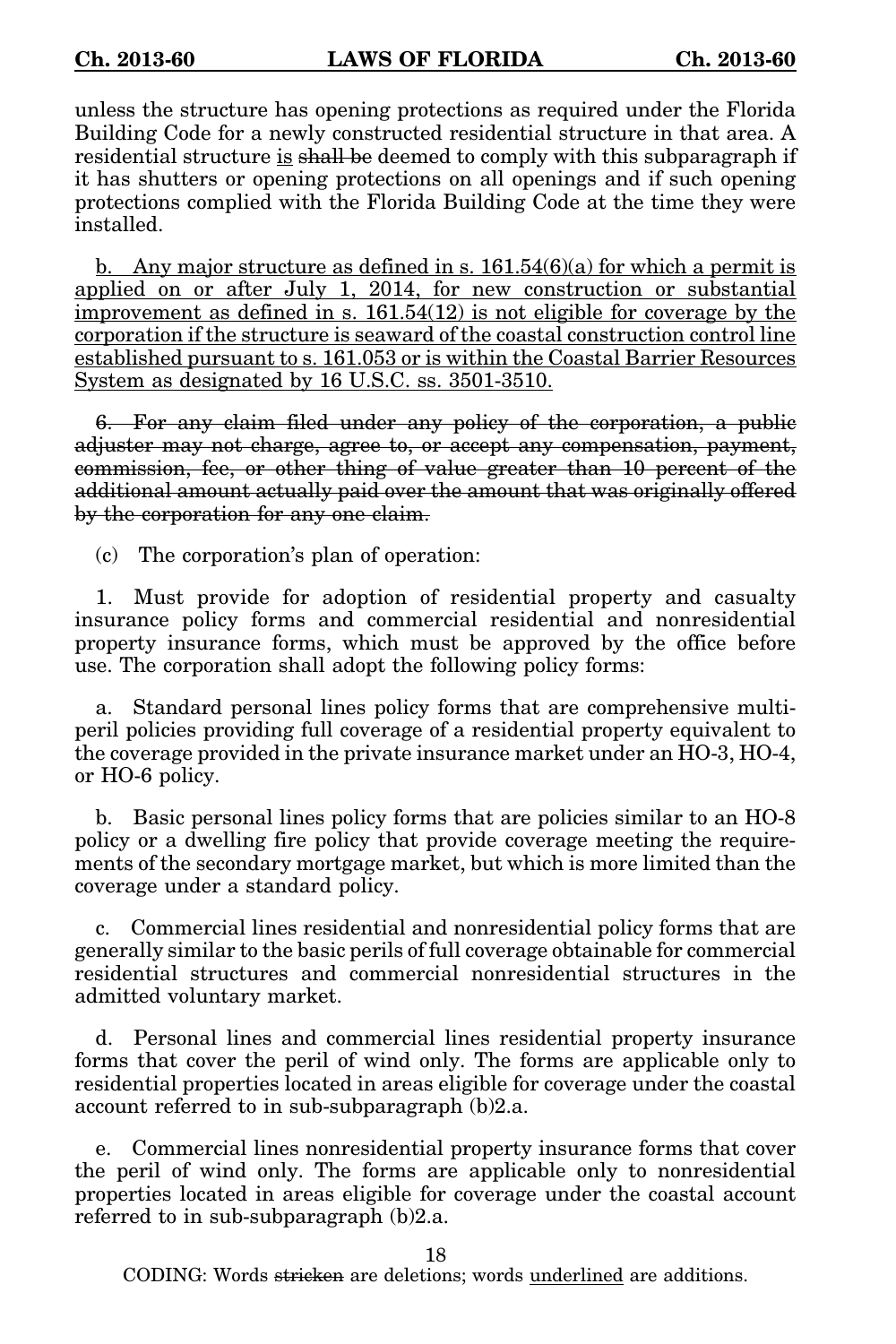f. The corporation may adopt variations of the policy forms listed in subsubparagraphs a.-e. which contain more restrictive coverage.

g. Effective January 1, 2013, the corporation shall offer a basic personal lines policy similar to an HO-8 policy with dwelling repair based on common construction materials and methods.

2. Must provide that the corporation adopt a program in which the corporation and authorized insurers enter into quota share primary insurance agreements for hurricane coverage, as defined in s. 627.4025(2)(a), for eligible risks, and adopt property insurance forms for eligible risks which cover the peril of wind only.

a. As used in this subsection, the term:

(I) "Quota share primary insurance" means an arrangement in which the primary hurricane coverage of an eligible risk is provided in specified percentages by the corporation and an authorized insurer. The corporation and authorized insurer are each solely responsible for a specified percentage of hurricane coverage of an eligible risk as set forth in a quota share primary insurance agreement between the corporation and an authorized insurer and the insurance contract. The responsibility of the corporation or authorized insurer to pay its specified percentage of hurricane losses of an eligible risk, as set forth in the agreement, may not be altered by the inability of the other party to pay its specified percentage of losses. Eligible risks that are provided hurricane coverage through a quota share primary insurance arrangement must be provided policy forms that set forth the obligations of the corporation and authorized insurer under the arrangement, clearly specify the percentages of quota share primary insurance provided by the corporation and authorized insurer, and conspicuously and clearly state that the authorized insurer and the corporation may not be held responsible beyond their specified percentage of coverage of hurricane losses.

(II) "Eligible risks" means personal lines residential and commercial lines residential risks that meet the underwriting criteria of the corporation and are located in areas that were eligible for coverage by the Florida Windstorm Underwriting Association on January 1, 2002.

b. The corporation may enter into quota share primary insurance agreements with authorized insurers at corporation coverage levels of 90 percent and 50 percent.

c. If the corporation determines that additional coverage levels are necessary to maximize participation in quota share primary insurance agreements by authorized insurers, the corporation may establish additional coverage levels. However, the corporation's quota share primary insurance coverage level may not exceed 90 percent.

d. Any quota share primary insurance agreement entered into between an authorized insurer and the corporation must provide for a uniform

19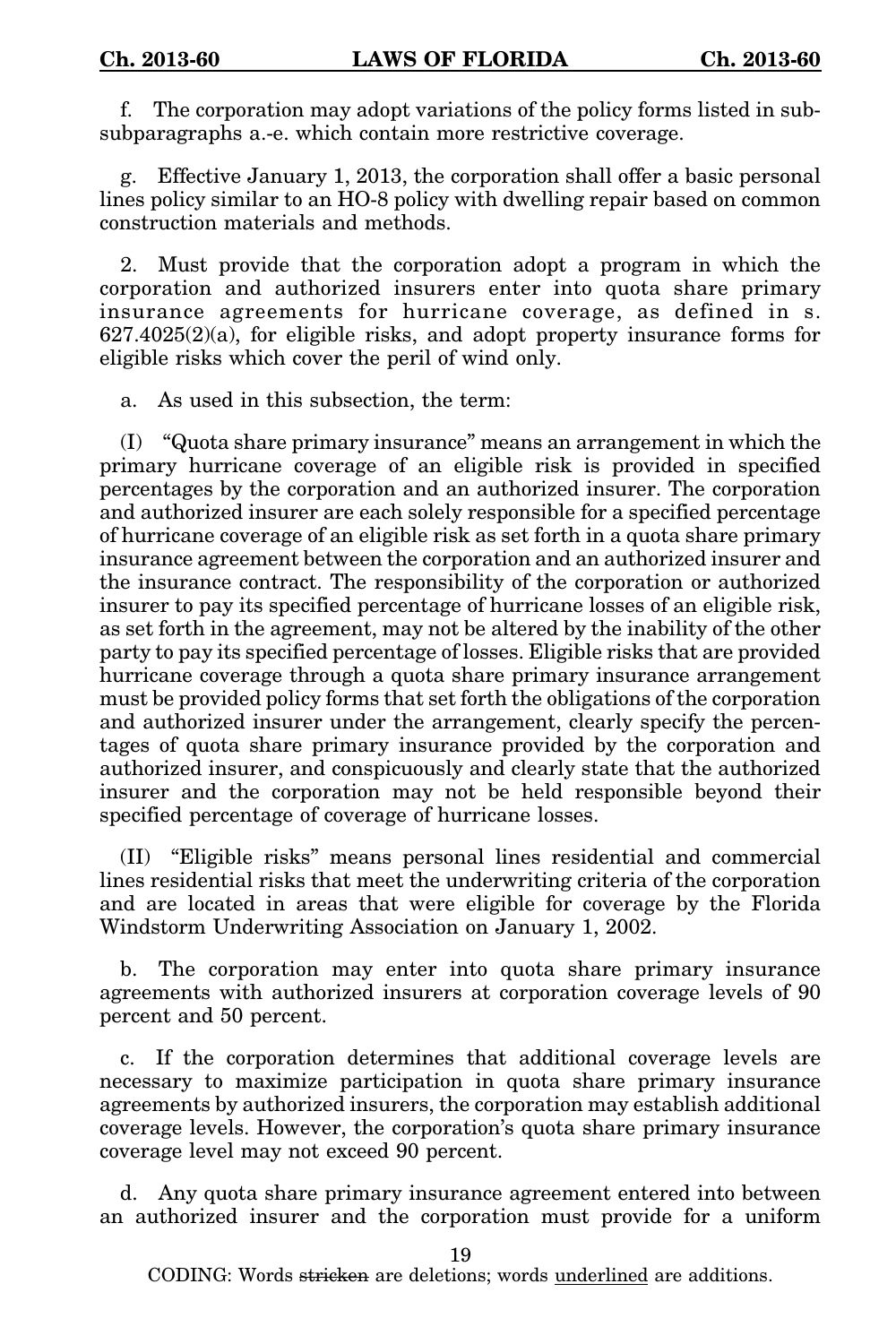specified percentage of coverage of hurricane losses, by county or territory as set forth by the corporation board, for all eligible risks of the authorized insurer covered under the agreement.

e. Any quota share primary insurance agreement entered into between an authorized insurer and the corporation is subject to review and approval by the office. However, such agreement shall be authorized only as to insurance contracts entered into between an authorized insurer and an insured who is already insured by the corporation for wind coverage.

f. For all eligible risks covered under quota share primary insurance agreements, the exposure and coverage levels for both the corporation and authorized insurers shall be reported by the corporation to the Florida Hurricane Catastrophe Fund. For all policies of eligible risks covered under such agreements, the corporation and the authorized insurer must maintain complete and accurate records for the purpose of exposure and loss reimbursement audits as required by fund rules. The corporation and the authorized insurer shall each maintain duplicate copies of policy declaration pages and supporting claims documents.

g. The corporation board shall establish in its plan of operation standards for quota share agreements which ensure that there is no discriminatory application among insurers as to the terms of the agreements, pricing of the agreements, incentive provisions if any, and consideration paid for servicing policies or adjusting claims.

h. The quota share primary insurance agreement between the corporation and an authorized insurer must set forth the specific terms under which coverage is provided, including, but not limited to, the sale and servicing of policies issued under the agreement by the insurance agent of the authorized insurer producing the business, the reporting of information concerning eligible risks, the payment of premium to the corporation, and arrangements for the adjustment and payment of hurricane claims incurred on eligible risks by the claims adjuster and personnel of the authorized insurer. Entering into a quota sharing insurance agreement between the corporation and an authorized insurer is voluntary and at the discretion of the authorized insurer.

3.a. May provide that the corporation may employ or otherwise contract with individuals or other entities to provide administrative or professional services that may be appropriate to effectuate the plan. The corporation may borrow funds by issuing bonds or by incurring other indebtedness, and shall have other powers reasonably necessary to effectuate the requirements of this subsection, including, without limitation, the power to issue bonds and incur other indebtedness in order to refinance outstanding bonds or other indebtedness. The corporation may seek judicial validation of its bonds or other indebtedness under chapter 75. The corporation may issue bonds or incur other indebtedness, or have bonds issued on its behalf by a unit of local government pursuant to subparagraph (q)2. in the absence of a hurricane or other weather-related event, upon a determination by the corporation,

20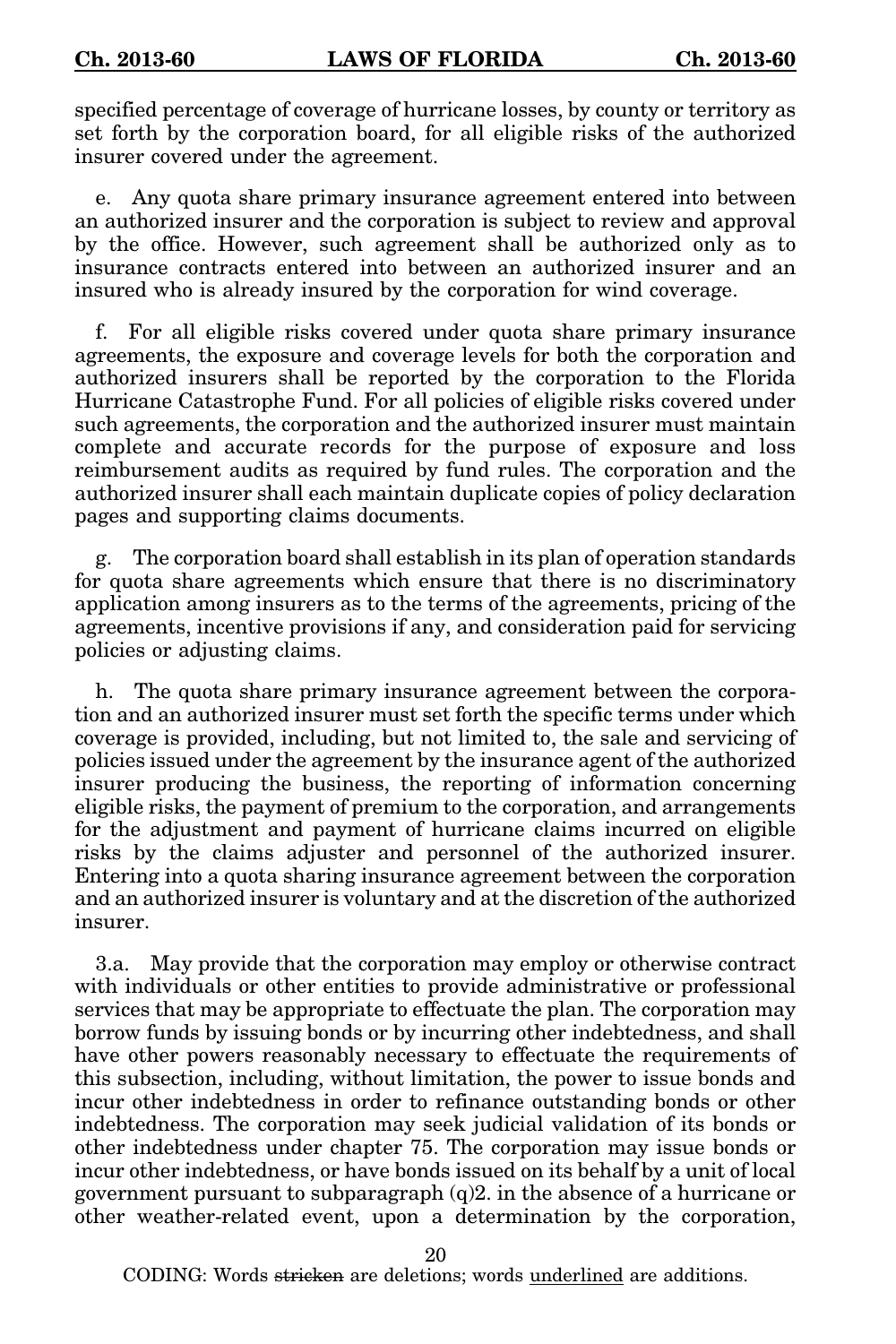subject to approval by the office, that such action would enable it to efficiently meet the financial obligations of the corporation and that such financings are reasonably necessary to effectuate the requirements of this subsection. The corporation may take all actions needed to facilitate tax-free status for such bonds or indebtedness, including formation of trusts or other affiliated entities. The corporation may pledge assessments, projected recoveries from the Florida Hurricane Catastrophe Fund, other reinsurance recoverables, policyholder surcharges and other surcharges, and other funds available to the corporation as security for bonds or other indebtedness. In recognition of s. 10, Art. I of the State Constitution, prohibiting the impairment of obligations of contracts, it is the intent of the Legislature that no action be taken whose purpose is to impair any bond indenture or financing agreement or any revenue source committed by contract to such bond or other indebtedness.

b. To ensure that the corporation is operating in an efficient and economic manner while providing quality service to policyholders, applicants, and agents, the board shall commission an independent third-party consultant having expertise in insurance company management or insurance company management consulting to prepare a report and make recommendations on the relative costs and benefits of outsourcing various policy issuance and service functions to private servicing carriers or entities performing similar functions in the private market for a fee, rather than performing such functions in-house. In making such recommendations, the consultant shall consider how other residual markets, both in this state and around the country, outsource appropriate functions or use servicing carriers to better match expenses with revenues that fluctuate based on a widely varying policy count. The report must be completed by July 1, 2012. Upon receiving the report, the board shall develop a plan to implement the report and submit the plan for review, modification, and approval to the Financial Services Commission. Upon the commission's approval of the plan, the board shall begin implementing the plan by January 1, 2013.

4. Must require that the corporation operate subject to the supervision and approval of a board of governors consisting of nine eight individuals who are residents of this state and who are, from different geographical areas of the this state, one of whom is appointed by the Governor and serves solely to advocate on behalf of the consumer. The appointment of a consumer representative by the Governor is in addition to the appointments authorized under sub-subparagraph a.

a. The Governor, the Chief Financial Officer, the President of the Senate, and the Speaker of the House of Representatives shall each appoint two members of the board. At least one of the two members appointed by each appointing officer must have demonstrated expertise in insurance and is deemed to be within the scope of the exemption provided in s. 112.313(7)(b). The Chief Financial Officer shall designate one of the appointees as chair. All board members serve at the pleasure of the appointing officer. All members of the board are subject to removal at will by the officers who appointed them. All board members, including the chair, must be appointed to serve for 3-year

21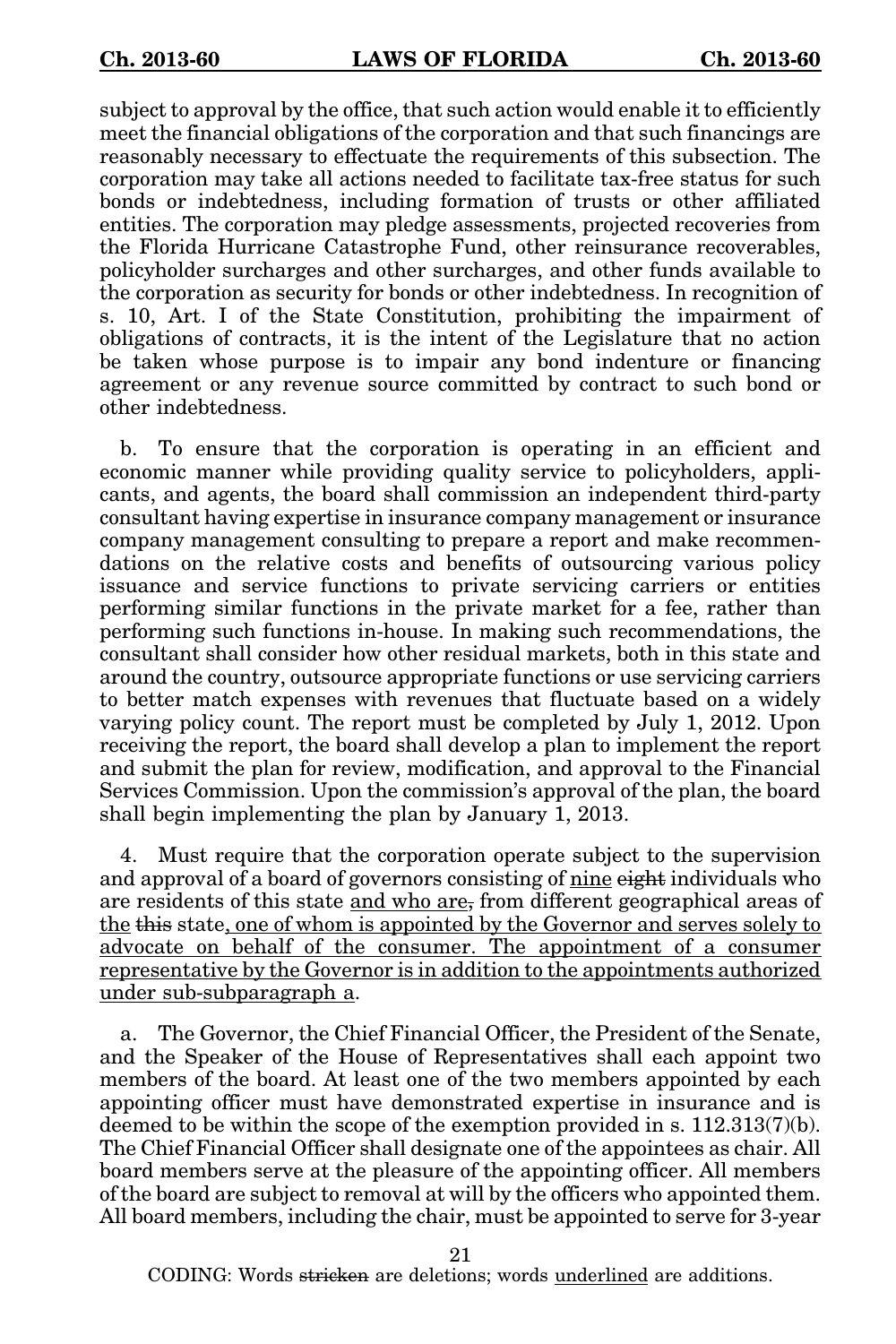terms beginning annually on a date designated by the plan. However, for the first term beginning on or after July 1, 2009, each appointing officer shall appoint one member of the board for a 2-year term and one member for a 3 year term. A board vacancy shall be filled for the unexpired term by the appointing officer. The Chief Financial Officer shall appoint a technical advisory group to provide information and advice to the board in connection with the board's duties under this subsection. The executive director and senior managers of the corporation shall be engaged by the board and serve at the pleasure of the board. Any executive director appointed on or after July 1, 2006, is subject to confirmation by the Senate. The executive director is responsible for employing other staff as the corporation may require, subject to review and concurrence by the board.

b. The board shall create a Market Accountability Advisory Committee to assist the corporation in developing awareness of its rates and its customer and agent service levels in relationship to the voluntary market insurers writing similar coverage.

(I) The members of the advisory committee consist of the following 11 persons, one of whom must be elected chair by the members of the committee: four representatives, one appointed by the Florida Association of Insurance Agents, one by the Florida Association of Insurance and Financial Advisors, one by the Professional Insurance Agents of Florida, and one by the Latin American Association of Insurance Agencies; three representatives appointed by the insurers with the three highest voluntary market share of residential property insurance business in the state; one representative from the Office of Insurance Regulation; one consumer appointed by the board who is insured by the corporation at the time of appointment to the committee; one representative appointed by the Florida Association of Realtors; and one representative appointed by the Florida Bankers Association. All members shall be appointed to 3-year terms and may serve for consecutive terms.

(II) The committee shall report to the corporation at each board meeting on insurance market issues which may include rates and rate competition with the voluntary market; service, including policy issuance, claims processing, and general responsiveness to policyholders, applicants, and agents; and matters relating to depopulation.

5. Must provide a procedure for determining the eligibility of a risk for coverage, as follows:

Subject to s. 627.3517, with respect to personal lines residential risks, if the risk is offered coverage from an authorized insurer at the insurer's approved rate under a standard policy including wind coverage or, if consistent with the insurer's underwriting rules as filed with the office, a basic policy including wind coverage, for a new application to the corporation for coverage, the risk is not eligible for any policy issued by the corporation unless the premium for coverage from the authorized insurer is more than 15 percent greater than the premium for comparable coverage from the corporation. Whenever an offer of coverage for a personal lines residential

22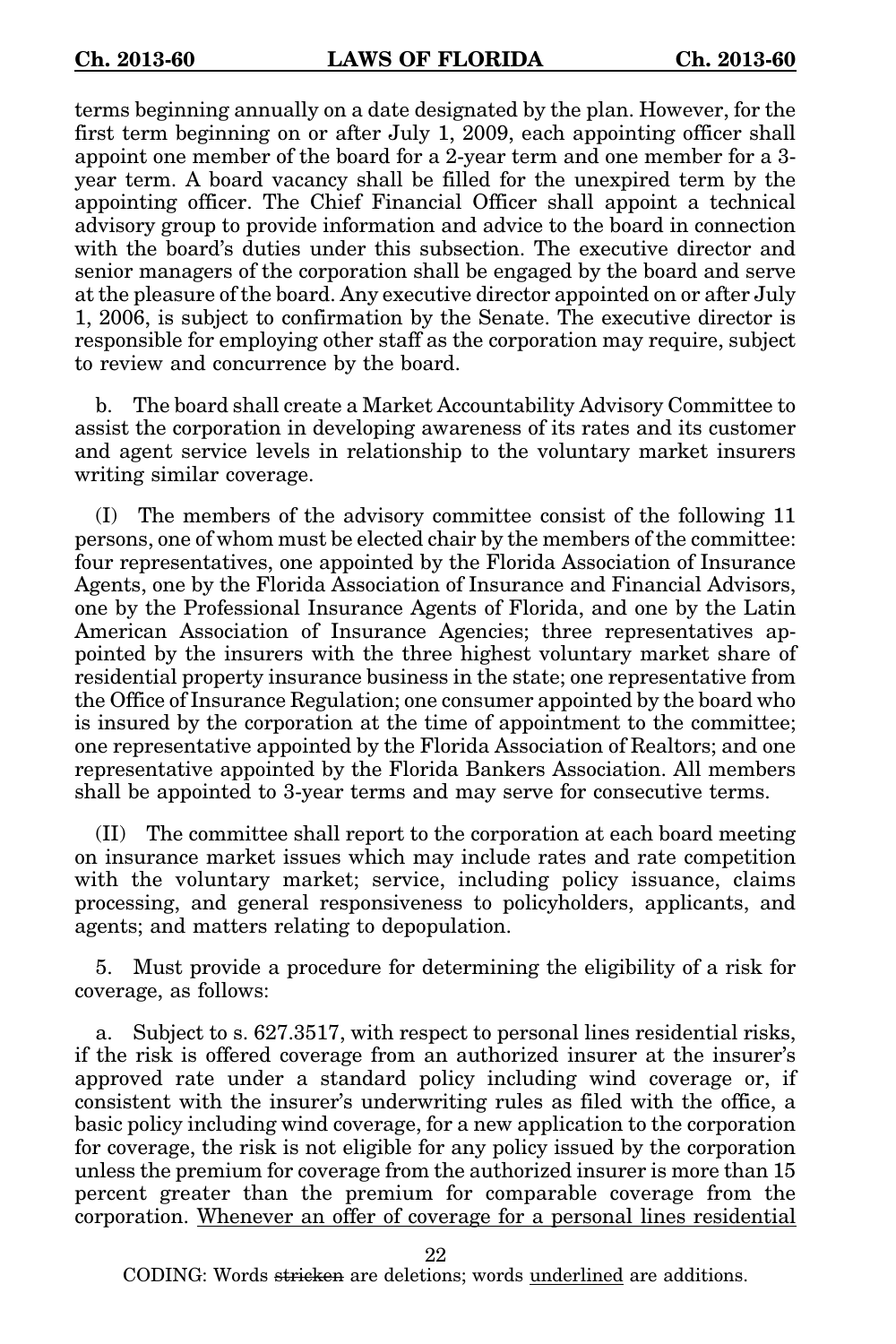risk is received for a policyholder of the corporation at renewal from an authorized insurer, if the offer is equal to or less than the corporation's renewal premium for comparable coverage, the risk is not eligible for coverage with the corporation. If the risk is not able to obtain such offer, the risk is eligible for a standard policy including wind coverage or a basic policy including wind coverage issued by the corporation; however, if the risk could not be insured under a standard policy including wind coverage regardless of market conditions, the risk is eligible for a basic policy including wind coverage unless rejected under subparagraph 8. However, a policyholder of the corporation or a policyholder removed from the corporation through an assumption agreement remains eligible for coverage from the corporation until the end of the assumption period remains eligible for coverage from the corporation regardless of any offer of coverage from an authorized insurer or surplus lines insurer. The corporation shall determine the type of policy to be provided on the basis of objective standards specified in the underwriting manual and based on generally accepted underwriting practices.

(I) If the risk accepts an offer of coverage through the market assistance plan or through a mechanism established by the corporation other than a plan established by s. 627.3518, before a policy is issued to the risk by the corporation or during the first 30 days of coverage by the corporation, and the producing agent who submitted the application to the plan or to the corporation is not currently appointed by the insurer, the insurer shall:

(A) Pay to the producing agent of record of the policy for the first year, an amount that is the greater of the insurer's usual and customary commission for the type of policy written or a fee equal to the usual and customary commission of the corporation; or

(B) Offer to allow the producing agent of record of the policy to continue servicing the policy for at least 1 year and offer to pay the agent the greater of the insurer's or the corporation's usual and customary commission for the type of policy written.

If the producing agent is unwilling or unable to accept appointment, the new insurer shall pay the agent in accordance with sub-sub-sub-subparagraph (A).

(II) If the corporation enters into a contractual agreement for a take-out plan, the producing agent of record of the corporation policy is entitled to retain any unearned commission on the policy, and the insurer shall:

(A) Pay to the producing agent of record, for the first year, an amount that is the greater of the insurer's usual and customary commission for the type of policy written or a fee equal to the usual and customary commission of the corporation; or

(B) Offer to allow the producing agent of record to continue servicing the policy for at least 1 year and offer to pay the agent the greater of the insurer's

23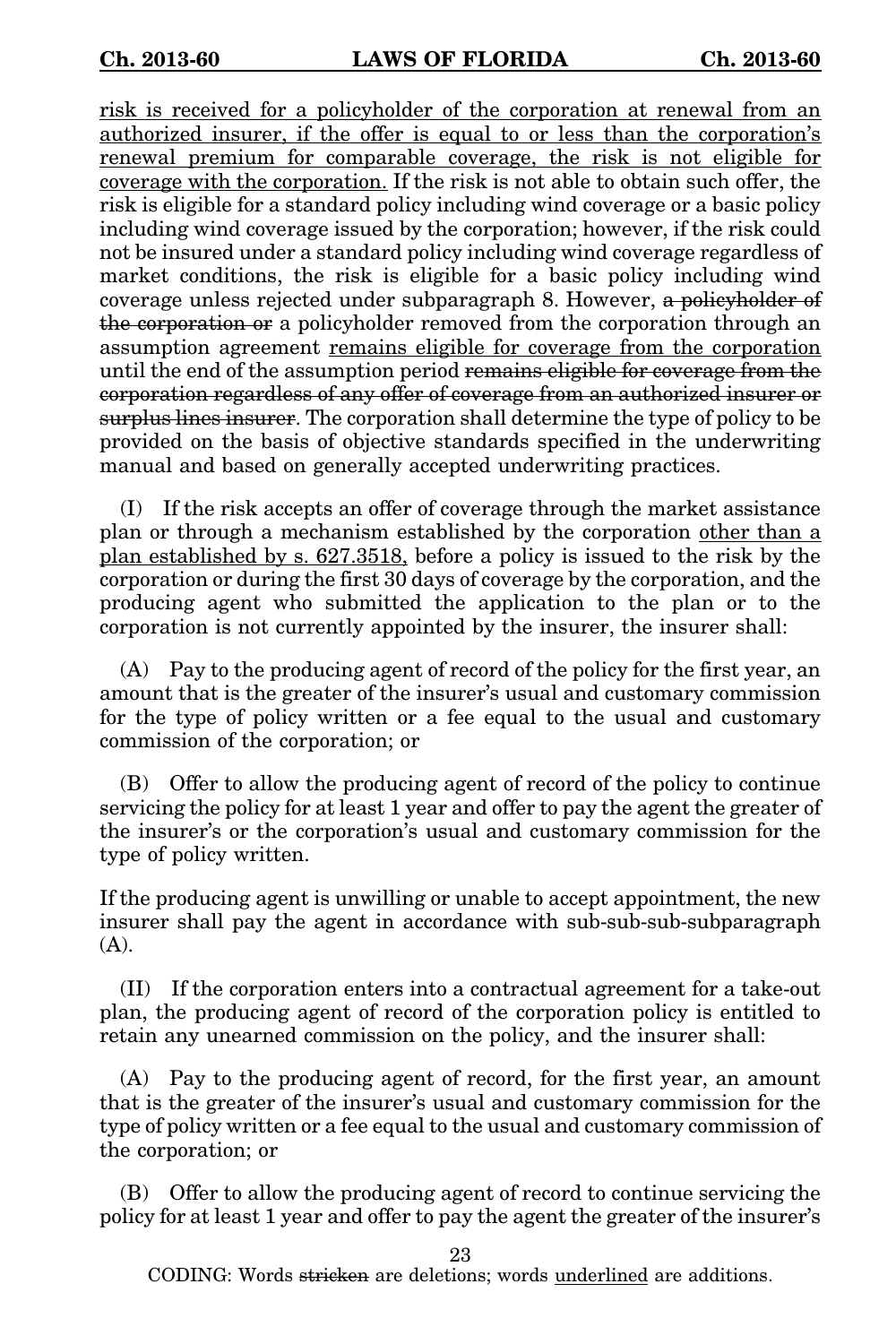or the corporation's usual and customary commission for the type of policy written.

If the producing agent is unwilling or unable to accept appointment, the new insurer shall pay the agent in accordance with sub-sub-sub-subparagraph  $(A)$ .

b. With respect to commercial lines residential risks, for a new application to the corporation for coverage, if the risk is offered coverage under a policy including wind coverage from an authorized insurer at its approved rate, the risk is not eligible for a policy issued by the corporation unless the premium for coverage from the authorized insurer is more than 15 percent greater than the premium for comparable coverage from the corporation. Whenever an offer of coverage for a commercial lines residential risk is received for a policyholder of the corporation at renewal from an authorized insurer, if the offer is equal to or less than the corporation's renewal premium for comparable coverage, the risk is not eligible for coverage with the corporation. If the risk is not able to obtain any such offer, the risk is eligible for a policy including wind coverage issued by the corporation. However, a policyholder of the corporation or a policyholder removed from the corporation through an assumption agreement remains eligible for coverage from the corporation until the end of the assumption period remains eligible for coverage from the corporation regardless of an offer of coverage from an authorized insurer or surplus lines insurer.

(I) If the risk accepts an offer of coverage through the market assistance plan or through a mechanism established by the corporation other than a plan established by s. 627.3518, before a policy is issued to the risk by the corporation or during the first 30 days of coverage by the corporation, and the producing agent who submitted the application to the plan or the corporation is not currently appointed by the insurer, the insurer shall:

(A) Pay to the producing agent of record of the policy, for the first year, an amount that is the greater of the insurer's usual and customary commission for the type of policy written or a fee equal to the usual and customary commission of the corporation; or

(B) Offer to allow the producing agent of record of the policy to continue servicing the policy for at least 1 year and offer to pay the agent the greater of the insurer's or the corporation's usual and customary commission for the type of policy written.

If the producing agent is unwilling or unable to accept appointment, the new insurer shall pay the agent in accordance with sub-sub-sub-subparagraph (A).

(II) If the corporation enters into a contractual agreement for a take-out plan, the producing agent of record of the corporation policy is entitled to retain any unearned commission on the policy, and the insurer shall:

24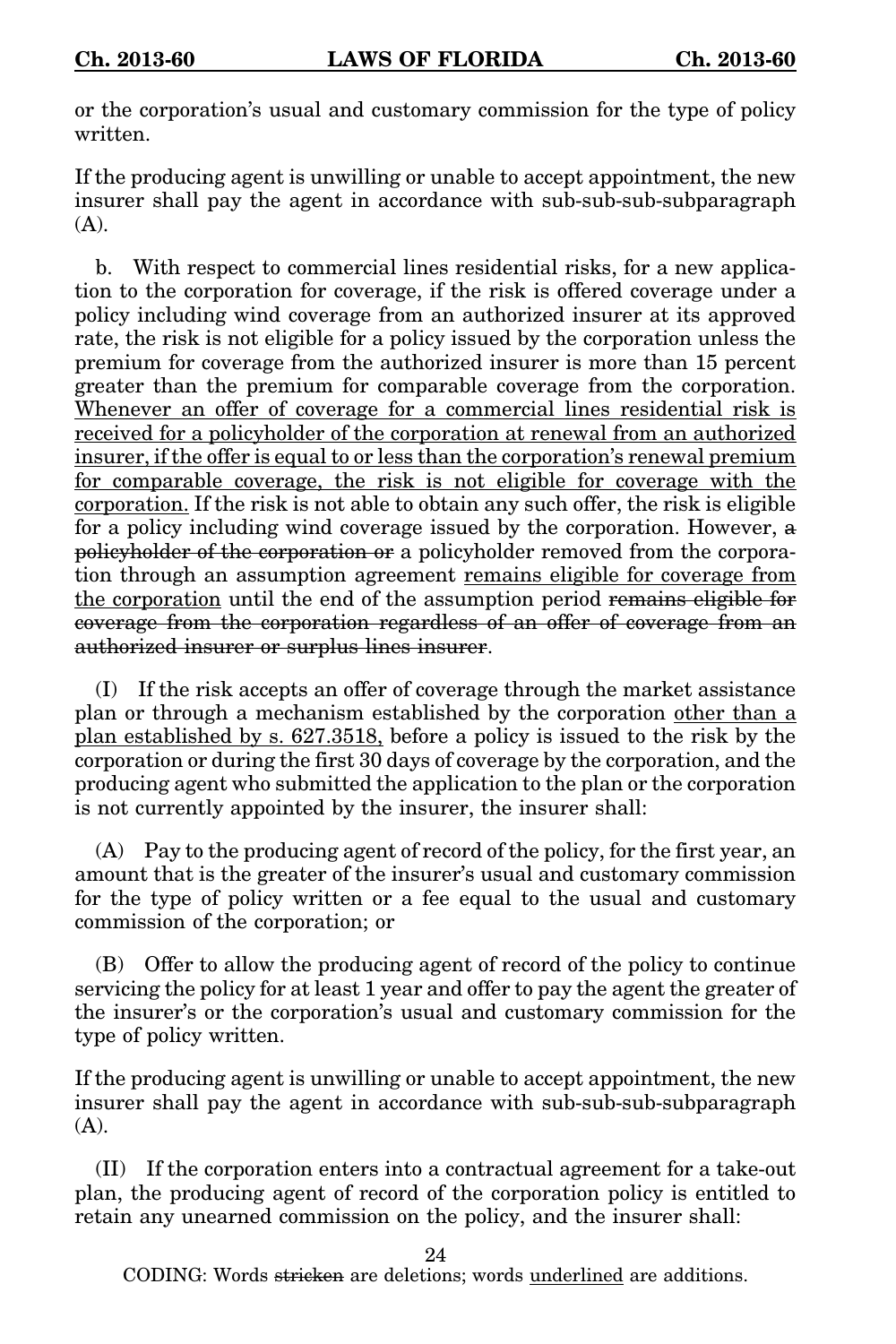(A) Pay to the producing agent of record, for the first year, an amount that is the greater of the insurer's usual and customary commission for the type of policy written or a fee equal to the usual and customary commission of the corporation; or

(B) Offer to allow the producing agent of record to continue servicing the policy for at least 1 year and offer to pay the agent the greater of the insurer's or the corporation's usual and customary commission for the type of policy written.

If the producing agent is unwilling or unable to accept appointment, the new insurer shall pay the agent in accordance with sub-sub-sub-subparagraph (A).

c. For purposes of determining comparable coverage under sub-subparagraphs a. and b., the comparison must be based on those forms and coverages that are reasonably comparable. The corporation may rely on a determination of comparable coverage and premium made by the producing agent who submits the application to the corporation, made in the agent's capacity as the corporation's agent. A comparison may be made solely of the premium with respect to the main building or structure only on the following basis: the same coverage A or other building limits; the same percentage hurricane deductible that applies on an annual basis or that applies to each hurricane for commercial residential property; the same percentage of ordinance and law coverage, if the same limit is offered by both the corporation and the authorized insurer; the same mitigation credits, to the extent the same types of credits are offered both by the corporation and the authorized insurer; the same method for loss payment, such as replacement cost or actual cash value, if the same method is offered both by the corporation and the authorized insurer in accordance with underwriting rules; and any other form or coverage that is reasonably comparable as determined by the board. If an application is submitted to the corporation for wind-only coverage in the coastal account, the premium for the corporation's wind-only policy plus the premium for the ex-wind policy that is offered by an authorized insurer to the applicant must be compared to the premium for multiperil coverage offered by an authorized insurer, subject to the standards for comparison specified in this subparagraph. If the corporation or the applicant requests from the authorized insurer a breakdown of the premium of the offer by types of coverage so that a comparison may be made by the corporation or its agent and the authorized insurer refuses or is unable to provide such information, the corporation may treat the offer as not being an offer of coverage from an authorized insurer at the insurer's approved rate.

6. Must include rules for classifications of risks and rates.

7. Must provide that if premium and investment income for an account attributable to a particular calendar year are in excess of projected losses and expenses for the account attributable to that year, such excess shall be held in surplus in the account. Such surplus must be available to defray deficits in

25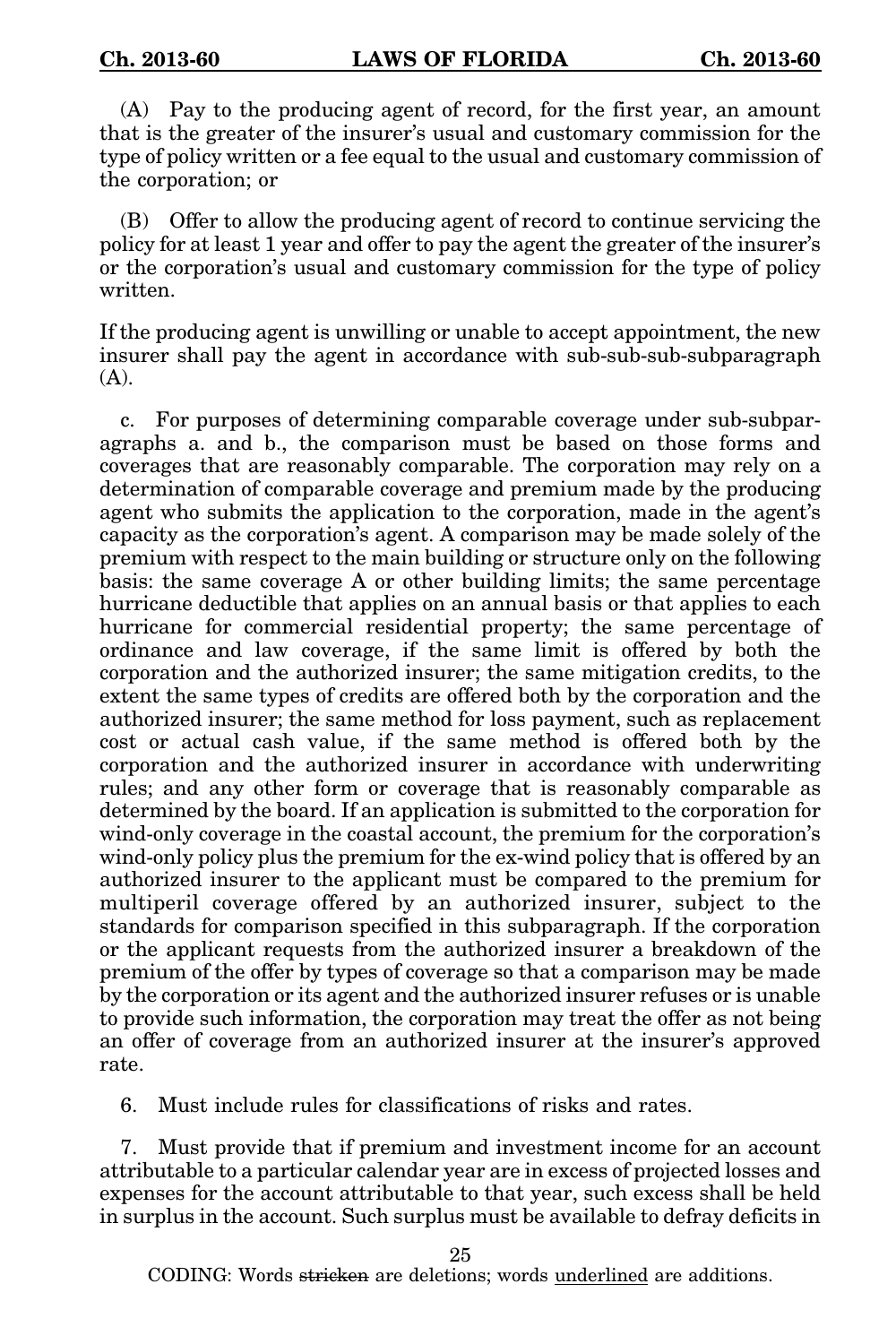that account as to future years and used for that purpose before assessing assessable insurers and assessable insureds as to any calendar year.

8. Must provide objective criteria and procedures to be uniformly applied to all applicants in determining whether an individual risk is so hazardous as to be uninsurable. In making this determination and in establishing the criteria and procedures, the following must be considered:

Whether the likelihood of a loss for the individual risk is substantially higher than for other risks of the same class; and

b. Whether the uncertainty associated with the individual risk is such that an appropriate premium cannot be determined.

The acceptance or rejection of a risk by the corporation shall be construed as the private placement of insurance, and the provisions of chapter 120 do not apply.

9. Must provide that the corporation make its best efforts to procure catastrophe reinsurance at reasonable rates, to cover its projected 100-year probable maximum loss as determined by the board of governors.

10. The policies issued by the corporation must provide that if the corporation or the market assistance plan obtains an offer from an authorized insurer to cover the risk at its approved rates, the risk is no longer eligible for renewal through the corporation, except as otherwise provided in this subsection.

11. Corporation policies and applications must include a notice that the corporation policy could, under this section, be replaced with a policy issued by an authorized insurer which does not provide coverage identical to the coverage provided by the corporation. The notice must also specify that acceptance of corporation coverage creates a conclusive presumption that the applicant or policyholder is aware of this potential.

12. May establish, subject to approval by the office, different eligibility requirements and operational procedures for any line or type of coverage for any specified county or area if the board determines that such changes are justified due to the voluntary market being sufficiently stable and competitive in such area or for such line or type of coverage and that consumers who, in good faith, are unable to obtain insurance through the voluntary market through ordinary methods continue to have access to coverage from the corporation. If coverage is sought in connection with a real property transfer, the requirements and procedures may not provide an effective date of coverage later than the date of the closing of the transfer as established by the transferor, the transferee, and, if applicable, the lender.

13. Must provide that, with respect to the coastal account, any assessable insurer with a surplus as to policyholders of \$25 million or less writing 25 percent or more of its total countrywide property insurance premiums in this state may petition the office, within the first 90 days of each calendar year, to

26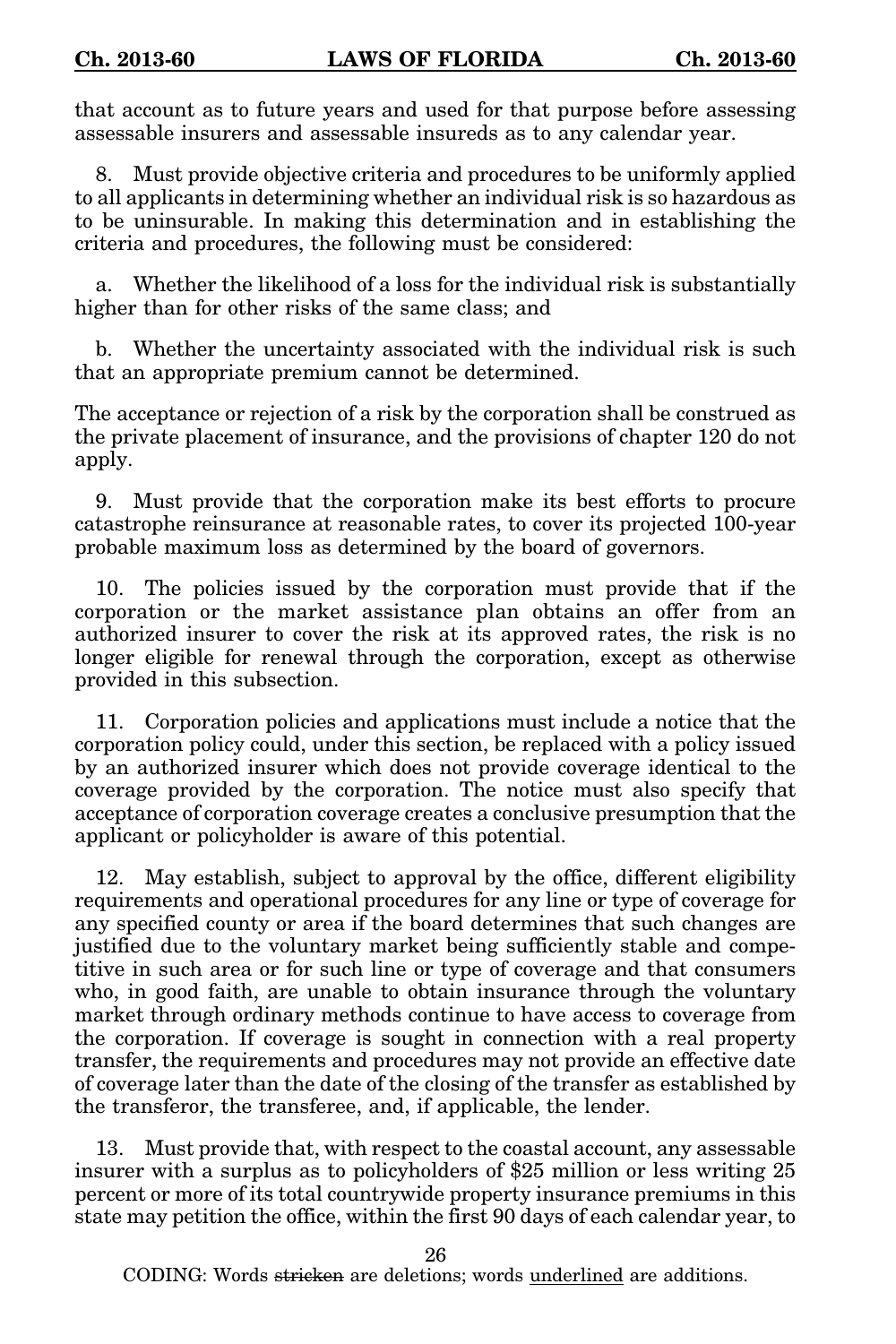qualify as a limited apportionment company. A regular assessment levied by the corporation on a limited apportionment company for a deficit incurred by the corporation for the coastal account may be paid to the corporation on a monthly basis as the assessments are collected by the limited apportionment company from its insureds, but a limited apportionment company must begin collecting the regular assessments not later than 90 days after the regular assessments are levied by the corporation, and the regular assessments must be paid in full within 15 months after being levied by the corporation. A limited apportionment company shall collect from its policyholders any emergency assessment imposed under sub-subparagraph (b)3.d. The plan must provide that, if the office determines that any regular assessment will result in an impairment of the surplus of a limited apportionment company, the office may direct that all or part of such assessment be deferred as provided in subparagraph (q)4. However, an emergency assessment to be collected from policyholders under sub-subparagraph (b)3.d. may not be limited or deferred.

14. Must provide that the corporation appoint as its licensed agents only those agents who also hold an appointment as defined in s. 626.015(3) with an insurer who at the time of the agent's initial appointment by the corporation is authorized to write and is actually writing personal lines residential property coverage, commercial residential property coverage, or commercial nonresidential property coverage within the state.

15. Must provide a premium payment plan option to its policyholders which, at a minimum, allows for quarterly and semiannual payment of premiums. A monthly payment plan may, but is not required to, be offered.

16. Must limit coverage on mobile homes or manufactured homes built before 1994 to actual cash value of the dwelling rather than replacement costs of the dwelling.

17. May provide such limits of coverage as the board determines, consistent with the requirements of this subsection.

18. May require commercial property to meet specified hurricane mitigation construction features as a condition of eligibility for coverage.

19. Must provide that new or renewal policies issued by the corporation on or after January 1, 2012, which cover sinkhole loss do not include coverage for any loss to appurtenant structures, driveways, sidewalks, decks, or patios that are directly or indirectly caused by sinkhole activity. The corporation shall exclude such coverage using a notice of coverage change, which may be included with the policy renewal, and not by issuance of a notice of nonrenewal of the excluded coverage upon renewal of the current policy.

20. As of January 1, 2012, must require that the agent obtain from an applicant for coverage from the corporation an acknowledgment signed by the applicant, which includes, at a minimum, the following statement:

27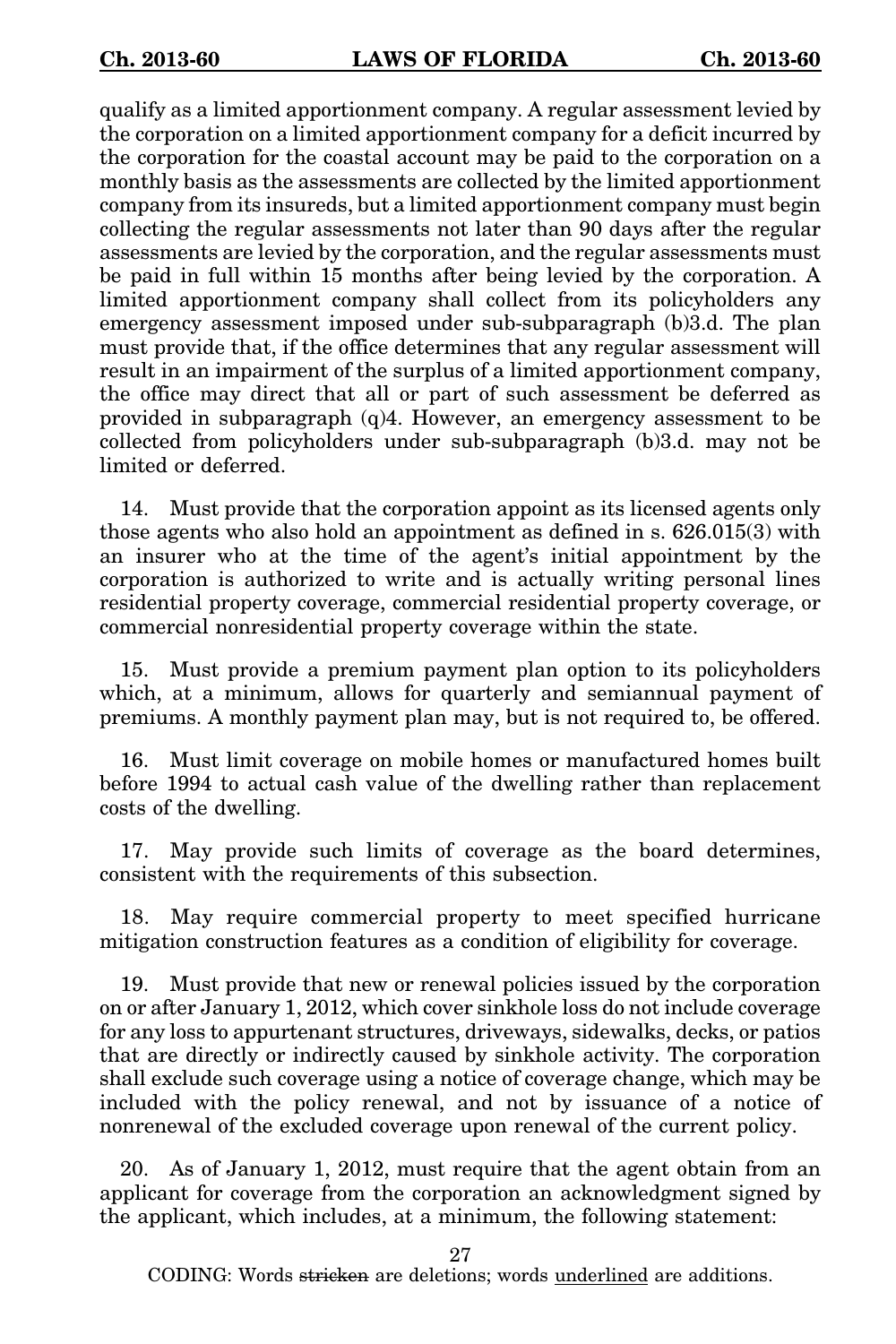## ACKNOWLEDGMENT OF POTENTIAL SURCHARGE AND ASSESSMENT LIABILITY:

1. AS A POLICYHOLDER OF CITIZENS PROPERTY INSURANCE CORPORATION, I UNDERSTAND THAT IF THE CORPORATION SUS-TAINS A DEFICIT AS A RESULT OF HURRICANE LOSSES OR FOR ANY OTHER REASON, MY POLICY COULD BE SUBJECT TO SURCHARGES, WHICH WILL BE DUE AND PAYABLE UPON RENEWAL, CANCELLA-TION, OR TERMINATION OF THE POLICY, AND THAT THE SUR-CHARGES COULD BE AS HIGH AS 45 PERCENT OF MY PREMIUM, OR A DIFFERENT AMOUNT AS IMPOSED BY THE FLORIDA LEGISLA-TURE.

2. I UNDERSTAND THAT I CAN AVOID THE CITIZENS POLICY-HOLDER SURCHARGE, WHICH COULD BE AS HIGH AS 45 PERCENT OF MY PREMIUM, BY OBTAINING COVERAGE FROM A PRIVATE MARKET INSURER AND THAT TO BE ELIGIBLE FOR COVERAGE BY CITIZENS, I MUST FIRST TRY TO OBTAIN PRIVATE MARKET COVER-AGE BEFORE APPLYING FOR OR RENEWING COVERAGE WITH CITIZENS. I UNDERSTAND THAT PRIVATE MARKET INSURANCE RATES ARE REGULATED AND APPROVED BY THE STATE.

3.2. I ALSO UNDERSTAND THAT I MAY BE SUBJECT TO EMER-GENCY ASSESSMENTS TO THE SAME EXTENT AS POLICYHOLDERS OF OTHER INSURANCE COMPANIES, OR A DIFFERENT AMOUNT AS IMPOSED BY THE FLORIDA LEGISLATURE.

4.3. I ALSO UNDERSTAND THAT CITIZENS PROPERTY INSUR-ANCE CORPORATION IS NOT SUPPORTED BY THE FULL FAITH AND CREDIT OF THE STATE OF FLORIDA.

a. The corporation shall maintain, in electronic format or otherwise, a copy of the applicant's signed acknowledgment and provide a copy of the statement to the policyholder as part of the first renewal after the effective date of this subparagraph.

b. The signed acknowledgment form creates a conclusive presumption that the policyholder understood and accepted his or her potential surcharge and assessment liability as a policyholder of the corporation.

(i)1. The Office of the Internal Auditor is established within the corporation to provide a central point for coordination of and responsibility for activities that promote accountability, integrity, and efficiency to the policyholders and to the taxpayers of this state. The internal auditor shall be appointed by the board of governors, shall report to and be under the general supervision of the board of governors, and is not subject to supervision by  $\underline{an}$ any employee of the corporation. Administrative staff and support shall be provided by the corporation. The internal auditor shall be appointed without

28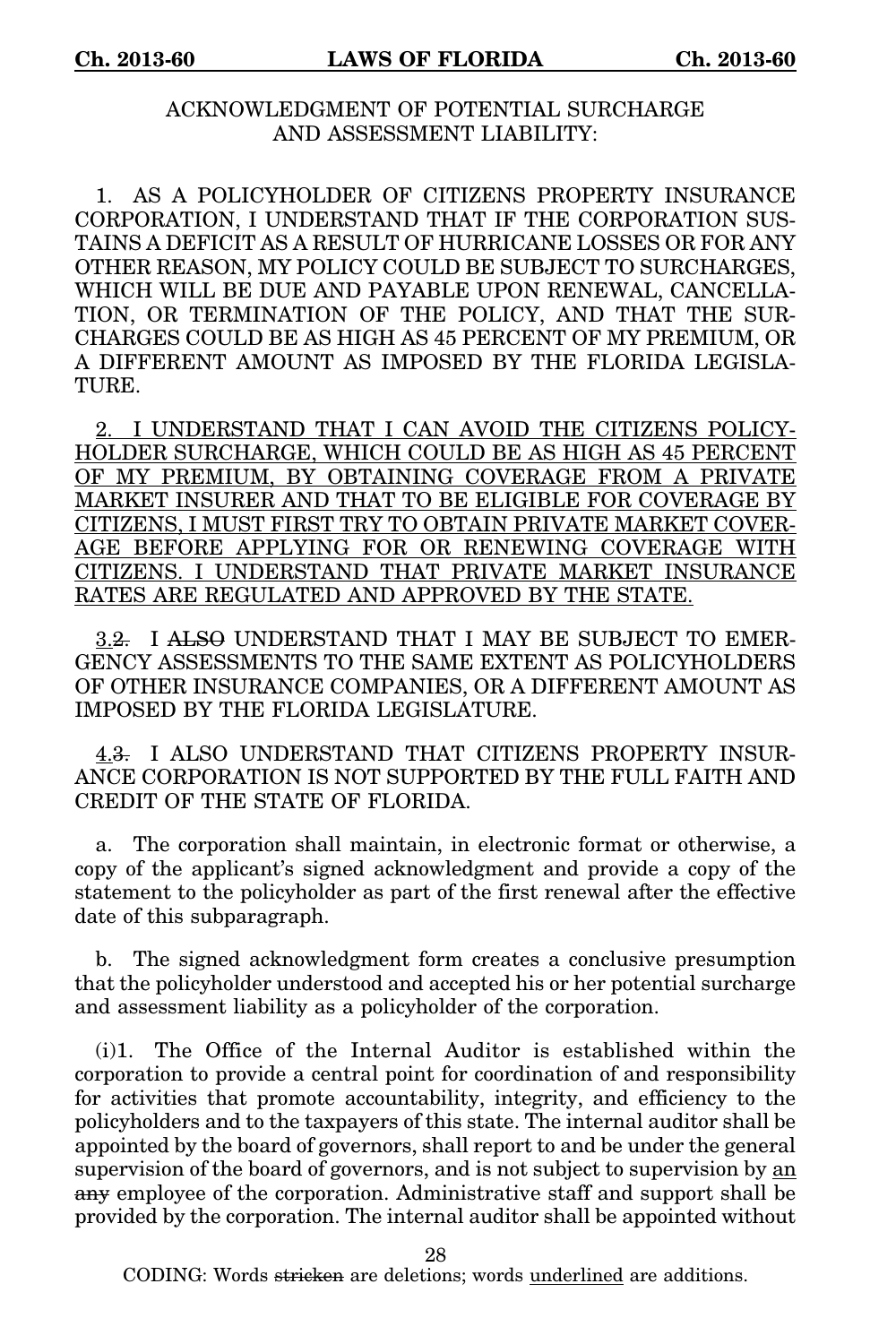regard to political affiliation. It is the duty and responsibility of the internal auditor to:

a. Provide direction for, supervise, conduct, and coordinate audits, investigations, and management reviews relating to the programs and operations of the corporation.

b. Conduct, supervise, or coordinate other activities carried out or financed by the corporation for the purpose of promoting efficiency in the administration of, or preventing and detecting fraud, abuse, and mismanagement in, its programs and operations.

c. Submit final audit reports, reviews, or investigative reports to the board of governors, the executive director, the members of the Financial Services Commission, and the President of the Senate and the Speaker of the House of Representatives.

d. Keep the board of governors informed concerning fraud, abuses, and internal control deficiencies relating to programs and operations administered or financed by the corporation, recommend corrective action, and report on the progress made in implementing corrective action.

e. Cooperate and coordinate activities with the corporation's inspector general Report expeditiously to the Department of Law Enforcement or other law enforcement agencies, as appropriate, whenever the internal auditor has reasonable grounds to believe there has been a violation of criminal law.

2. On or before February 15, the internal auditor shall prepare an annual report evaluating the effectiveness of the internal controls of the corporation and providing recommendations for corrective action, if necessary, and summarizing the audits, reviews, and investigations conducted by the office during the preceding fiscal year. The final report shall be furnished to the board of governors and the executive director, the President of the Senate, the Speaker of the House of Representatives, and the Financial Services Commission.

(k)1. The corporation shall establish and maintain a unit or division to investigate possible fraudulent claims by insureds or by persons making claims for services or repairs against policies held by insureds; or it may contract with others to investigate possible fraudulent claims for services or repairs against policies held by the corporation pursuant to s. 626.9891. The corporation must comply with reporting requirements of s. 626.9891. An employee of the corporation shall notify the corporation's Office of the Inspector General Internal Auditor and the Division of Insurance Fraud within 48 hours after having information that would lead a reasonable person to suspect that fraud may have been committed by any employee of the corporation.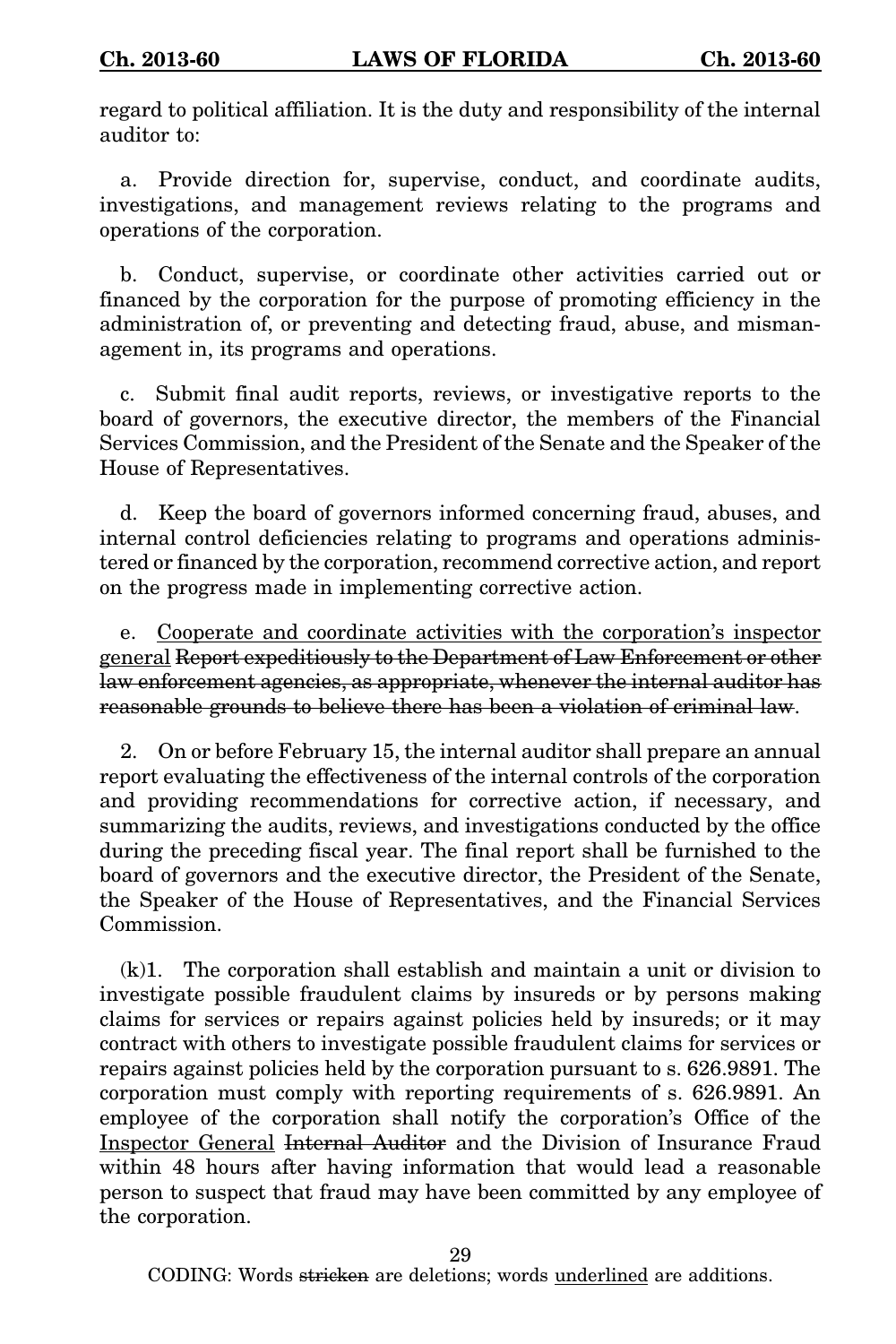2. The corporation shall establish a unit or division responsible for receiving and responding to consumer complaints, which unit or division is the sole responsibility of a senior manager of the corporation.

 $(q)$ 1. The corporation shall certify to the office its needs for annual assessments as to a particular calendar year, and for any interim assessments that it deems to be necessary to sustain operations as to a particular year pending the receipt of annual assessments. Upon verification, the office shall approve such certification, and the corporation shall levy such annual or interim assessments. Such assessments shall be prorated as provided in paragraph (b). The corporation shall take all reasonable and prudent steps necessary to collect the amount of assessments due from each assessable insurer, including, if prudent, filing suit to collect the assessments, and the office may provide such assistance to the corporation it deems appropriate. If the corporation is unable to collect an assessment from any assessable insurer, the uncollected assessments shall be levied as an additional assessment against the assessable insurers and any assessable insurer required to pay an additional assessment as a result of such failure to pay shall have a cause of action against such nonpaying assessable insurer. Assessments shall be included as an appropriate factor in the making of rates. The failure of a surplus lines agent to collect and remit any regular or emergency assessment levied by the corporation is considered to be a violation of s. 626.936 and subjects the surplus lines agent to the penalties provided in that section.

2. The governing body of any unit of local government, any residents of which are insured by the corporation, may issue bonds as defined in s. 125.013 or s. 166.101 from time to time to fund an assistance program, in conjunction with the corporation, for the purpose of defraying deficits of the corporation. In order to avoid needless and indiscriminate proliferation, duplication, and fragmentation of such assistance programs, any unit of local government, any residents of which are insured by the corporation, may provide for the payment of losses, regardless of whether or not the losses occurred within or outside of the territorial jurisdiction of the local government. Revenue bonds under this subparagraph may not be issued until validated pursuant to chapter 75, unless a state of emergency is declared by executive order or proclamation of the Governor pursuant to s. 252.36 making such findings as are necessary to determine that it is in the best interests of, and necessary for, the protection of the public health, safety, and general welfare of residents of this state and declaring it an essential public purpose to permit certain municipalities or counties to issue such bonds as will permit relief to claimants and policyholders of the corporation. Any such unit of local government may enter into such contracts with the corporation and with any other entity created pursuant to this subsection as are necessary to carry out this paragraph. Any bonds issued under this subparagraph shall be payable from and secured by moneys received by the corporation from emergency assessments under sub-subparagraph (b)3.d., and assigned and pledged to or on behalf of the unit of local government for the benefit of the holders of such bonds. The funds, credit, property, and

30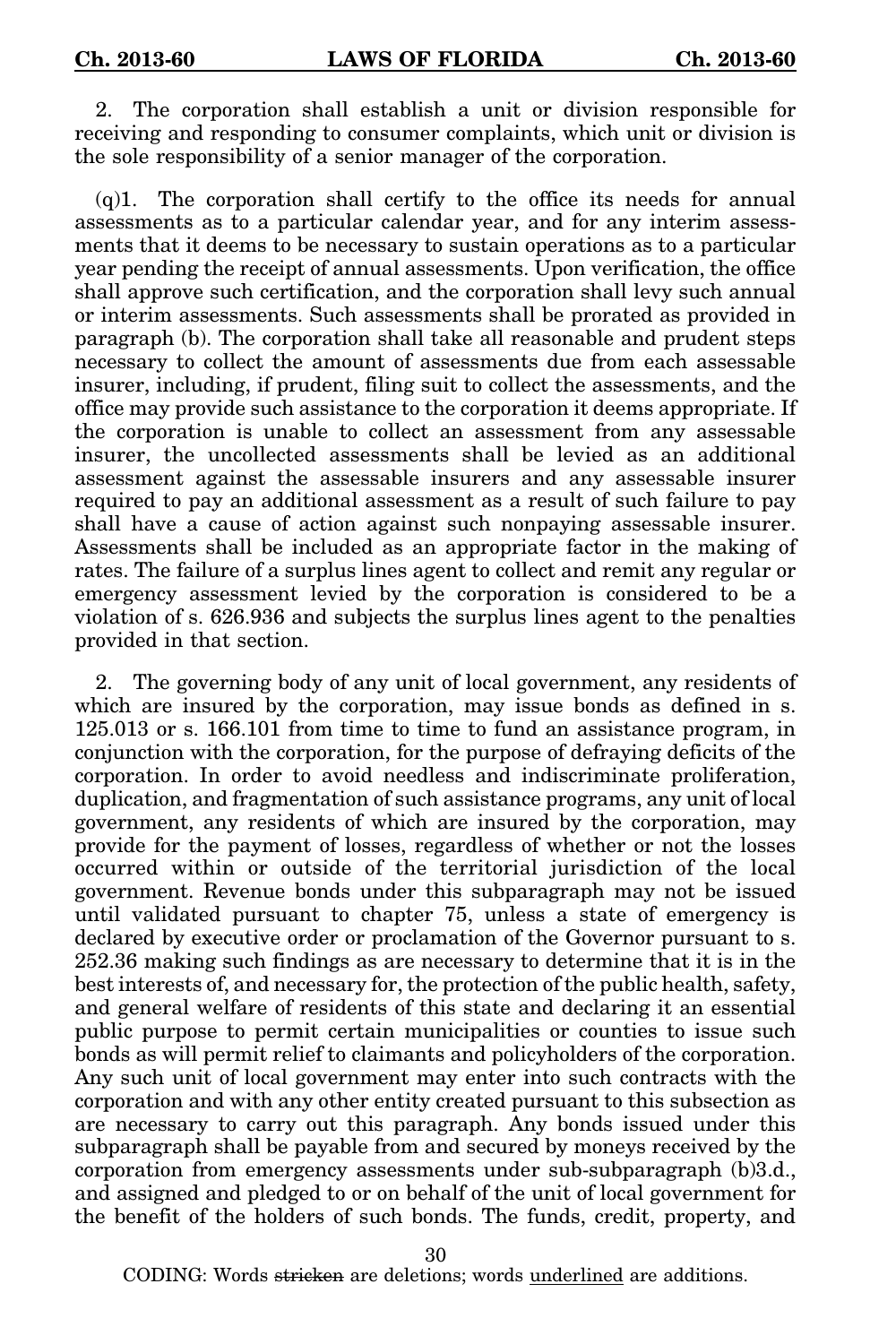taxing power of the state or of the unit of local government shall not be pledged for the payment of such bonds.

3.a. The corporation shall adopt one or more programs subject to approval by the office for the reduction of both new and renewal writings in the corporation. Beginning January 1, 2008, any program the corporation adopts for the payment of bonuses to an insurer for each risk the insurer removes from the corporation shall comply with s. 627.3511(2) and may not exceed the amount referenced in s. 627.3511(2) for each risk removed. The corporation may consider any prudent and not unfairly discriminatory approach to reducing corporation writings, and may adopt a credit against assessment liability or other liability that provides an incentive for insurers to take risks out of the corporation and to keep risks out of the corporation by maintaining or increasing voluntary writings in counties or areas in which corporation risks are highly concentrated and a program to provide a formula under which an insurer voluntarily taking risks out of the corporation by maintaining or increasing voluntary writings will be relieved wholly or partially from assessments under sub-subparagraph (b)3.a. However, any "take-out bonus" or payment to an insurer must be conditioned on the property being insured for at least 5 years by the insurer, unless canceled or nonrenewed by the policyholder. If the policy is canceled or nonrenewed by the policyholder before the end of the 5-year period, the amount of the takeout bonus must be prorated for the time period the policy was insured. When the corporation enters into a contractual agreement for a take-out plan, the producing agent of record of the corporation policy is entitled to retain any unearned commission on such policy, and the insurer shall either:

(I) Pay to the producing agent of record of the policy, for the first year, an amount which is the greater of the insurer's usual and customary commission for the type of policy written or a policy fee equal to the usual and customary commission of the corporation; or

(II) Offer to allow the producing agent of record of the policy to continue servicing the policy for a period of not less than 1 year and offer to pay the agent the insurer's usual and customary commission for the type of policy written. If the producing agent is unwilling or unable to accept appointment by the new insurer, the new insurer shall pay the agent in accordance with sub-sub-subparagraph (I).

b. Any credit or exemption from regular assessments adopted under this subparagraph shall last no longer than the 3 years following the cancellation or expiration of the policy by the corporation. With the approval of the office, the board may extend such credits for an additional year if the insurer guarantees an additional year of renewability for all policies removed from the corporation, or for 2 additional years if the insurer guarantees 2 additional years of renewability for all policies so removed.

c. There shall be no credit, limitation, exemption, or deferment from emergency assessments to be collected from policyholders pursuant to subsubparagraph (b)3.d.

31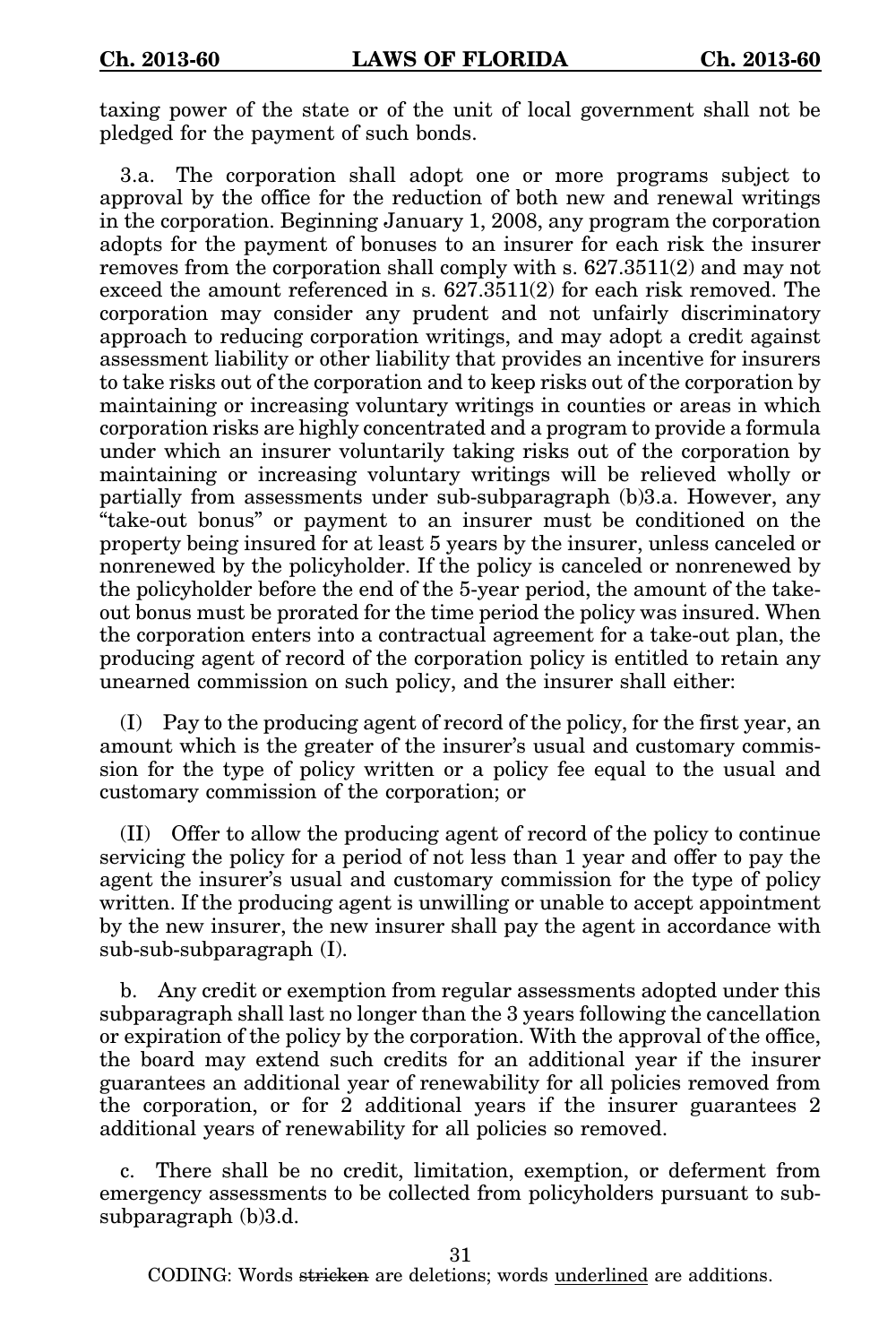4. The plan shall provide for the deferment, in whole or in part, of the assessment of an assessable insurer, other than an emergency assessment collected from policyholders pursuant to sub-subparagraph (b)3.d., if the office finds that payment of the assessment would endanger or impair the solvency of the insurer. In the event an assessment against an assessable insurer is deferred in whole or in part, the amount by which such assessment is deferred may be assessed against the other assessable insurers in a manner consistent with the basis for assessments set forth in paragraph (b).

5. Effective July 1, 2007, in order to evaluate the costs and benefits of approved take-out plans, if the corporation pays a bonus or other payment to an insurer for an approved take-out plan, it shall maintain a record of the address or such other identifying information on the property or risk removed in order to track if and when the property or risk is later insured by the corporation.

6. Any policy taken out, assumed, or removed from the corporation is, as of the effective date of the take-out, assumption, or removal, direct insurance issued by the insurer and not by the corporation, even if the corporation continues to service the policies. This subparagraph applies to policies of the corporation and not policies taken out, assumed, or removed from any other entity.

7. For a policy taken out, assumed, or removed from the corporation, the insurer may, for a period of no more than 3 years, continue to use any of the corporation's policy forms or endorsements that apply to the policy taken out, removed, or assumed without obtaining approval from the office for use of such policy form or endorsement.

(gg) The Office of Inspector General is established within the corporation to provide a central point for coordination of and responsibility for activities that promote accountability, integrity, and efficiency. The office shall be headed by an inspector general, which is a senior management position that involves planning, coordinating, and performing activities assigned to and assumed by the inspector general for the corporation.

1. The inspector general shall be appointed by the Financial Services Commission and may only be removed from office by the commission. The inspector general shall be appointed without regard to political affiliation.

a. At a minimum, the inspector general must possess a bachelor's degree from an accredited college or university and 8 years of professional experience related to the duties of an inspector general as described in this paragraph, of which 5 years must have been at a supervisory level.

b. The inspector general shall report to, and be under the supervision of, the chair of the board of governors. The executive director or corporation staff may not prevent or prohibit the inspector general from initiating, carrying out, or completing any audit, review, evaluation, study, or investigation.

32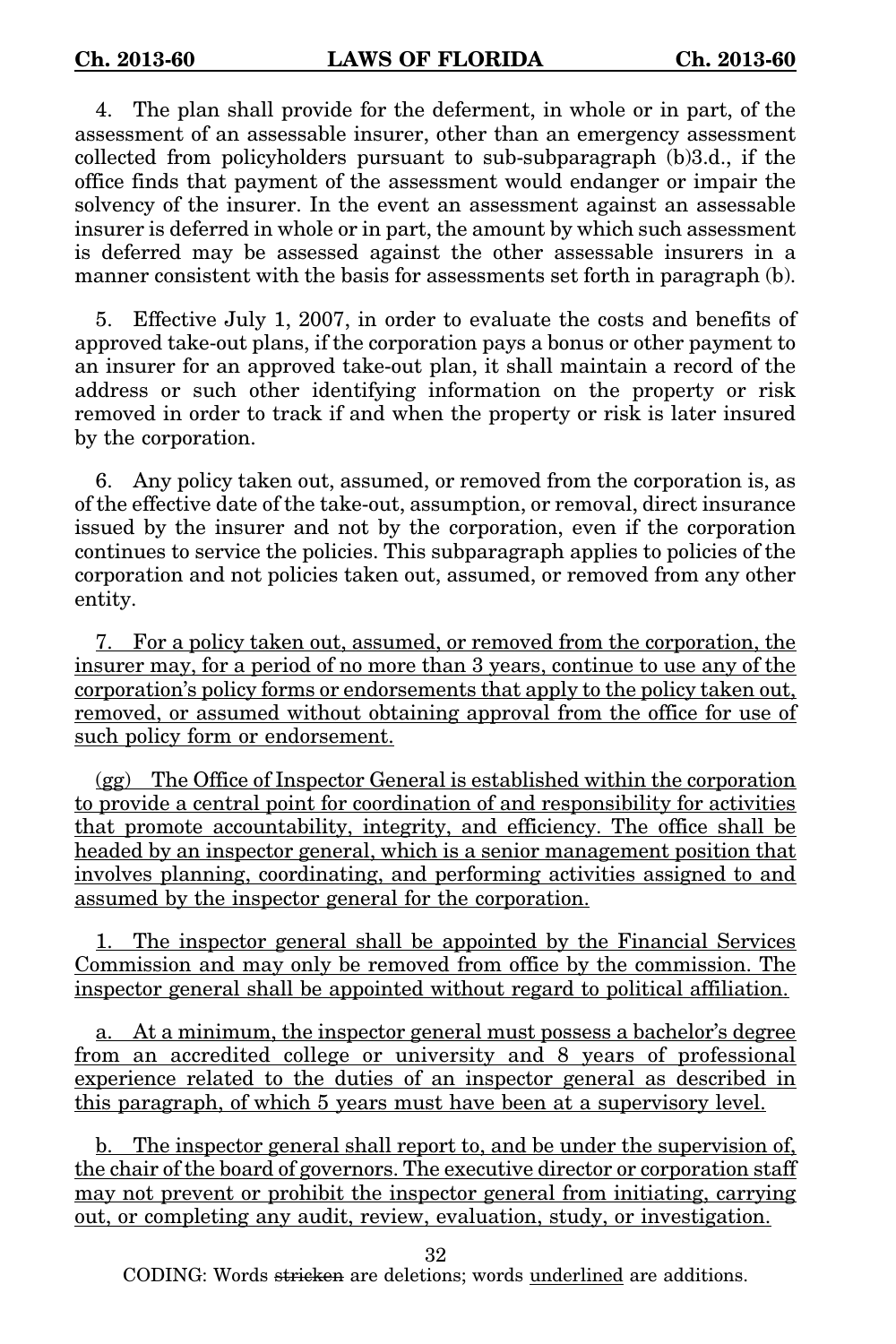2. The inspector general shall initiate, direct, coordinate, participate in, and perform audits, reviews, evaluations, studies, and investigations designed to assess management practices; compliance with laws, rules, and policies; and program effectiveness and efficiency. This includes:

a. Conducting internal examinations; investigating allegations of fraud, waste, abuse, malfeasance, mismanagement, employee misconduct, or violations of corporation policies; and conducting any other investigations as directed by the Financial Services Commission or as independently determined.

b. Evaluating and recommending actions regarding security, the ethical behavior of personnel and vendors, and compliance with rules, laws, policies, and personnel matters; and rendering ethics opinions.

c. Evaluating personnel and administrative policy compliance, management and operational matters, and human resources-related matters.

d. Evaluating the application of a corporation code of ethics, providing reviews and recommendations on the design and content of ethics-related policy training courses, educating employees on the code and on appropriate conduct, and checking for compliance.

e. Evaluating the activities of the senior management team and management's compliance with recommended solutions.

f. Cooperating and coordinating activities with the chief of internal audit.

g. Maintaining records of investigations and discipline in accordance with established policies, or as otherwise required.

h. Supervising and directing the tasks and assignments of the staff assigned to assist with the inspector general's projects, including regular review and feedback regarding work in progress and providing recommendations regarding relevant training and staff development activities.

i. Directing, planning, preparing, and presenting interim and final reports and oral briefings which communicate the results of studies, reviews, and investigations.

j. Providing the executive director with independent and objective assessments of programs and activities.

k. Completing special projects, assignments, and other duties as requested by the Financial Services Commission.

l. Reporting expeditiously to the Department of Law Enforcement or other law enforcement agencies, as appropriate, whenever the inspector general has reasonable grounds to believe there has been a violation of criminal law.

33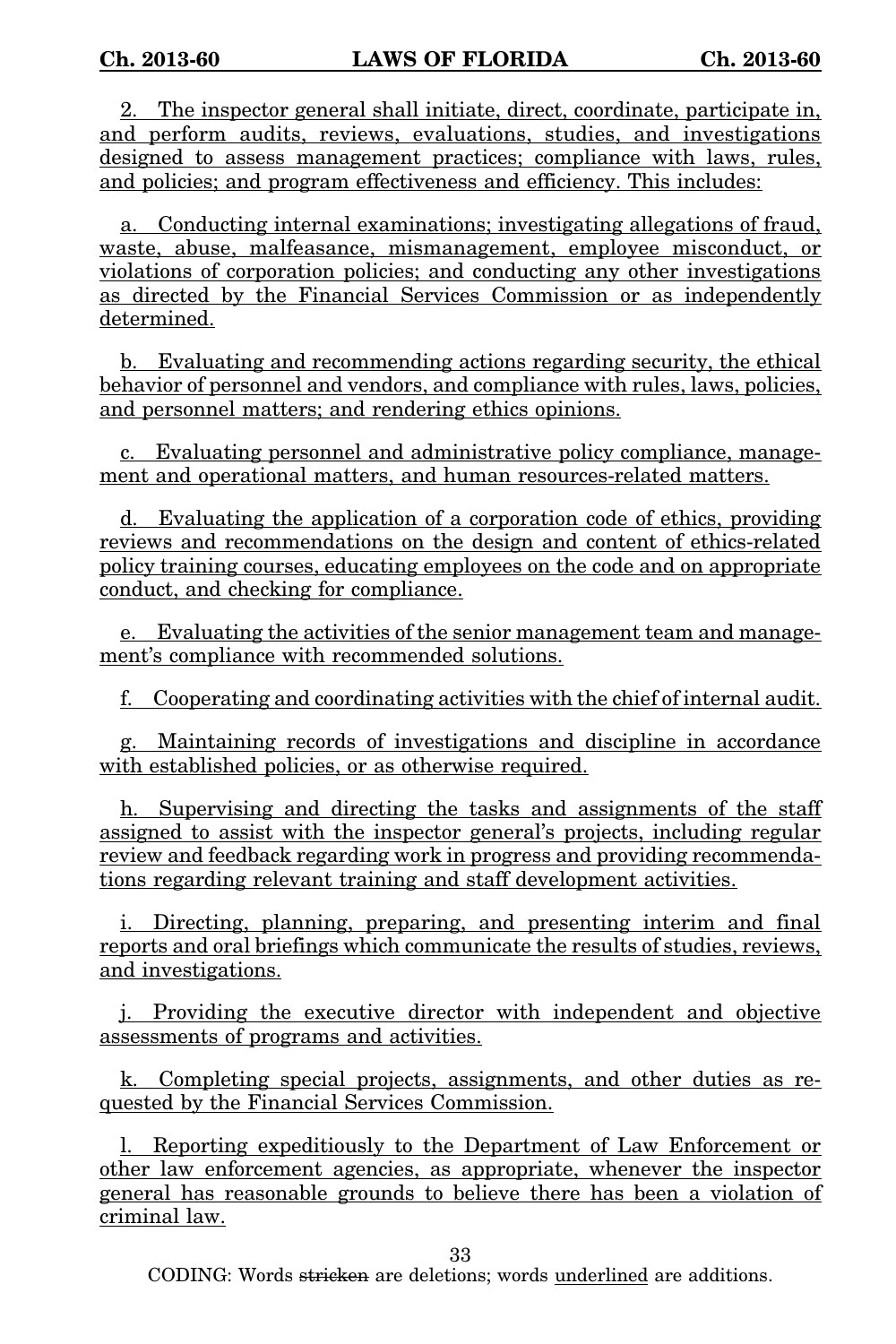(hh) The corporation must prepare a report for each calendar year outlining both the statewide average and county-specific details of the loss ratio attributable to losses that are not catastrophic losses for residential coverage provided by the corporation, which information must be presented to the office and available for public inspection on the Internet website of the corporation by January 15th of the following calendar year.

Section 8. Effective October 1, 2013, paragraphs (e) and (t) of subsection (6) of section 627.351, Florida Statutes, are amended to read:

627.351 Insurance risk apportionment plans.—

(6) CITIZENS PROPERTY INSURANCE CORPORATION.—

(e) The corporation is subject to s. 287.057 for the purchase of commodities and contractual services except as otherwise provided in this paragraph. Services provided by tradepersons or technical experts to assist a licensed adjuster in the evaluation of individual claims are not subject to the procurement requirements of this section. Additionally, the procurement of financial services providers and underwriters must be made pursuant to s. 627.3513 Purchases that equal or exceed \$2,500, but are less than \$25,000, shall be made by receipt of written quotes, written record of telephone quotes, or informal bids, whenever practical. The procurement of goods or services valued at or over \$25,000 shall be subject to competitive solicitation, except in situations where the goods or services are provided by a sole source or are deemed an emergency purchase; the services are exempted from competitive solicitation requirements under s.  $287.057(3)(f)$ ; or the procurement of services is subject to s. 627.3513. Justification for the sole-sourcing or emergency procurement must be documented. Contracts for goods or services valued at or more than over \$100,000 are subject to approval by the board.

1. The corporation is an agency for purposes of s. 287.057, except that, for purposes of s. 287.057(22), the corporation is an eligible user.

The authority of the Department of Management Services and the Chief Financial Officer under s. 287.057 extends to the corporation as if the corporation were an agency.

b. The executive director of the corporation is the agency head under s. 287.057, except for resolution of bid protests for which the board would serve as the agency head.

2. The corporation must provide notice of a decision or intended decision concerning a solicitation, contract award, or exceptional purchase by electronic posting. Such notice must contain the following statement: "Failure to file a protest within the time prescribed in this section constitutes a waiver of proceedings."

a. A person adversely affected by the corporation's decision or intended decision to award a contract pursuant to s.  $287.057(1)$  or s.  $287.057(3)(c)$  who elects to challenge the decision must file a written notice of protest with the

34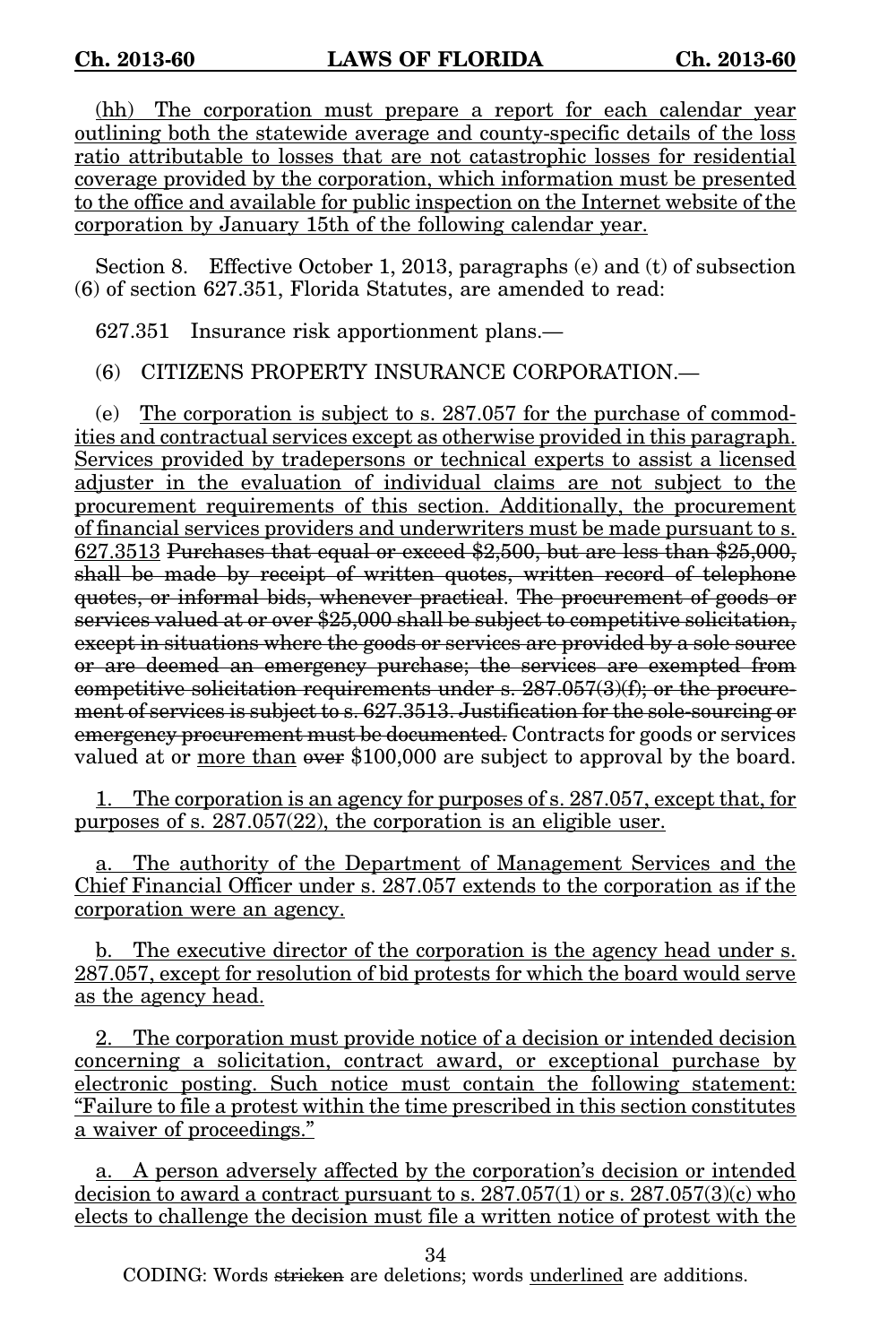executive director of the corporation within 72 hours after the corporation posts a notice of its decision or intended decision. For a protest of the terms, conditions, and specifications contained in a solicitation, including any provisions governing the methods for ranking bids, proposals, replies, awarding contracts, reserving rights of further negotiation, or modifying or amending any contract, the notice of protest must be filed in writing within 72 hours after the posting of the solicitation. Saturdays, Sundays, and state holidays are excluded in the computation of the 72-hour time period.

b. A formal written protest must be filed within 10 days after the date the notice of protest is filed. The formal written protest must state with particularity the facts and law upon which the protest is based. Upon receipt of a formal written protest that has been timely filed, the corporation must stop the solicitation or contract award process until the subject of the protest is resolved by final board action unless the executive director sets forth in writing particular facts and circumstances that require the continuance of the solicitation or contract award process without delay in order to avoid an immediate and serious danger to the public health, safety, or welfare. The corporation must provide an opportunity to resolve the protest by mutual agreement between the parties within 7 business days after receipt of the formal written protest. If the subject of a protest is not resolved by mutual agreement within 7 business days, the corporation's board must place the protest on the agenda and resolve it at its next regularly scheduled meeting. The protest must be heard by the board at a publicly noticed meeting in accordance with procedures established by the board.

c. In a protest of an invitation-to-bid or request-for-proposals procurement, submissions made after the bid or proposal opening which amend or supplement the bid or proposal may not be considered. In protesting an invitation-to-negotiate procurement, submissions made after the corporation announces its intent to award a contract, reject all replies, or withdraw the solicitation that amends or supplements the reply may not be considered. Unless otherwise provided by law, the burden of proof rests with the party protesting the corporation's action. In a competitive-procurement protest, other than a rejection of all bids, proposals, or replies, the corporation's board must conduct a de novo proceeding to determine whether the corporation's proposed action is contrary to the corporation's governing statutes, the corporation's rules or policies, or the solicitation specifications. The standard of proof for the proceeding is whether the corporation's action was clearly erroneous, contrary to competition, arbitrary, or capricious. In any bidprotest proceeding contesting an intended corporation action to reject all bids, proposals, or replies, the standard of review by the board is whether the corporation's intended action is illegal, arbitrary, dishonest, or fraudulent.

d. Failure to file a notice of protest or failure to file a formal written protest constitutes a waiver of proceedings.

3. Contract actions and decisions by the board under this paragraph are final. Any further legal remedy must be made in the Circuit Court of Leon County.

35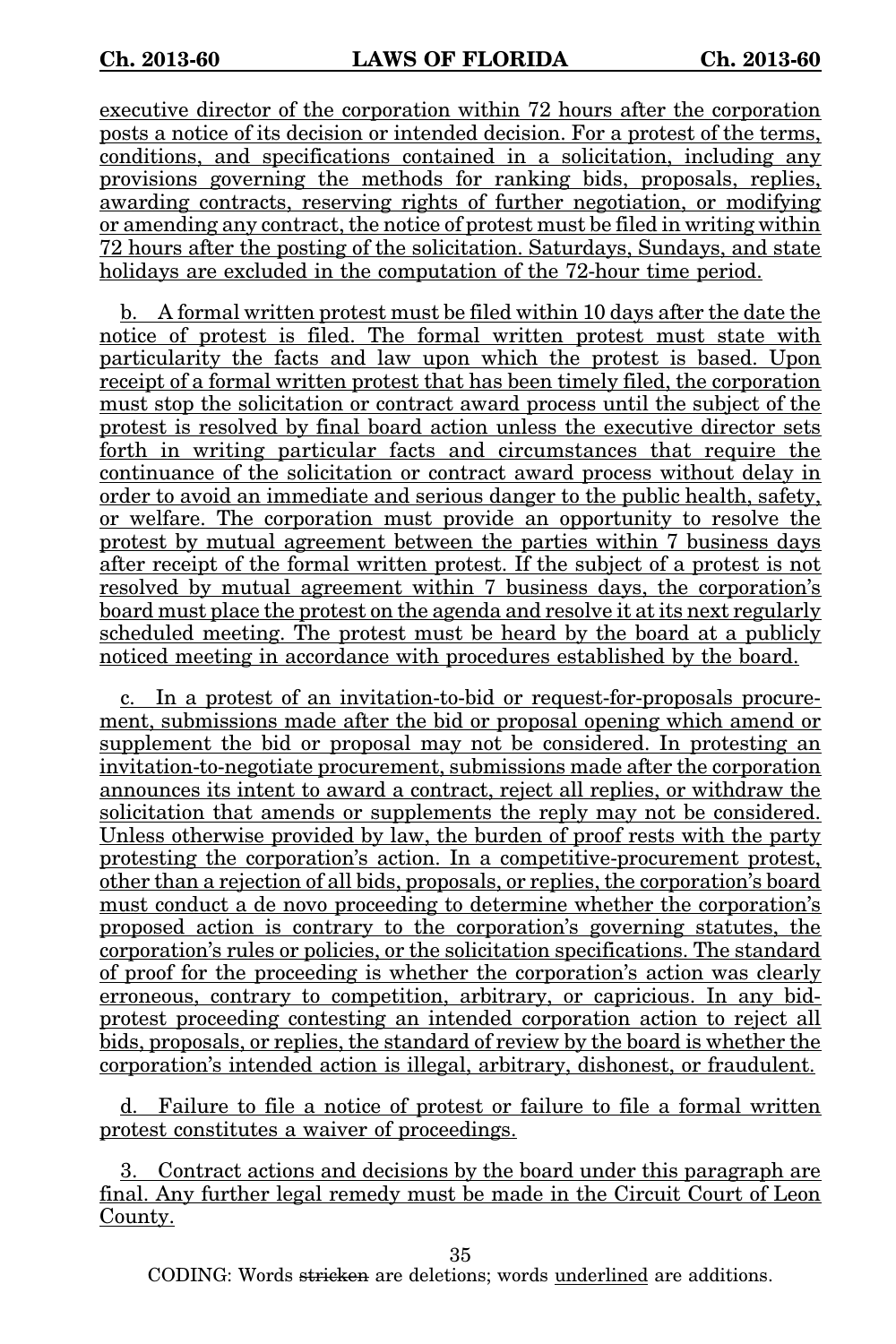(t) For the purposes of s. 199.183(1), the corporation shall be considered a political subdivision of the state and shall be exempt from the corporate income tax. The premiums, assessments, investment income, and other revenue of the corporation are funds received for providing property insurance coverage as required by this subsection, paying claims for Florida citizens insured by the corporation, securing and repaying debt obligations issued by the corporation, and conducting all other activities of the corporation, and shall not be considered taxes, fees, licenses, or charges for services imposed by the Legislature on individuals, businesses, or agencies outside state government. Bonds and other debt obligations issued by or on behalf of the corporation are not to be considered "state bonds" within the meaning of s. 215.58(8). The corporation is not subject to the procurement provisions of chapter 287 as provided in paragraph (e), and policies and decisions of the corporation relating to incurring debt, levying of assessments and the sale, issuance, continuation, terms and claims under corporation policies, and all services relating thereto, are not subject to the provisions of chapter 120. The corporation is not required to obtain or to hold a certificate of authority issued by the office, nor is it required to participate as a member insurer of the Florida Insurance Guaranty Association. However, the corporation is required to pay, in the same manner as an authorized insurer, assessments levied by the Florida Insurance Guaranty Association. It is the intent of the Legislature that the tax exemptions provided in this paragraph will augment the financial resources of the corporation to better enable the corporation to fulfill its public purposes. Any debt obligations issued by the corporation, their transfer, and the income therefrom, including any profit made on the sale thereof, shall at all times be free from taxation of every kind by the state and any political subdivision or local unit or other instrumentality thereof; however, this exemption does not apply to any tax imposed by chapter 220 on interest, income, or profits on debt obligations owned by corporations other than the corporation.

Section 9. The purchase of commodities and contractual services by Citizens Property Insurance Corporation commenced before October 1, 2013, is governed by the law in effect on September 30, 2013.

Section 10. Section 627.3518, Florida Statutes, is created to read:

627.3518 Citizens Property Insurance Corporation policyholder eligibility clearinghouse program.—The purpose of this section is to provide a framework for the corporation to implement a clearinghouse program by January 1, 2014.

(1) As used in this section, the term:

(a) "Corporation" means Citizens Property Insurance Corporation.

(b) "Exclusive agent" means any licensed insurance agent that has, by contract, agreed to act exclusively for one company or group of affiliated insurance companies and is disallowed by the provisions of that contract to

36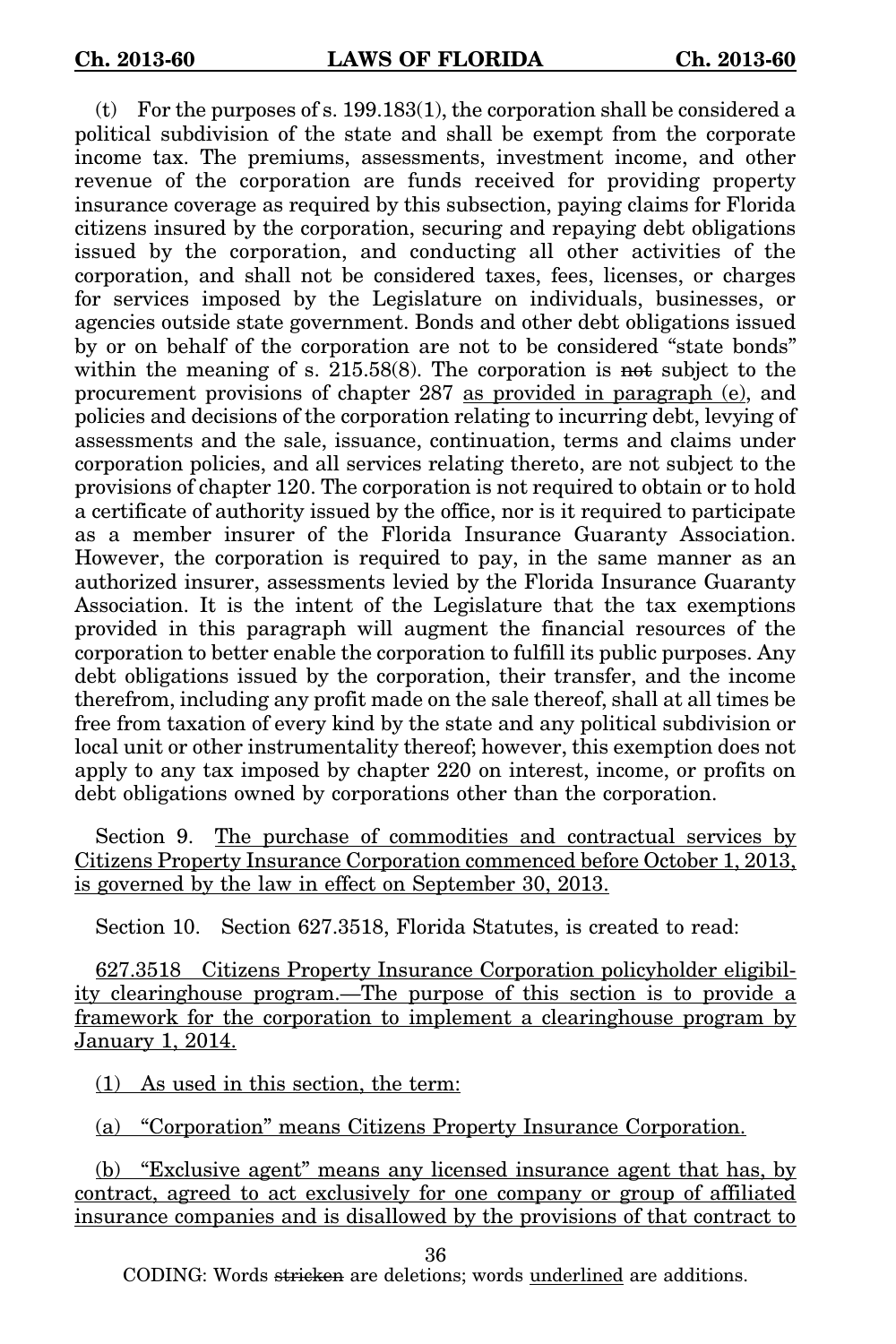directly write for any other unaffiliated insurer absent express consent from the company or group of affiliated insurance companies.

(c) "Independent agent" means any licensed insurance agent not described in paragraph (b).

(d) "Program" means the clearinghouse created under this section.

(2) In order to confirm eligibility with the corporation and to enhance access of new applicants for coverage and existing policyholders of the corporation to offers of coverage from authorized insurers, the corporation shall establish a program for personal residential risks in order to facilitate the diversion of ineligible applicants and existing policyholders from the corporation into the voluntary insurance market. The corporation shall also develop appropriate procedures for facilitating the diversion of ineligible applicants and existing policyholders for commercial residential coverage into the private insurance market and shall report such procedures to the President of the Senate and the Speaker of the House of Representatives by January 1, 2014.

(3) The corporation board shall establish the clearinghouse program as an organizational unit within the corporation. The program shall have all the rights and responsibilities in carrying out its duties as a licensed general lines agent, but may not be required to employ or engage a licensed general lines agent or to maintain an insurance agency license to carry out its activities in the solicitation and placement of insurance coverage. In establishing the program, the corporation may:

(a) Require all new applications, and all policies due for renewal, to be submitted for coverage to the program in order to facilitate obtaining an offer of coverage from an authorized insurer before binding or renewing coverage by the corporation.

(b) Employ or otherwise contract with individuals or other entities for appropriate administrative or professional services to effectuate the plan within the corporation in accordance with the applicable purchasing requirements under s. 627.351.

(c) Enter into contracts with any authorized insurer to participate in the program and accept an appointment by such insurer.

(d) Provide funds to operate the program. Insurers and agents participating in the program are not required to pay a fee to offset or partially offset the cost of the program or use the program for renewal of policies initially written through the clearinghouse.

(e) Develop an enhanced application that includes information to assist private insurers in determining whether to make an offer of coverage through the program.

37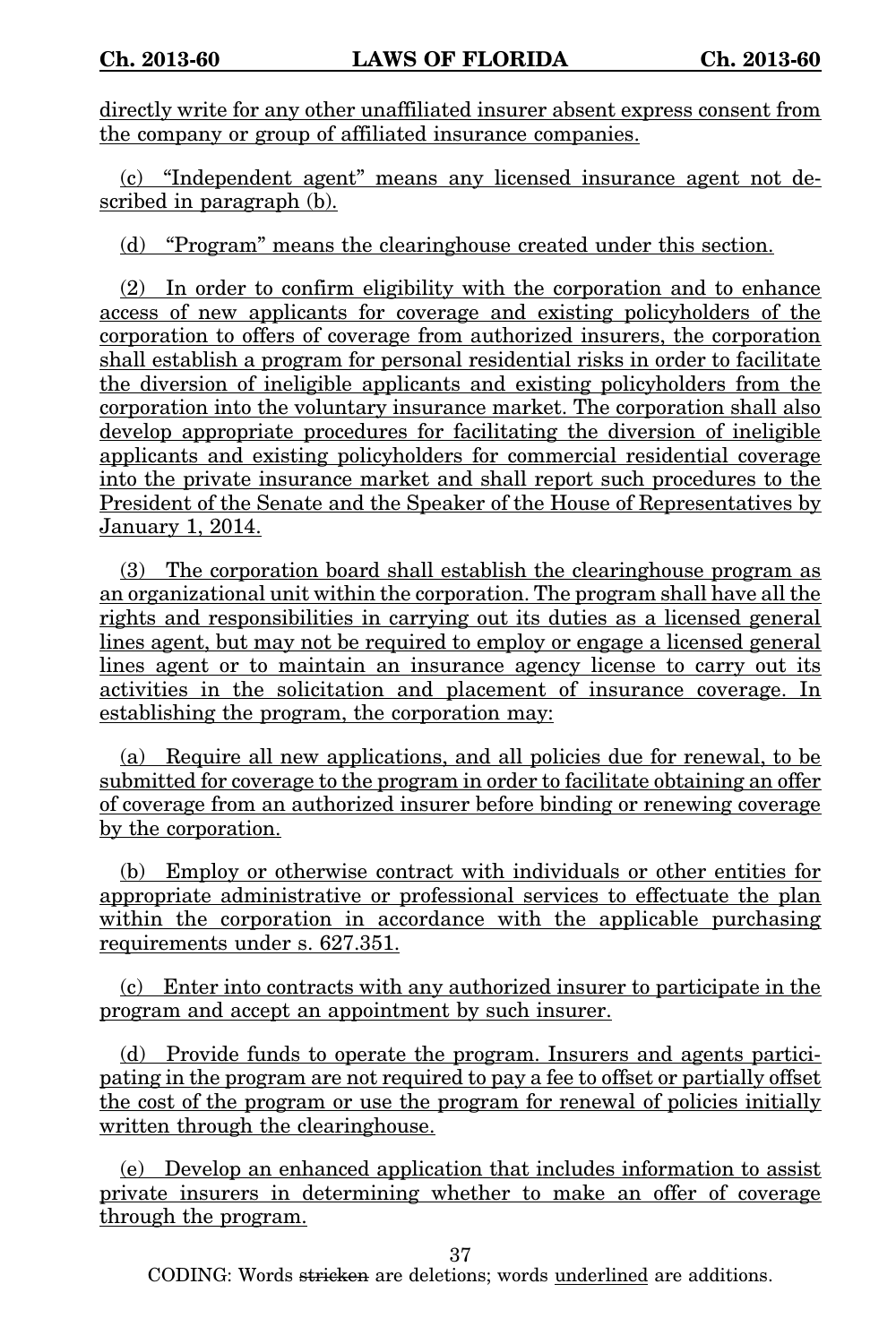(f) For personal lines residential risks, require, before approving all new applications for coverage by the corporation, that every application be subject to a period of 2 business days when any insurer participating in the program may select the application for coverage. The insurer may issue a binder on any policy selected for coverage for a period of at least 30 days but not more than 60 days.

(4) Any authorized insurer may participate in the program; however, participation is not mandatory for any insurer. Insurers making offers of coverage to new applicants or renewal policyholders through the program:

(a) May not be required to individually appoint any agent whose customer is underwritten and bound through the program. Notwithstanding s. 626.112, insurers are not required to appoint any agent on a policy underwritten through the program for as long as that policy remains with the insurer. Insurers may, at their election, appoint any agent whose customer is initially underwritten and bound through the program. In the event an insurer accepts a policy from an agent who is not appointed pursuant to this paragraph, and thereafter elects to accept a policy from such agent, the provisions of s. 626.112 requiring appointment apply to the agent.

(b) Must enter into a limited agency agreement with each agent that is not appointed in accordance with paragraph (a) and whose customer is underwritten and bound through the program.

(c) Must enter into its standard agency agreement with each agent whose customer is underwritten and bound through the program when that agent has been appointed by the insurer pursuant to s. 626.112.

(d) Must comply with s.  $627.4133(2)$ .

(e) May participate through their single-designated managing general agent or broker; however, the provisions of paragraph  $(6)(a)$  regarding ownership, control, and use of the expirations continue to apply.

(f) Must pay to the producing agent a commission equal to that paid by the corporation or the usual and customary commission paid by the insurer for that line of business, whichever is greater.

(5) Notwithstanding s. 627.3517, any applicant for new coverage from the corporation is not eligible for coverage from the corporation, if provided an offer of coverage from an authorized insurer through the program at a premium that is at or below the eligibility threshold established in s.  $627.351(6)(c)5.a.$  Whenever an offer of coverage for a personal lines risk is received for a policyholder of the corporation at renewal from an authorized insurer through the program, if the offer is equal to or less than the corporation's renewal premium for comparable coverage, the risk is not eligible for coverage with the corporation. In the event an offer of coverage for a new applicant is received from an authorized insurer through the program, and the premium offered exceeds the eligibility threshold contained in s.

38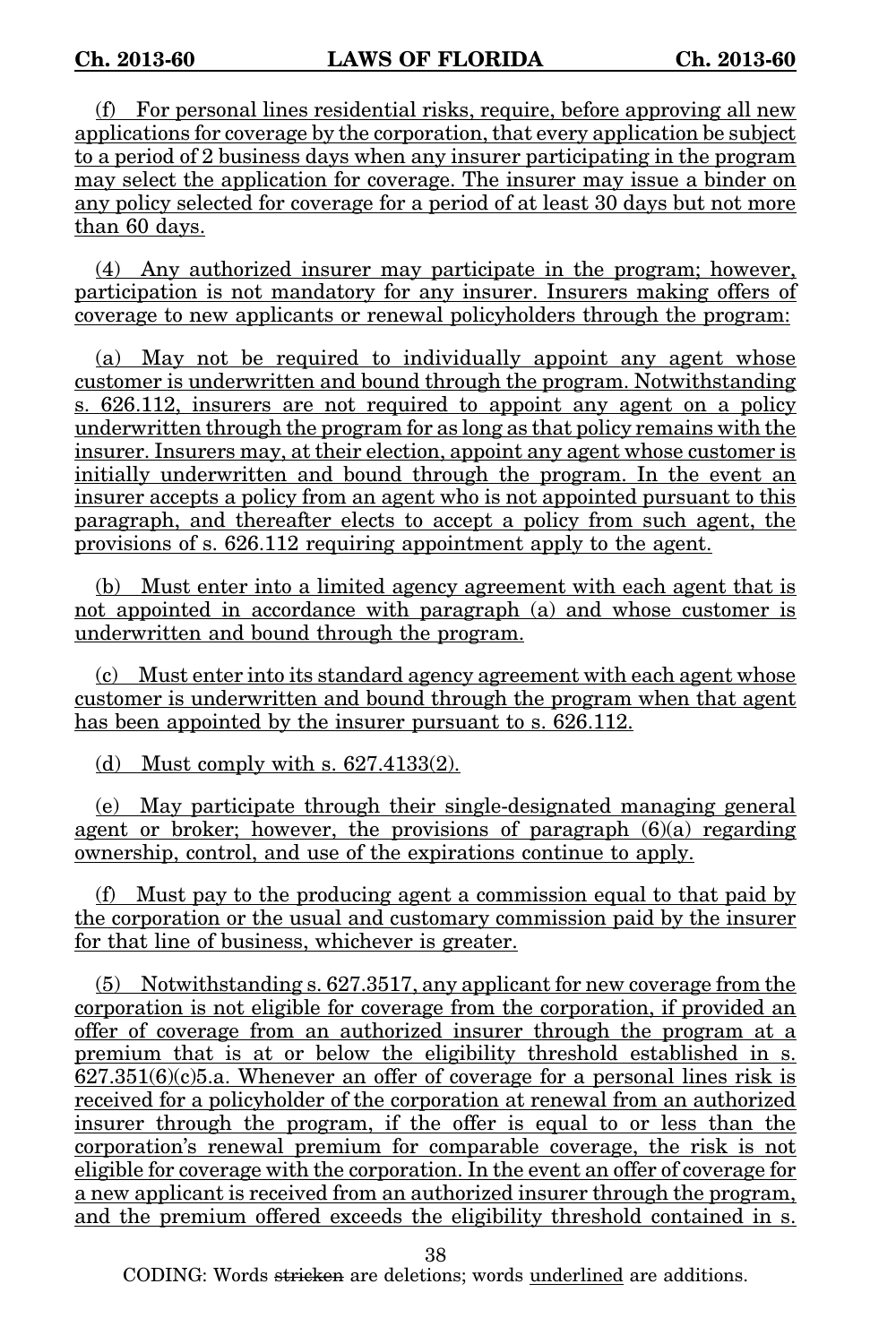$627.351(6)(c)5.a.,$  the applicant or insured may elect to accept such coverage, or may elect to accept or continue coverage with the corporation. In the event an offer of coverage for a personal lines risk is received from an authorized insurer at renewal through the program, and the premium offered is more than the corporation's renewal premium for comparable coverage, the insured may elect to accept such coverage, or may elect to accept or continue coverage with the corporation. Sub-sub-subparagraph  $627.351(6)(c)5.a.(I)$ does not apply to an offer of coverage from an authorized insurer obtained through the program. An applicant for coverage from the corporation who was previously declared ineligible for coverage at renewal by the corporation in the previous 36 months due to an offer of coverage pursuant to this subsection shall be considered a renewal under this section if the corporation determines that the authorized insurer making the offer of coverage pursuant to this subsection continues to insure the applicant and increased the rate on the policy in excess of the increase allowed for the corporation under s.  $627.351(6)(n)6$ .

(6) Independent insurance agents submitting new applications for coverage or that are the agent of record on a renewal policy submitted to the program:

(a) Are granted and must maintain ownership and the exclusive use of expirations, records, or other written or electronic information directly related to such applications or renewals written through the corporation or through an insurer participating in the program, notwithstanding s.  $627.351(6)(c)5.a.(I)(B)$  and  $(II)(B)$ . Such ownership is granted for as long as the insured remains with the agency or until sold or surrendered in writing by the agent. Contracts with the corporation or required by the corporation must not amend, modify, interfere with, or limit such rights of ownership. Such expirations, records, or other written or electronic information may be used to review an application, issue a policy, or for any other purpose necessary for placing such business through the program.

(b) May not be required to be appointed by any insurer participating in the program for policies written solely through the program, notwithstanding the provisions of s. 626.112.

(c) May accept an appointment from any insurer participating in the program.

(d) May enter into either a standard or limited agency agreement with the insurer, at the insurer's option.

Applicants ineligible for coverage in accordance with subsection (5) remain ineligible if their independent agent is unwilling or unable to enter into a standard or limited agency agreement with an insurer participating in the program.

(7) Exclusive agents submitting new applications for coverage or that are the agent of record on a renewal policy submitted to the program:

39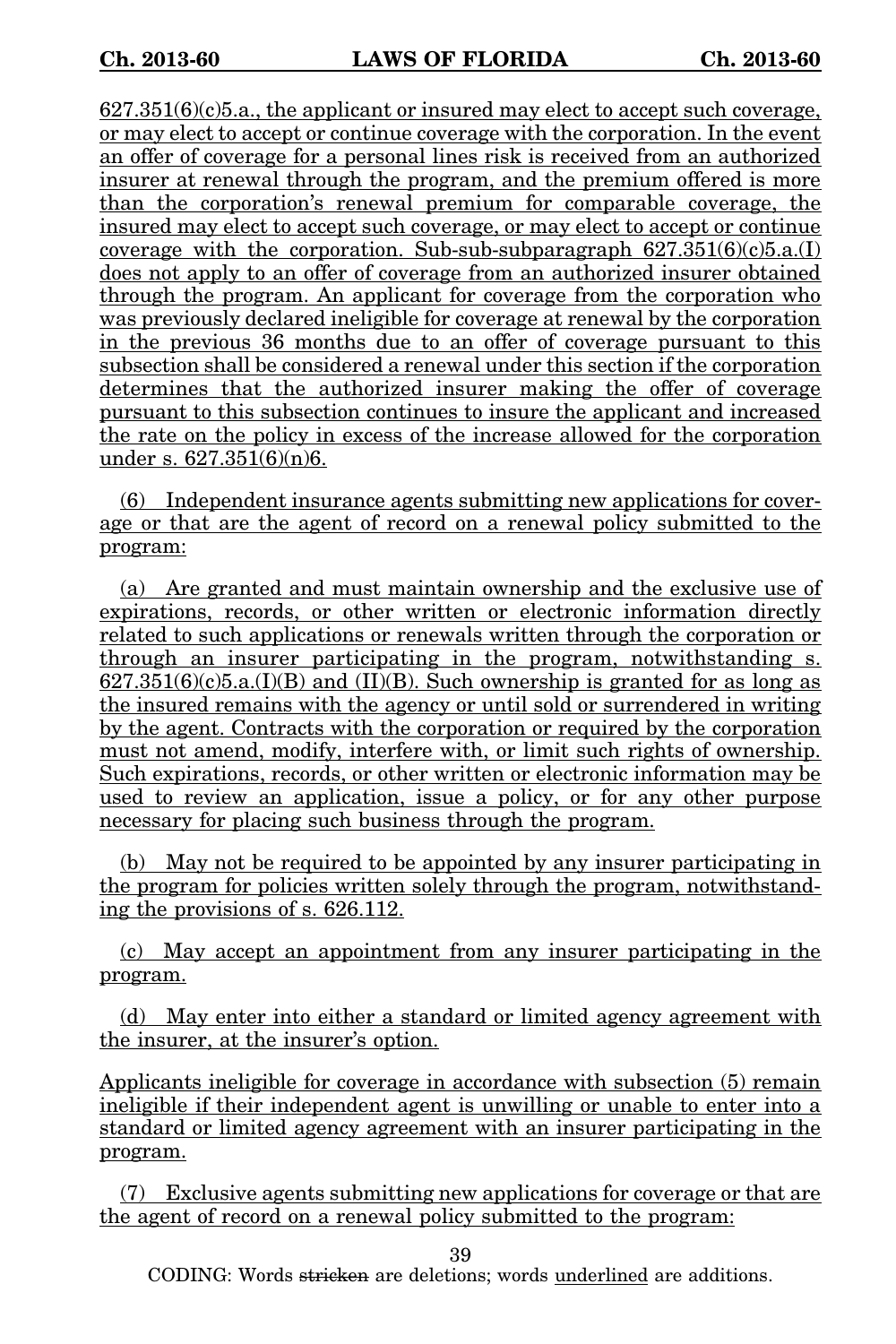(a) Must maintain ownership and the exclusive use of expirations, records, or other written or electronic information directly related to such applications or renewals written through the corporation or through an insurer participating in the program, notwithstanding s.  $627.351(6)(c)5.a$ .  $(I)(B)$  and  $(II)(B)$ . Contracts with the corporation or required by the corporation must not amend, modify, interfere with, or limit such rights of ownership. Such expirations, records, or other written or electronic information may be used to review an application, issue a policy, or for any other purpose necessary for placing such business through the program.

(b) May not be required to be appointed by any insurer participating in the program for policies written solely through the program, notwithstanding the provisions of s. 626.112.

(c) Must only facilitate the placement of an offer of coverage from an insurer whose limited servicing agreement is approved by that exclusive agent's exclusive insurer.

(d) May enter into a limited servicing agreement with the insurer making an offer of coverage, and only after the exclusive agent's insurer has approved the limited servicing agreement terms. The exclusive agent's insurer must approve a limited service agreement for the program for any insurer for which it has approved a service agreement for other purposes.

Applicants ineligible for coverage in accordance with subsection (5) remain ineligible if their exclusive agent is unwilling or unable to enter into a standard or limited agency agreement with an insurer making an offer of coverage to that applicant.

(8) Submission of an application for coverage by the corporation to the program does not constitute the binding of coverage by the corporation, and failure of the program to obtain an offer of coverage by an insurer may not be considered acceptance of coverage of the risk by the corporation.

(9) The 45-day notice of nonrenewal requirement set forth in s.  $627.4133(2)(b)4.b.$  applies when a policy is nonrenewed by the corporation because the risk has received an offer of coverage pursuant to this section which renders the risk ineligible for coverage by the corporation.

(10) The program may not include commercial nonresidential policies.

Section 11. Section 627.35191, Florida Statutes, is created to read:

627.35191 Annual report of aggregate net probable maximum losses, financing options, and potential assessments.—No later than February 1 of each year, the Florida Hurricane Catastrophe Fund and Citizens Property Insurance Corporation shall each submit a report to the Legislature and the Financial Services Commission identifying their respective aggregate net probable maximum losses, financing options, and potential assessments. The report issued by the fund and the corporation must include their respective 50-year, 100-year, and 250-year probable maximum losses; analysis of all

40